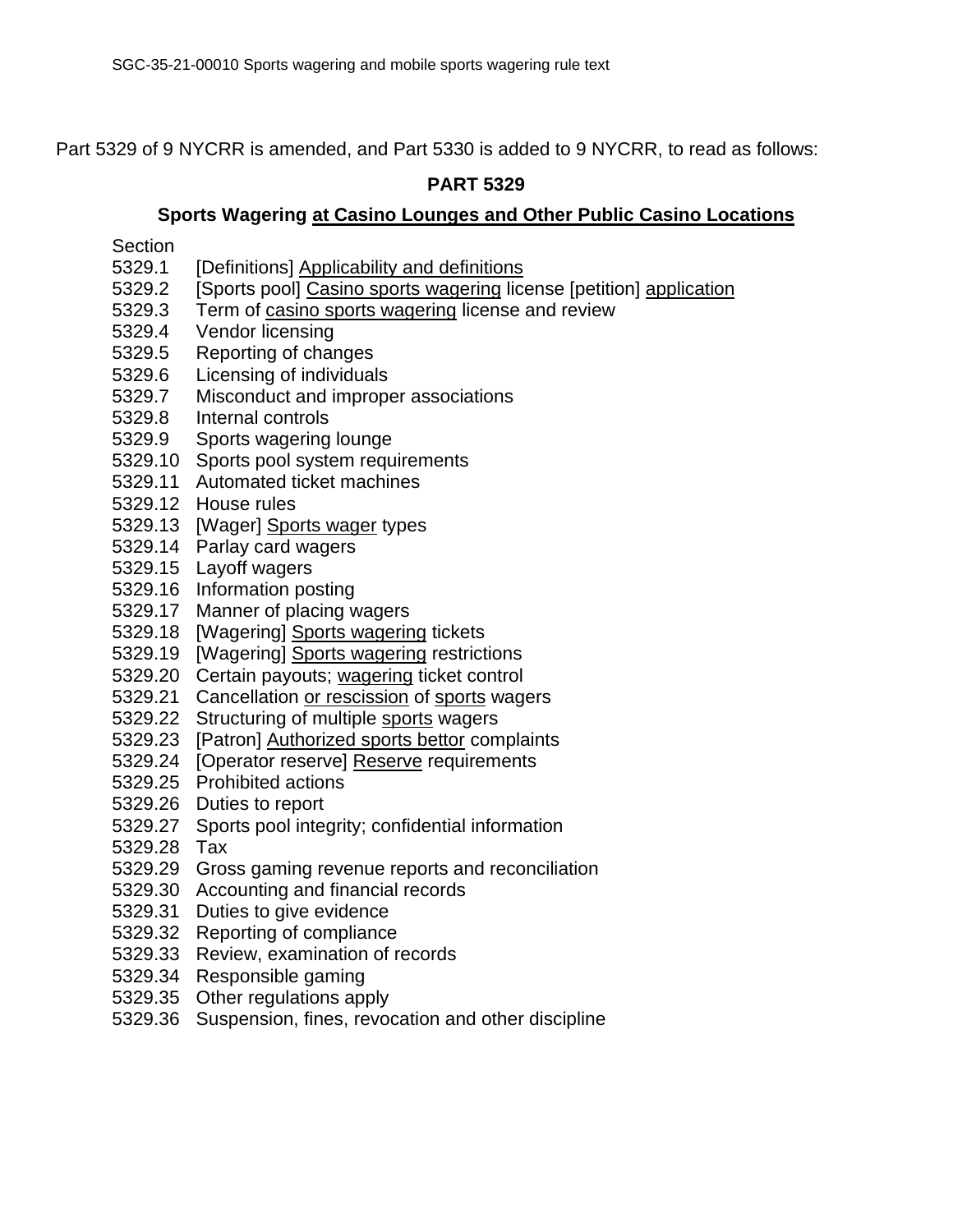# **§ 5329.1. [Definitions] Applicability and definitions.**

(a) *Applicability*. This Part applies to sports wagering conducted by a casino sports wagering licensee pursuant to Racing Pari-Mutuel Wagering and Breeding Law section 1367. For rules and regulations that apply to mobile sports wagering conducted through servers or other electronic equipment at casinos pursuant to Racing, Pari-Mutuel Wagering and Breeding Law sections 1367 and 1367-a, see Part 5330 of this subchapter, some sections of which may refer back to and incorporate certain provisions of this Part.

(b) *Definitions*. Unless the context indicates otherwise, the following definitions and the definitions set forth in Racing, Pari-Mutuel Wagering and Breeding Law section 1367 are applicable throughout this Part:

(1) *Authorized sports bettor* means an individual who is physically present in a casino when placing a sports wager and who is not a prohibited sports bettor.

[(a)] (2) *Automated ticket machine* means an electronic device that, at a minimum, is used for the execution of permitted sports wagers placed by [a patron] an authorized sports bettor directly and permissible redemption of winning sports wagers within a sports wagering lounge or other location within the [gaming facility] casino as approved by the commission.

(3) *Casino sports wagering licensee* means a casino licensed to operate sports pools pursuant to Racing, Pari-Mutuel Wagering and Breeding Law section 1367(2)(a), equivalent to the definition of operator set forth in Racing, Pari-Mutuel Wagering and Breeding Law section 1367(1)(n).

[(b)] (4) *Event number* means a set of alphabetic and/or numeric characters that corresponds to a sports event or occurrence within a sports event.

[(c) *Integrity monitoring provider* means a vendor approved by the commission to receive reports of unusual betting activity from sports pool operators for the purpose of assisting such operators in identifying suspicious betting activity.

(d)] (5) *Oddsmaker* means a person licensed as a casino key employee or as an employee of a [casino vendor enterprise licensee] sports pool vendor responsible for the final approval of all odds established on any sports wager made pursuant to Racing, Pari-Mutuel Wagering and Breeding Law section 1367 and this Part.

[(e)] (6) *Operations wagering manager* means a person licensed as a casino key employee or as an employee of a [casino] sports pool vendor [enterprise licensee] responsible for the operations of sports wagering at a casino.

[(f)] (7) *Parlay card* means a physical instrument offering a multi-contest sports wager.

[(g)] (8) *Parlay card wager* means a transaction on the outcome of a series of three or more sports events with a predetermined fixed payout.

[(h)] (9) *Prohibited sports [pool participant] bettor* means any person whose participation may undermine the integrity of wagering on a sports event or the conduct of such sports event itself, or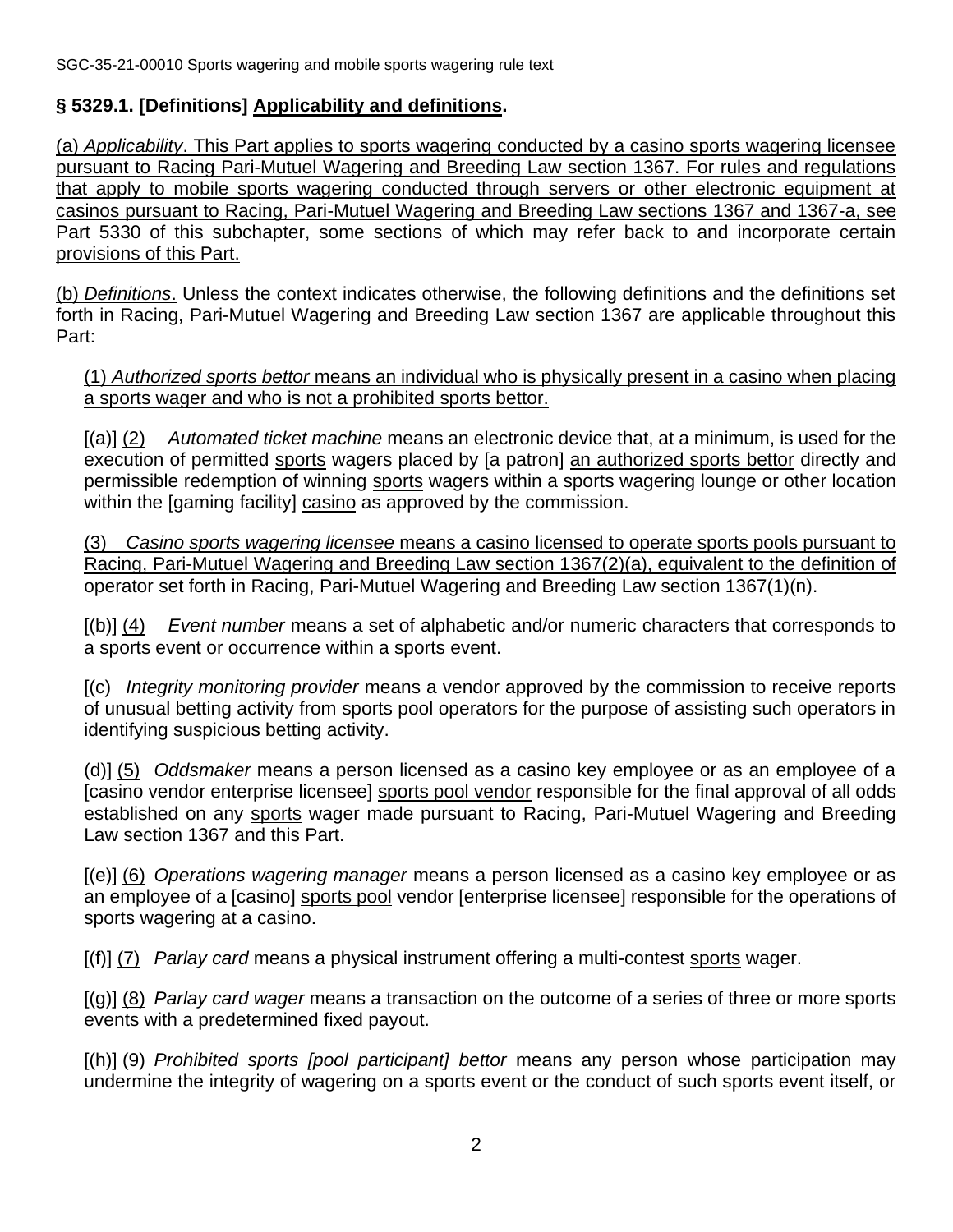any person who is prohibited for other good cause, including, without limitation, the following, as prescribed by Racing, Pari-Mutuel Wagering and Breeding Law section 1367(1) and this paragraph:

 $[(1)]$  (i) any individual placing a sports wager as an agent or proxy;

[(2)] (ii) any athlete whose performance may be used to determine, in whole or in part, the outcome of such wagering;

[(3)] (iii) any person who is an athlete, player, coach, referee or other game official, physician, trainer, sports agent, owner or employee or independent contractor of a team, [employee] player union and umpire union personnel, or [governing body] employee, [in any sports event overseen by such person's sports governing body] official or independent contractor of a sports governing body if the sports wager is based on any sport or athletic event overseen by the individual's sports governing body;

[(4)] (iv) any person with access to material, non-public confidential information about a sports event that is the subject of such wagering;

 $[(5)] (v)$  a person identified to the commission by a sports governing body that the commission agrees is a person who should be a prohibited sports [pool participant] bettor; [or]

[(6)] (vi) any person who holds a position of authority or influence sufficient to exert influence over the participants in a sports event that is the subject of a sports wager, if such person is not otherwise described by this subdivision;

(vii) any principal, key employee or casino gaming employee of a casino and its affiliates, except as may be permitted by the commission;

(viii) any non-gaming employee at the casino that employs such person;

(ix) any contractor, subcontractor, or consultant, or officer or employee of a contractor, subcontractor, or consultant, of a casino sports wagering licensee if such person is directly involved in the operation or observation of sports wagering, or the processing of sports wagering claims or payments;

(x) any employee of a mobile sports wagering licensee, as defined in subdivision (b) of section 5330.1 of this subchapter, and its affiliates, except as may be permitted by the commission;

(xi) any contractor, subcontractor, or consultant, or officer or employee of a contractor, subcontractor, or consultant, of a mobile sports wagering licensee, as defined in subdivision (b) of section 5330.1 of this subchapter, if such person is directly involved in the operation or observation of mobile sports wagering, or the processing of mobile sports wagering claims or payments;

(xii) any person subject to a contract with the commission if such contract contains a provision prohibiting such person from participating in sports wagering;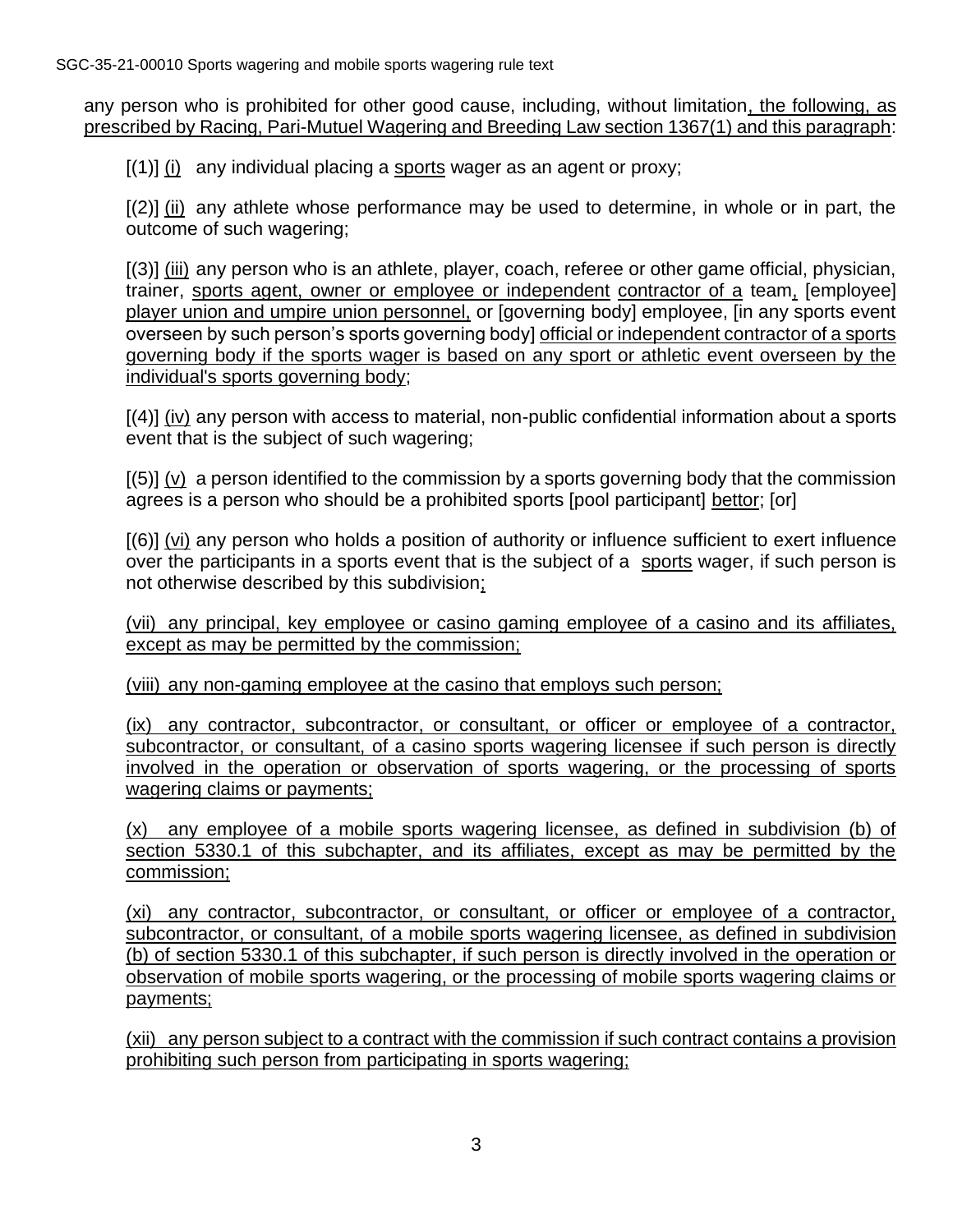(xiii) any spouse, child, sibling or parent residing in the principal place of abode of any of the foregoing persons at the same casino sports wagering licensee where the foregoing person is prohibited from participating in sports wagering;

(xiv) any officer or employee of the commission; and

(xv) any minor.

[(i)] (10) *Sports pool vendor* means a licensed casino vendor enterprise, as defined in section 5307.1 of this subchapter, that operates on behalf of a casino or assists a casino in the operation of a sports pool.

[(j)] (11) *Structured wager* means to place knowingly a series of [wager] sports wagers in any amount, at one or more facilities, on one or more days, in any manner, to circumvent knowingly the recording and reporting requirements of section 5329.22 of this Part. The sports wager or wagers need not exceed the dollar thresholds in section 5329.22 at any single facility in any single day in order to constitute structuring within the meaning of this definition.

[(k)*Suspicious betting activity* means wagering activity that might be related to an attempt or effort to fix the outcome of a sports event, or any portion thereof, or occurrence within a sports event.

(l)] (12) *Suspicious wager* means a sports wager that [an operator] a casino sports wagering licensee knows or has reason to suspect is being attempted or was placed, including, without limitation:

 $[(1)]$  (i) in violation of or as part of a plan to violate or evade local, state or Federal law or regulation prohibiting wagering on a type of sports event; or

 $[(2)]$  (ii) in violation of or as part of a plan to violate or evade local, state or Federal law or regulation prohibiting wagering by, or on behalf of, a prohibited person, as defined in subdivision (b) of section 5329.19 of this Part; or

[(3)] (iii) by a person who has no business or apparent lawful purpose in placing such wager or is not the sort of wager that a particular [patron] authorized sports bettor would normally be expected to place.

[(m) *Wager* means a transaction placed by a patron on an authorized sporting event or events or an occurrence or occurrences therein.

(n)] (13) *Wagering cashier* means an employee of [an operator] casino sports wagering licensee or sports pool vendor who accepts wagers at a sports wagering lounge.

[(o)] (14) *Wagering platform* means [a computer or other system approved by the commission that registers sports wagers and computes the wagering and payoffs in sports wagering] the combination of hardware, software and data networks used to manage, administer and control sports wagering.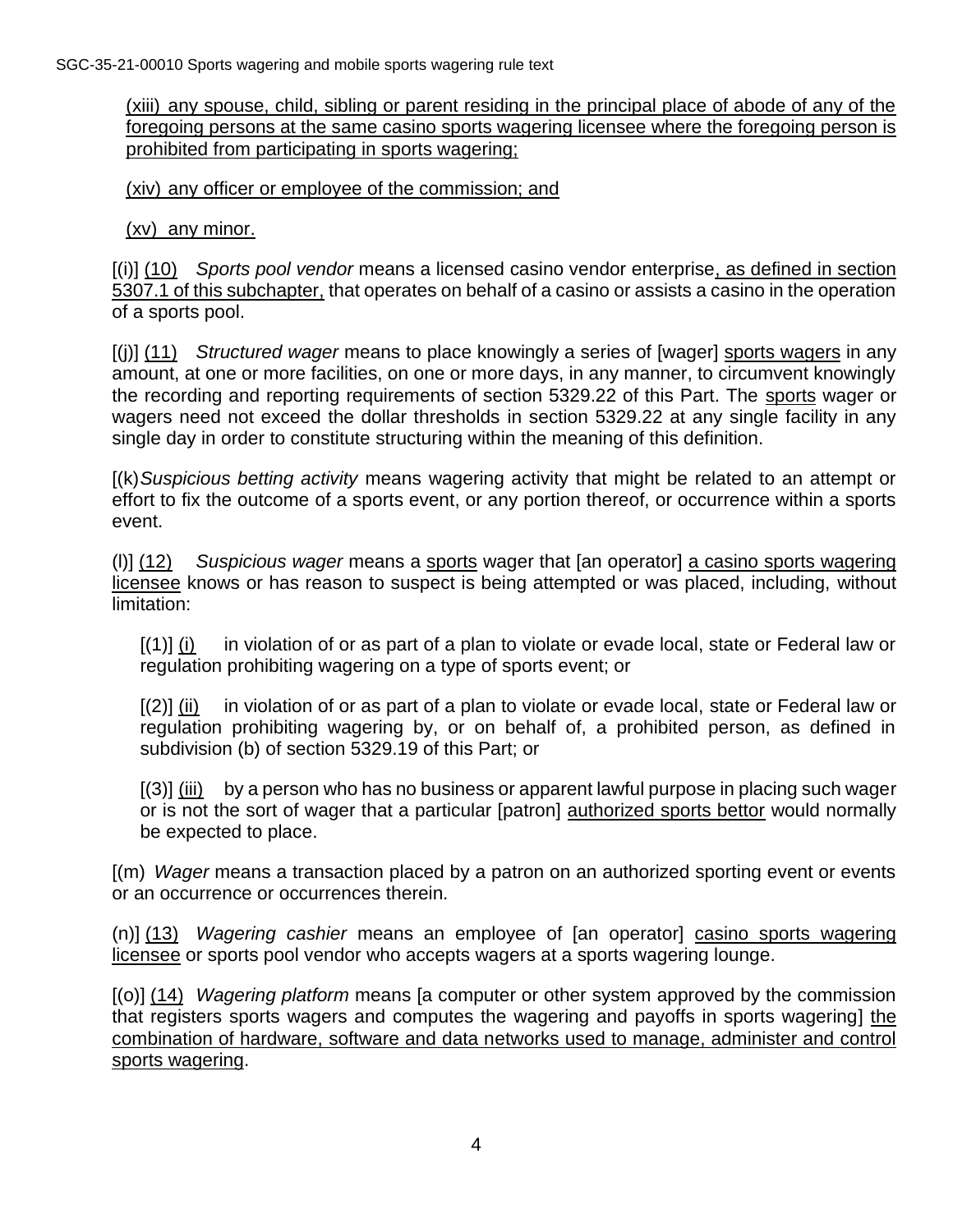[(p)] (15) *Wagering ticket* means a physical record issued and maintained by the wagering platform that evidences a sports wager.

# **§ 5329.2. [Sports pool] Casino sports wagering license [petition] application.**

(a) *Eligibility.*

(1) Only licensed casinos in good standing shall be eligible to obtain a [sports pool] casino sports wagering license. As set forth in Racing, Pari-Mutuel Wagering and Breeding Law section  $[1367(3)(a)]$   $1367(2)(a)$ , a casino that wishes to operate sports pools shall first obtain a [sports pool] casino sports wagering license from the commission, which shall be in addition to the casino's gaming facility license. Any entity holding a casino operating [license] certificate issued pursuant to [article 13] Racing, Pari-Mutuel Wagering and Breeding Law section 1331 shall be deemed to have the requisite financial stability, integrity and responsibility and good character, honesty and integrity so long as such license is in good standing.

(2) A prohibited sports [pool participant] bettor shall not be permitted to have any ownership interest in, control of or otherwise be employed by [an operator] a casino sports wagering licensee or a sports pool vendor, unless otherwise approved by the commission. This prohibition shall not apply to any person who has less than 10 percent direct or indirect ownership interest in the [operator] casino sports wagering licensee or sports pool vendor.

(b) *Plan of operation*. Each applicant for a [sports pool] casino sports wagering license shall submit a detailed plan of operation that includes such information as the commission deems necessary, including, without limitation, [to] the name of the sports pool vendor, if any, casino key employees responsible for the sports pool operation, specifications of the sports pool lounge, hours of operation, staffing plan and an integrity monitoring plan.

(c) *Evidence of experience in sports pools*. An applicant for a [sports pool] casino sports wagering license shall disclose such applicant's experience, if any, and the experience of any sports pool vendor proposed to be involved in such applicant's sports pool operations, in the operation of sports pools in any jurisdiction, including, without limitation:

(1) a list of each jurisdiction in which such applicant or proposed sports pool vendor has been authorized to operate or assist in the operation of sports pools, including dates of authorized operation;

(2) all regulatory infractions, discipline or other sanctions that have been imposed on such applicant or proposed sports pool vendor relating to any gaming activity, including sports pools, along with a detailed description of the conduct involved and the nature of the sanction or discipline; and

(3) whether the applicant or proposed sports pool vendor has operated gaming activity, including sports pools, in any jurisdiction in an unauthorized manner or been accused or adjudicated to have engaged in illegal gambling or wagering of any kind, including a detailed description of the conduct involved and the nature of the sanction or discipline.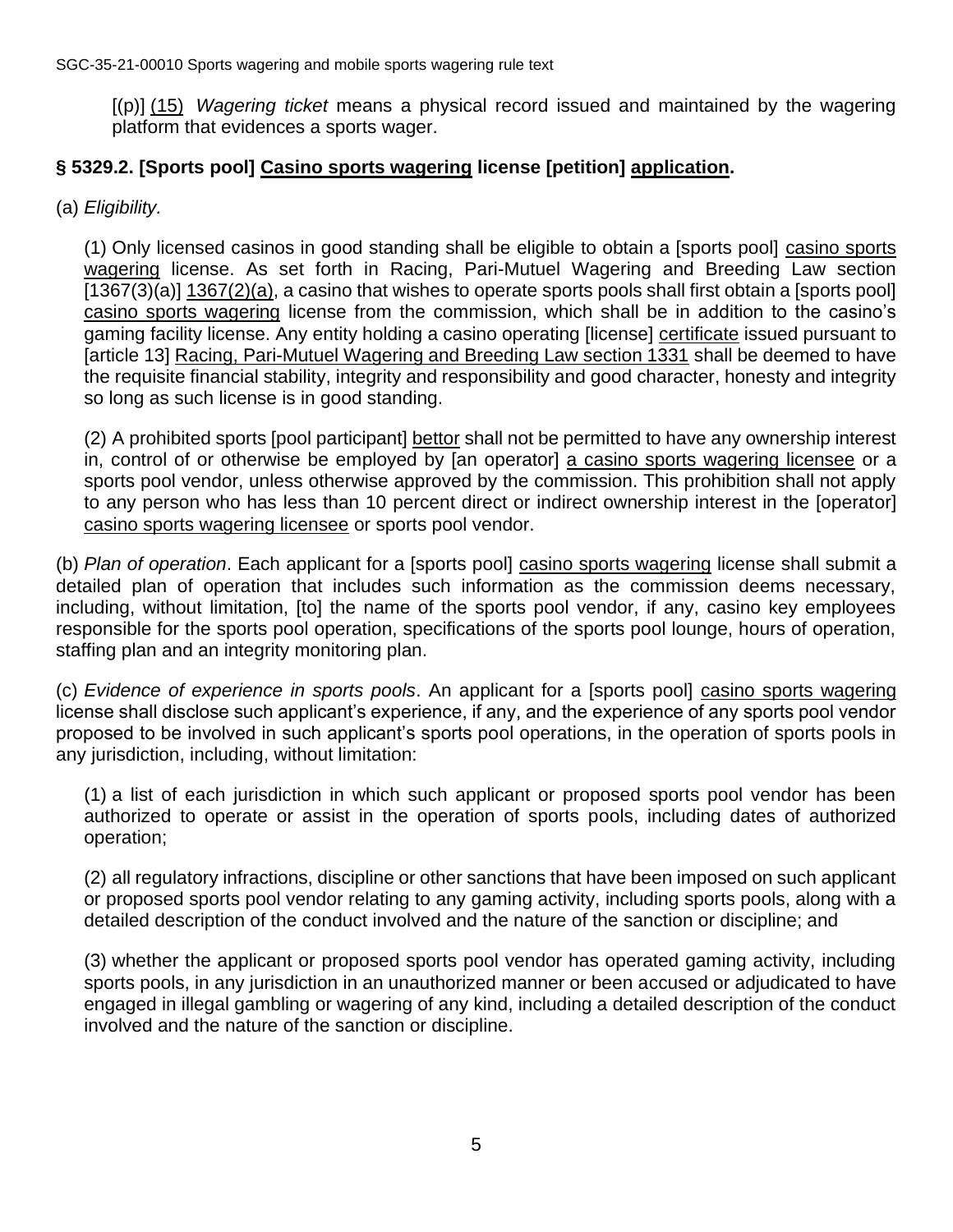(d) *Internal Controls*. Prior to the issuance of a license, an applicant for a casino sports [pool] wagering license shall submit for commission approval such applicant's proposed internal controls, pursuant to section 5329.8 of this Part.

(e) *Amendment.*

(1) Each applicant and licensee shall promptly file with the commission an update explaining any new or changed facts or circumstances whenever such occurs with respect to any matter set forth in a casino sports [pool] wagering license application.

(2) All applicants and licensees shall have an obligation to ensure that information, documentation and assurances submitted to the commission are not misleading considering the circumstances in which such were submitted.

(3) The commission may permit any applicant to file an amendment to its application at any time prior to the commission's final action thereon.

(4) The failure of an applicant or licensee to comply with applicable laws and regulations shall be grounds for denial of the application or for suspension or revocation of a casino sports [pool] wagering license.

- (f) *Determination of application*. Upon evaluation of each application, the commission shall either:
	- (1) grant the application for a casino sports [pool] wagering license;
	- (2) grant the application with conditions the commission deems necessary or advisable;
	- (3) request additional information or documentation; or
	- (4) deny the application.

The commission may deny a casino sports [pool] wagering license to an applicant that has failed to establish such applicant's competence to operate a sports pool or provide an adequate plan of operation (including acceptability of a sports pool vendor). An applicant may request a de novo hearing to challenge an application denial or condition imposed. Such hearing shall be held pursuant to procedures the commission may establish.

#### **§ 5329.3. Term of casino sports wagering license and review.**

(a) *Term*. A casino sports [pool] wagering license shall remain valid for the period of the casino's gaming facility license, unless a condition of such casino sports [pool] wagering license pursuant to paragraph (2) of subdivision (f) of section 5329.2 of this Part establishes a shorter casino sports [pool] wagering license period.

(b) *Review*. No later than three months before each five-year anniversary of the issuance of a casino sports [pool] wagering license, unless a condition of such casino sports [pool] wagering license pursuant to paragraph (2) of subdivision (f) of section 5329.2 of this Part establishes a shorter time period, [an operator] a casino sports wagering licensee shall submit to the commission the following information to enable the executive director of the commission to determine, pursuant to Racing, Pari-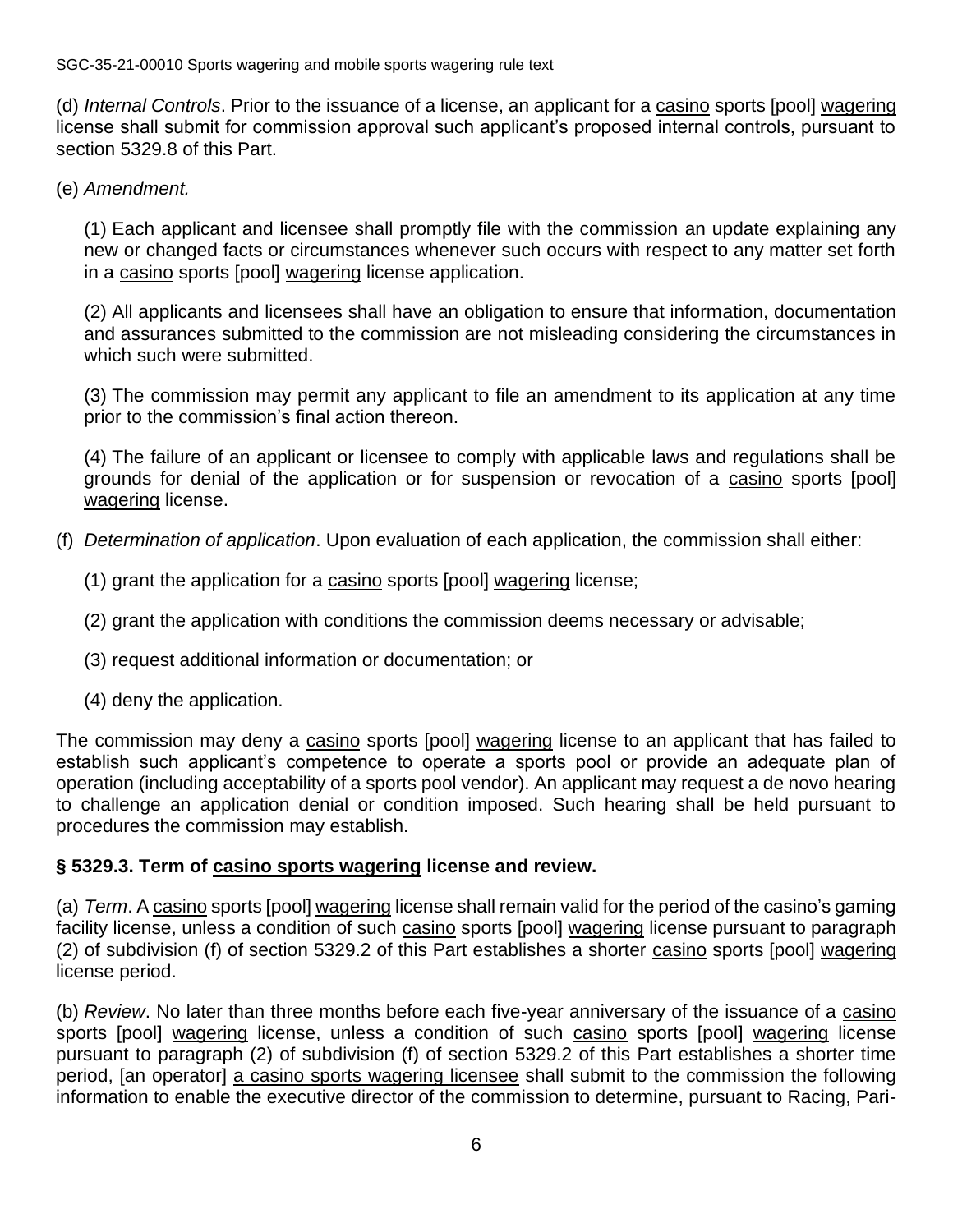Mutuel Wagering and Breeding Law section [1367(3)(a)] 1367(2)(a), that such [operator] casino sports wagering licensee continues to meet the requirements of article 13 of the Racing Pari-Mutuel Wagering and Breeding Law and this Part:

(1) a list of each jurisdiction in which such [operator] casino sports wagering licensee or a sports pool vendor with which such [operator] casino sports wagering licensee has contracted, has been authorized within the prior five years to operate or assist in the operation of sports pools, including dates of authorized operation;

(2) all regulatory infractions, discipline or other sanctions that have been imposed on such [operator] casino sports wagering licensee or a sports pool vendor with which such [operator] casino sports wagering licensee has contracted, within the prior five years relating to gaming activity, including sports pools. The submission shall include a detailed description of the conduct involved and the nature of the sanction or discipline;

(3) whether the [operator] casino sports wagering licensee or sports pool vendor has operated sports pools in any jurisdiction within the prior five years in an unauthorized manner or been accused or adjudicated to have engaged in illegal gambling or wagering of any kind, including a detailed description of the conduct involved and the nature of the sanction or discipline;

(4) whether the [operator] casino sports wagering licensee or sports pool vendor has committed any misconduct or engaged in any improper associations within the meaning of section 5329.7 of this Part; and

(5) the annual financial statements audited according to generally accepted accounting principles, of the sports pool vendor, if any, for the prior three years.

# **§ 5329.4. Vendor licensing.**

(a) *Sports pool vendor*. [An operator] A casino sports wagering licensee may contract with a sports pool vendor to operate or assist in the operation of sports pools on behalf of such [operator] casino sports wagering licensee, as permitted by Racing, Pari-Mutuel Wagering and Breeding Law section  $(1367(3)(f))$  1367(2)(h). As required by such statute, any such sports pool vendor shall obtain a casino vendor enterprise license pursuant to Part 5307 of this subchapter prior to the execution of any contract to so operate. [An operator] A casino sports wagering licensee always shall remain responsible for compliance with article 13 of the Racing, Pari-Mutuel Wagering and Breeding Law and this subchapter, even if such licensee has engaged a sports pool vendor to conduct sports pool wagering on behalf of such licensee. The acts, omissions and knowledge of a sports pool vendor with respect to matters addressed in article 13 of the Racing, Pari-Mutuel Wagering and Breeding Law and this subchapter shall be imputed to and also be the responsibility of the casino sports wagering licensee. A sports pool vendor shall also be independently responsible for compliance with article 13 of the Racing, Pari-Mutuel Wagering and Breeding Law and this subchapter.

(b) *Equipment and software providers*. All manufacturers, suppliers and service providers of sports [pool] wagering equipment, including, without limitation, wagering platforms, shall be licensed as casino vendor enterprises pursuant to section 5307.1 of this subchapter.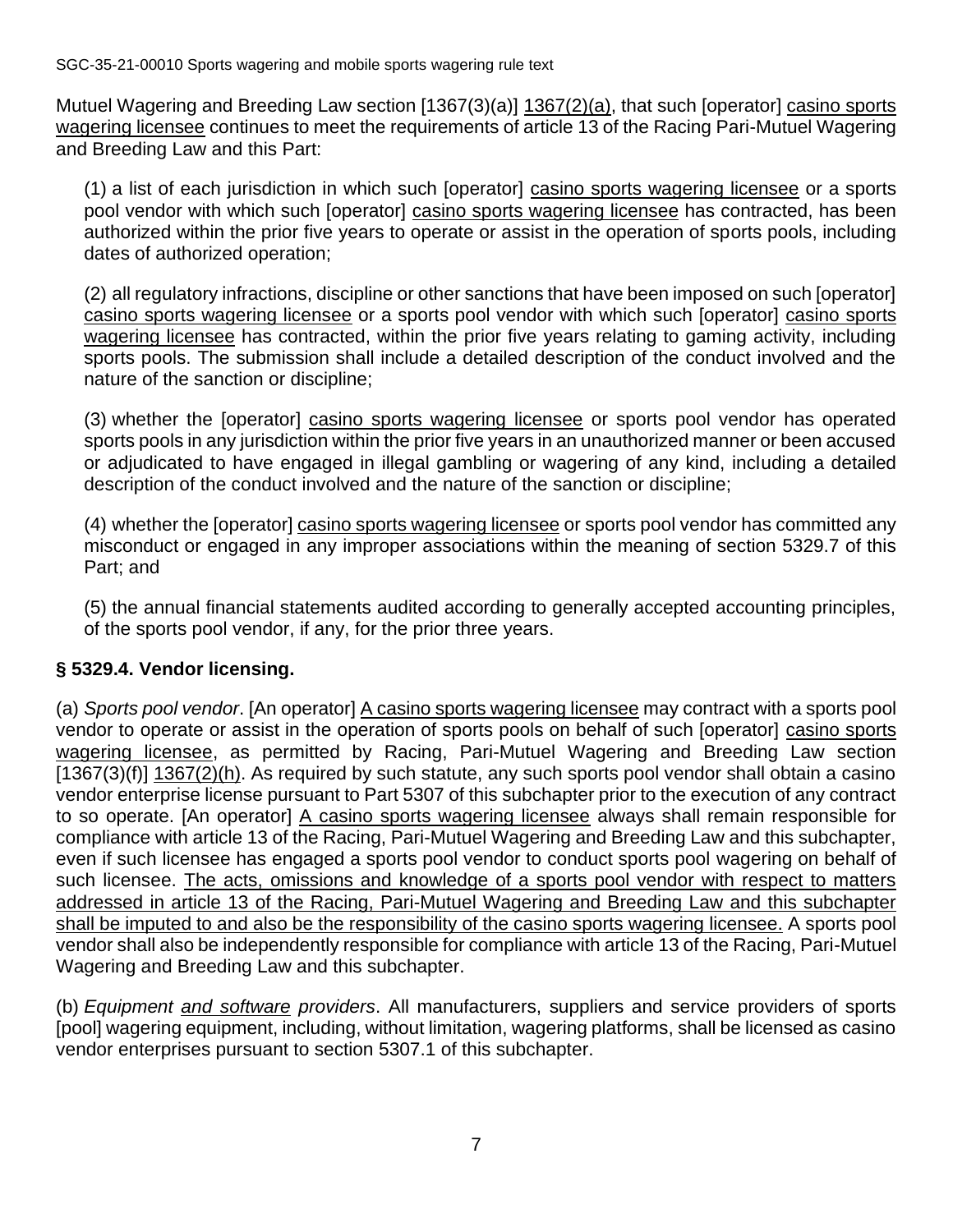# **§ 5329.5. Reporting of changes.**

Each [operator] casino sports wagering licensee and sports pool vendor shall have a continuing duty to disclose any material change or changes in such entity's business form or activity, information submitted in support of a review pursuant to section 5329.3 of this Part; information provided to [patrons] authorized sports bettors; information provided to investors; or information provided in an annual report, or statutory duty to provide information, to the commission.

# **§ 5329.6. Licensing of individuals.**

(a) *Persons directly involved*. A person directly involved in the conduct and operation of a sports pool shall be licensed or registered by the commission as a casino key employee or as a casino employee, as determined by the commission pursuant to title 3 of article 13 of the Racing, Pari-Mutuel Wagering and Breeding Law and Parts 5303, 5304 and 5305 of this subchapter, as applicable, as required by Racing, Pari-Mutuel Wagering and Breeding Law section [1367(4)(a)] 1367(3)(a).

(b) *Persons not directly involved*. A person employed in a sports wagering lounge but not directly involved in wagering may be required to register with the commission as a casino employee, consistent with the registration standards applicable to persons not directly involved in casino gaming, as set forth in Part 5306 of this subchapter, as required by Racing, Pari-Mutuel Wagering and Breeding Law section  $[1367(4)(a)]$  1367(3)(a).

(c) *Employees of a sports pool vendor*. Employees of a sports pool vendor shall be licensed or registered as section 5307.5 of this subchapter and Racing, Pari-Mutuel Wagering and Breeding Law section [1367(4)(a)] 1367(3)(a) require.

# **§ 5329.7. Misconduct and improper associations.**

The commission may impose penalties or take other appropriate action against [an operator] a casino sports wagering licensee or a sports pool vendor if the commission finds that any such licensee, or any person employed by or associated with such licensee:

(a) is associating, consorting or negotiating with persons who have been convicted of an unauthorized gambling or gambling-related crime;

(b) is guilty of any fraud or has attempted any fraud or misrepresentation in connection with sports pools or otherwise;

(c) has violated any law, rule or regulation with respect to sports pools or sports wagers in any jurisdiction; or

(d) has violated any rule, regulation or order of the commission.

# **§ 5329.8. Internal controls.**

(a) *Submission and requirements*. Each [operator] casino sports wagering licensee shall submit to the commission for approval internal controls for all aspects of sports pool wagering operations prior to commencing operations. Such internal controls shall address the following items in regard to the sports pool system, at a minimum: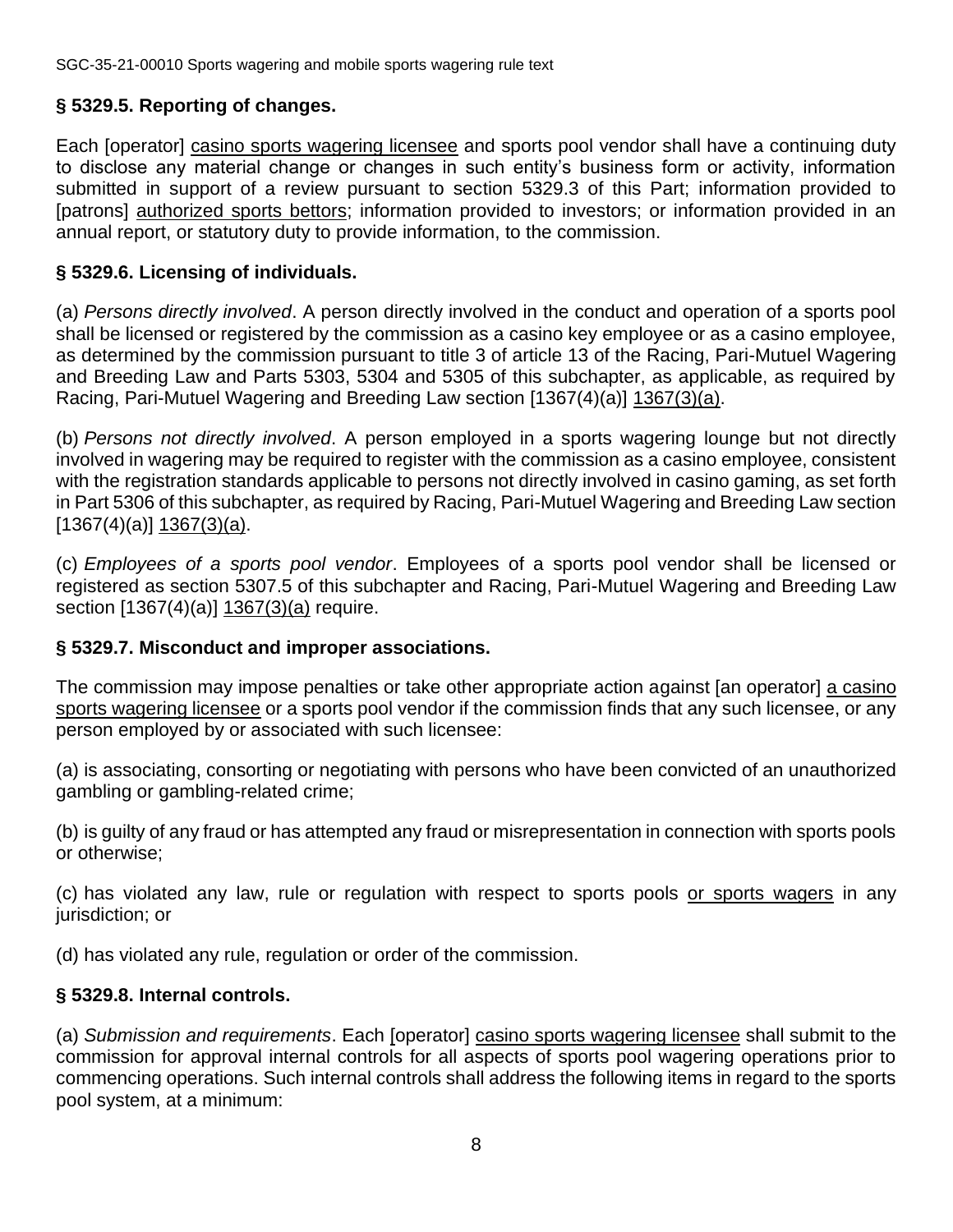- (1) user access controls for all sports pool personnel;
- (2) description of segregation of duties;
- (3) automated and manual risk management procedures;
- (4) procedures for identifying and reporting fraud and suspicious conduct;
- (5) procedures to prevent wagering by [patrons] prohibited sports pool bettors [from wagering];

(6) procedures to ensure no sports wagering shall be based on a prohibited sports event;

- [(6)] (7) description of anti-money laundering compliance standards;
- $[(7)] (8)$  description of all types of sports wagers available to be offered;
- $[(8)]$  (9) description of all integrated third-party systems;

[(9)] (10) procedures for the reconciliation of assets and documents contained in the wagering cashier drawers and automated ticket machines, which shall provide for the reporting of any overage or shortage; [and]

[(10)] (11) in the event of a failure of [the sports pool's] a casino sports wagering licensee's ability immediately to pay winning wagers, the licensee shall have internal controls detailing the method of ultimately paying winning wagers. The licensee also shall file with the commission an incident report for each system failure and document the date, time and reason for the failure along with the date and time the system is restored [with the commission]: and

(12) in the event of changes and upgrades to the hardware and software used to execute sports wagering, procedures the casino sports wagering licensee intends to follow in order to receive approval from the commission, including recertification of such sports wagering components; and

(13) all data sources used in sports wager determination. Official data from a sports governing body shall be used to determine all sports wagers, unless a casino sports wagering licensee demonstrates (through its data provider vendor, if applicable) to the satisfaction of the commission that wagers for such wager type may be determined objectively, reliably, accurately and timely by an alternative data source. See Racing, Pari-Mutuel Wagering and Breeding Law section 1367(14).

(b) *Reconciliation*. The internal controls shall detail the reconciliation of assets and documents contained in a sports wagering lounge cashier's drawer.

# **§ 5329.9. Sports wagering lounge.**

(a) *Lounge*. Sports wagering conducted by a casino sports wagering licensee shall occur only in [a sports wagering lounge of an operator, as required by] the locations set forth in Racing, Pari-Mutuel Wagering and Breeding Law section [1367(3)(b)] 1367(2)(b). Any [such] sports wagering lounge shall [be] measure no less than 500 square feet and promote optimum security of the facility, which shall include the installation and maintenance of security and surveillance equipment consistent with the requirements of sections 5314.4 and 5314.5 of this Part, including closed-circuit television equipment,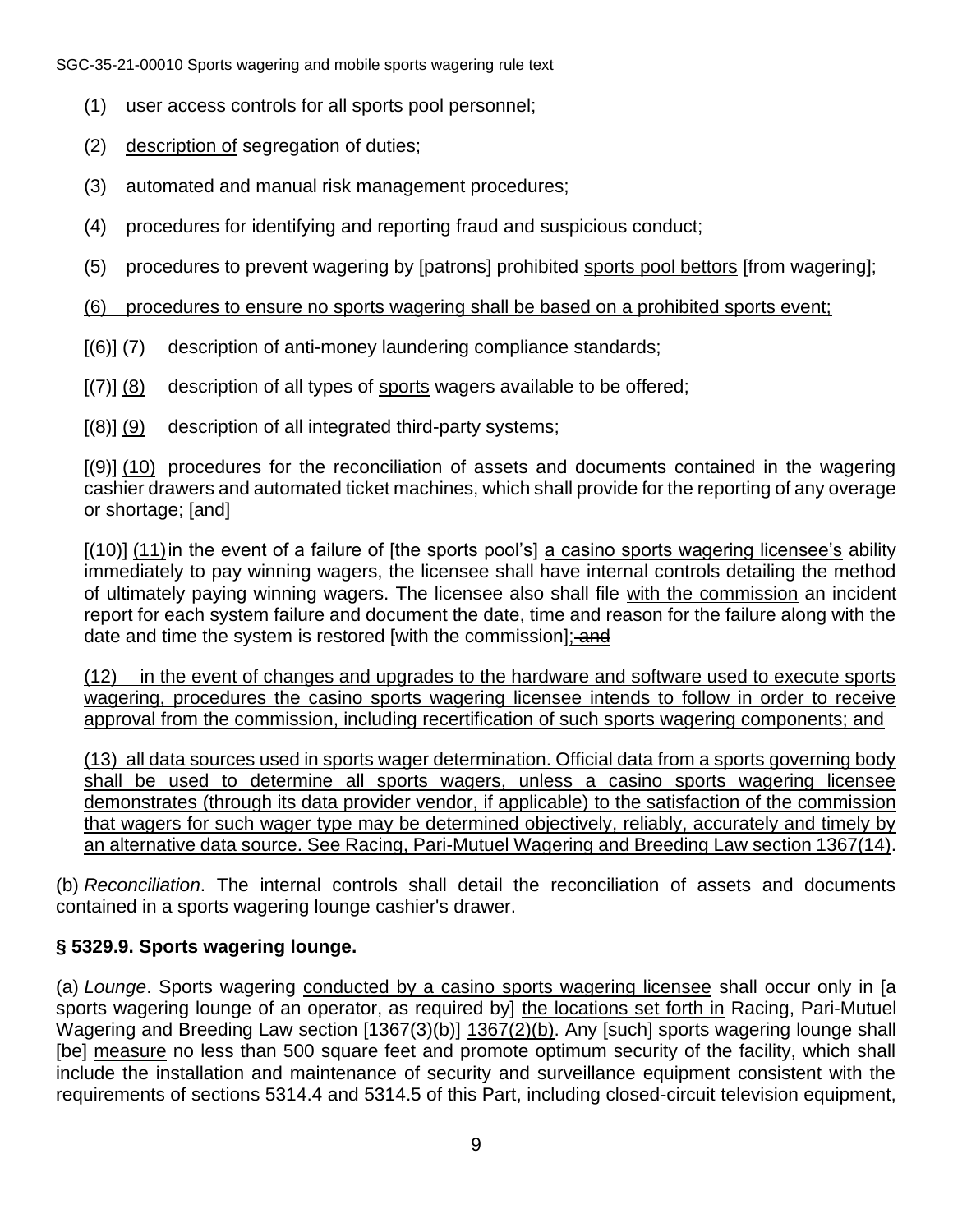according to specifications submitted to and approved by the commission. No wagering ticket shall be sold except at regular ticket windows, properly designated by signs, except that wagering tickets and vouchers may be issued by automated ticket machines within a sports wagering lounge or other location within the [gaming facility] casino as approved by the commission.

(b) *Booth*. Each lounge shall include a booth that:

(1) shall be designed and constructed to provide maximum security for the materials stored and the activities performed therein;

(2) includes one or more cashier windows, each of which shall contain:

(i) a cashier's drawer and terminal through which financial transactions related to sports wagering are conducted;

(ii) a permanently affixed number, which shall be visible to the CCTV surveillance system;

(iii) a physical barrier designed to prevent direct access to the materials stored and activities performed in such booth if a cashier is cashing a winning wagering ticket or voucher of more than \$10,000. Such windows shall be secured physically from any other cashier locations within the booth; and

(iv)manually triggered silent alarm systems, which shall be connected directly to the monitoring rooms of the casino surveillance;

(3) includes manually triggered silent alarm systems, which shall be connected directly to the monitoring rooms of the casino surveillance;

(4) includes closed circuit television cameras capable of accurate visual monitoring and taping of any activities, including the capturing of the patron's facial image when conducting transactions at the counter;

(5) has an alarm for each emergency exit door that is not a [mantrap] component of an access control vestibule; and

(6) includes a secure location for the purpose of storing funds issued by a cage to be used in the operation of a sports pool.

(c) *Required personnel*. Each [operator] casino sports wagering licensee shall have, or otherwise retain through a sports pool vendor, one or more persons to serve as an:

(1) oddsmaker; and

(2) operations wagering manager.

# **§ 5329.10. Sports pool system requirements.**

(a) *Submission to laboratory*. Prior to operating a sports pool, all equipment and software used in conjunction with its operation shall be submitted to a licensed independent gaming test laboratory for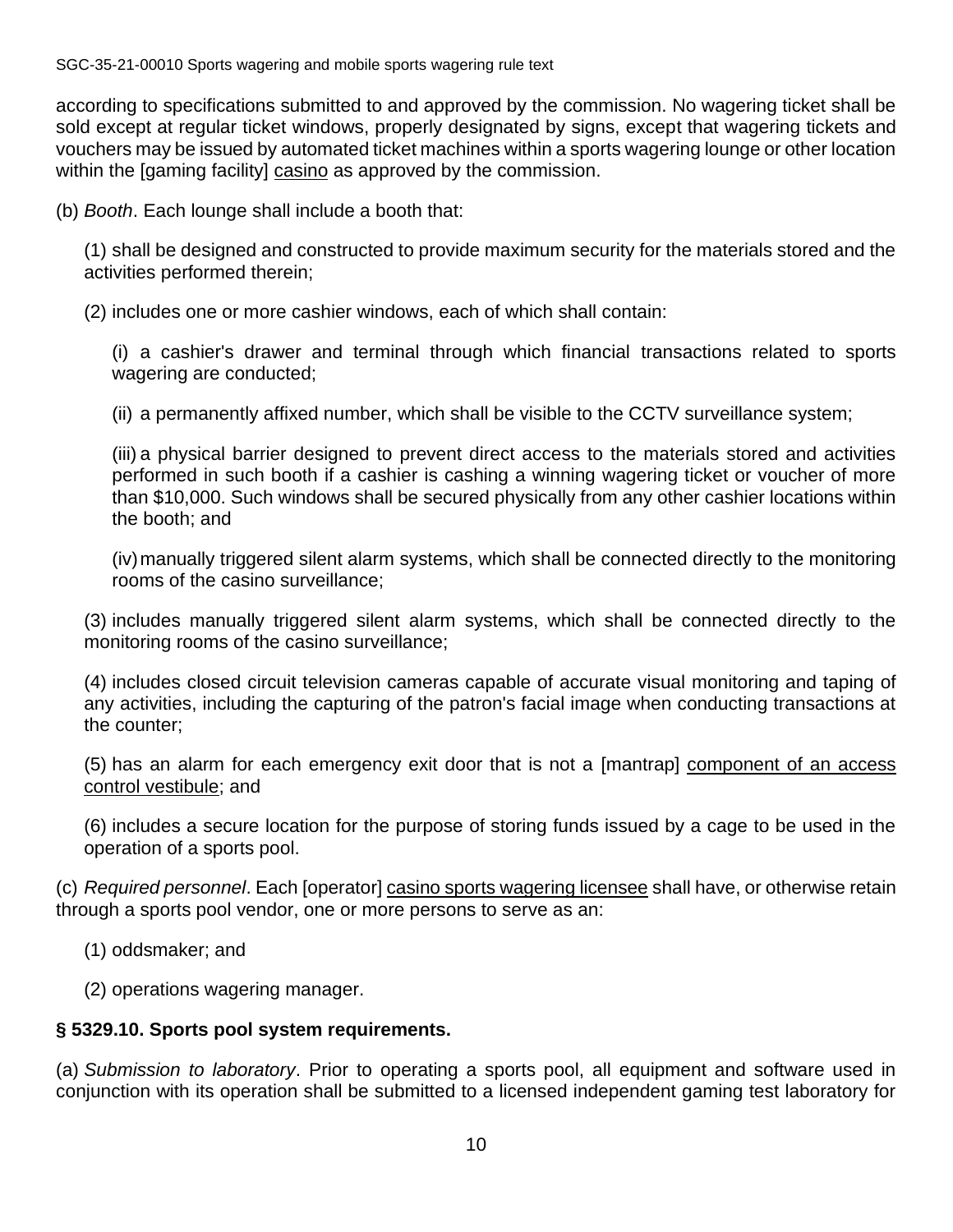review and [approval] certification for compliance with the standards set forth in this Part and any additional technical requirements the commission establishes.

(b) *Server and wager creation*. The server or other equipment to accept sports wagers [at a sports pool] shall be located within the casino. In creating sports wagers that will be offered to the public, a sports pool operations manager may receive advice and recommendations from any source or entity in other jurisdictions and may take into consideration information in regard to odds and wagers placed on sports events.

(c) *Risk management framework*. A sports pool system submission shall contain a description of the risk management framework, including, without limitation:

- (1) user access controls for all sports pool personnel;
- (2) information in regard to segregation of duties;
- (3) information in regard to automated risk management procedures;
- (4) information in regard to fraud detection;
- (5) controls ensuring regulatory compliance;
- (6) description of anti-money laundering compliance standards;
- (7) description of all software applications that comprise the system;
- (8) description of all types of sports wagers available to be offered by the system;
- (9) description of all integrated third-party systems; and
- (10) description of the method to prevent past posting.

(d) *Data retention*. A sports pool system shall maintain all transactional [betting] sports wagering data for a period of 10 years.

(e) *Information recording*. A sports pool system shall be capable of recording the following information for each sports wager made:

- (1) description of event;
- (2) event number;
- (3) sports wager selection;
- (4) type of sports wager;
- (5) amount of sports wager;
- (6) date and time of sports wager;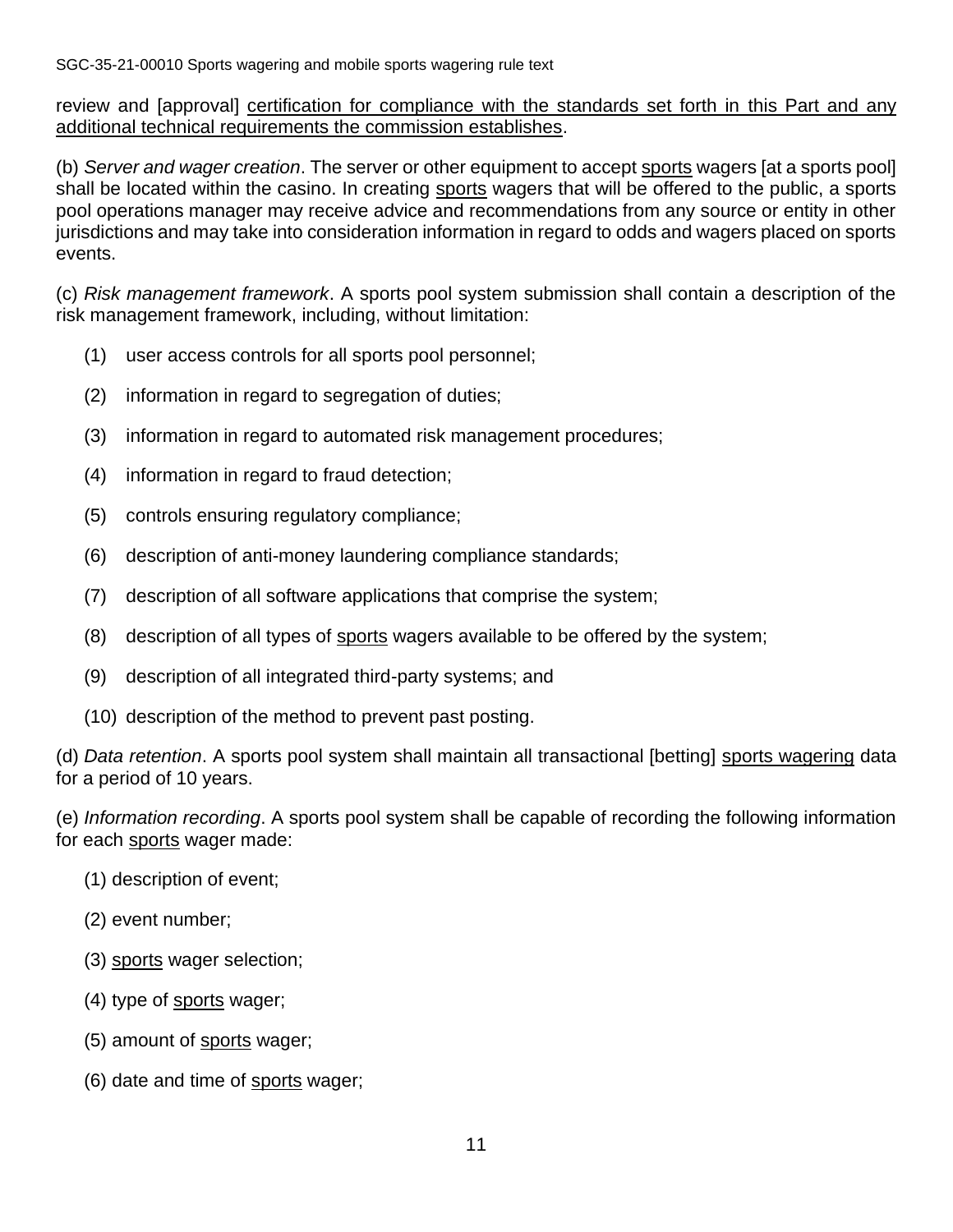(7) unique wager identifier; and

(8) [an indication of] when the sports wagering ticket expires.

(f) *Wagering tickets*. Each sports wagering ticket a cashier or automated ticket machine generates shall include:

- (1) all of the information set forth in subdivision (e) of this section;
- (2) name and address of the party issuing the sports wagering ticket;

(3) a barcode or similar symbol or marking as approved by the commission, corresponding to the unique sports wager identifier;

- (4) method of redeeming winning sports wagering ticket via mail; and
- (5) identification of the cashier or automated ticket machine generating the sports wagering ticket.

(g) *Vouchers*. Sports pool vouchers issued by a sports pool system shall contain the following information:

- (1) date, time, and location of issuance;
- (2) amount of the voucher;
- (3) unique voucher identifier;
- (4) expiration date of the voucher;
- (5) name of [gaming facility] casino; and

(6) [an indication] a statement that the voucher can be redeemed only in exchange for a sports wager or cash.

(h) *Voucher redemption*. If a sports pool system issues and redeems a sports pool voucher, the system shall be capable of recording the following information for each voucher:

- (1) amount of voucher;
- (2) date, time, and location of issuance;
- (3) unique voucher identifier;
- (4) expiration date of the voucher; and
- (5) date, time, and location of redemption, if applicable.

(i) *Required system functions*. A sports pool system shall be capable of performing the following functions: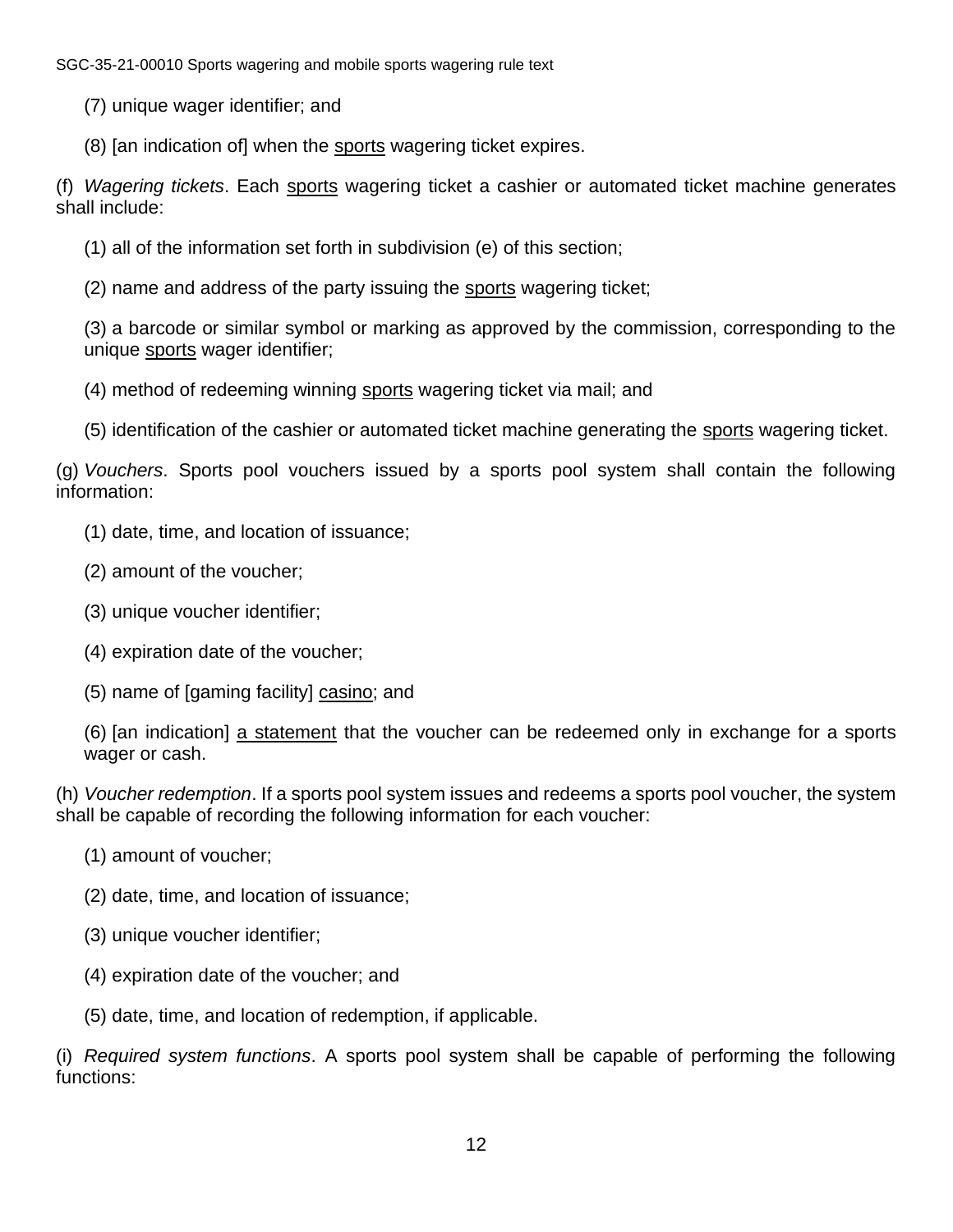- (1) creating sports wagers;
- (2) settling sports wagers;
- (3) voiding sports wagers;
- (4) cancelling sports wagers;
- (5) processing lost, destroyed or expired sports wagering tickets;

(6) preventing any sports [pool] wager in excess of \$10,000 or making a payout in excess of \$10,000 until authorized by a supervisor; and

- (7) maintaining the following:
	- (i) description of the event;
	- (ii) event number;
	- (iii) sports wager selection;
	- (iv) type of sports wager;
	- (v) amount of sports wager;
	- (vi) amount of potential payout;
	- (vii) date and time of sports wager;
	- (viii) identity of the cashier accepting the sports wager;
	- (ix) unique sports wagering ticket or voucher identifier;
	- (x) expiration date of sports wagering ticket;
	- (xi) [patron] the authorized sports bettor's name, if known;
	- (xii) date, time, amount, and description of the settlement;
	- (xiii) location where the sports wager was made;
	- (xiv) location of redemption; and
	- (xv) identity of cashier settling the sports wager, if applicable.

(j) *Voided and cancelled sports wagers*. When a sports [pool] wager is voided or cancelled, the system shall indicate clearly that the sports wagering ticket is voided or cancelled, render such ticket nonredeemable and make an entry in the system indicating the void or cancellation and identity of the cashier or automated process.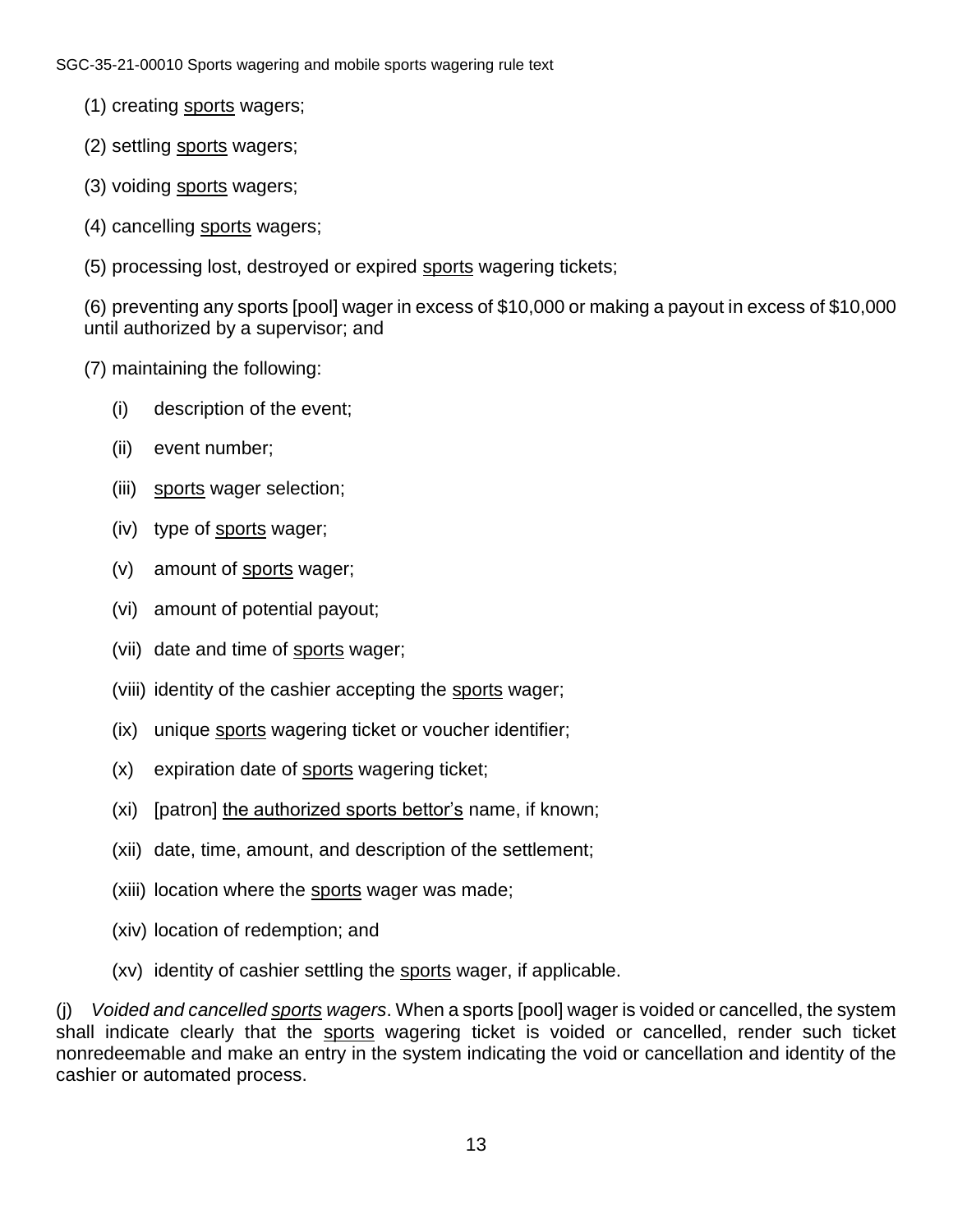(k) *Past posting and known event outcomes*. A sports pool system shall prevent past posting of sports wagers and the voiding or cancellation of sports wagers after the outcome of an event is known.

(l) *Self-authentication*. A sports pool system shall, at least once every 24 hours, perform a selfauthentication process on all software used in the sports pool system to offer, record and process sports wagers to ensure there have been no unauthorized modifications. In the event [of an authentication failure] that an unauthorized modification is identified as a result of this process, at a minimum, the system immediately shall notify the casino operations wagering manager using an automated process. The operations manager shall notify the commission promptly of the authentication failure. The system shall record the results of all self-authentication attempts and [maintained] maintain such record for a period of not less than 90 days.

(m) *Controls*. A sports pool system shall have controls in place to review the accuracy and timeliness of any data feeds used to offer or settle sports wagers. In the event that an incident or error occurs that results in a loss of communication with data feeds used to offer or redeem sports wagers, such error shall be recorded in a log capturing the date and time of the error, the nature of the error and a description of such error's impact on the system's performance. Such information shall be maintained for a period of not less than six months.

(n) *Commission access to data*. Consistent with existing commission authority, the [operator] casino sports wagering licensee and sports pool vendor shall provide access to sports wagering transaction data and related data the commission may deem necessary, in a manner approved by the commission.

(o) *Sports pool system.* A sports pool system shall be capable of preventing any sports [pool] wager in excess of \$10,000 or making a payout in excess of \$10,000 until authorized by a supervisor. A sports pool system shall be capable of maintaining the following:

- (1) description of the event;
- (2) event number;
- (3) sports wager selection;
- (4) type of sports wager;
- (5) amount of sports wager;
- (6) amount of potential payout;
- (7) date and time of sports wager;
- (8) identity of the cashier accepting the sports wager;
- (9) unique wagering ticket or voucher identifier;
- (10) expiration date of sports wagering ticket;
- (11) [patron] the authorized sports bettor's name, if known;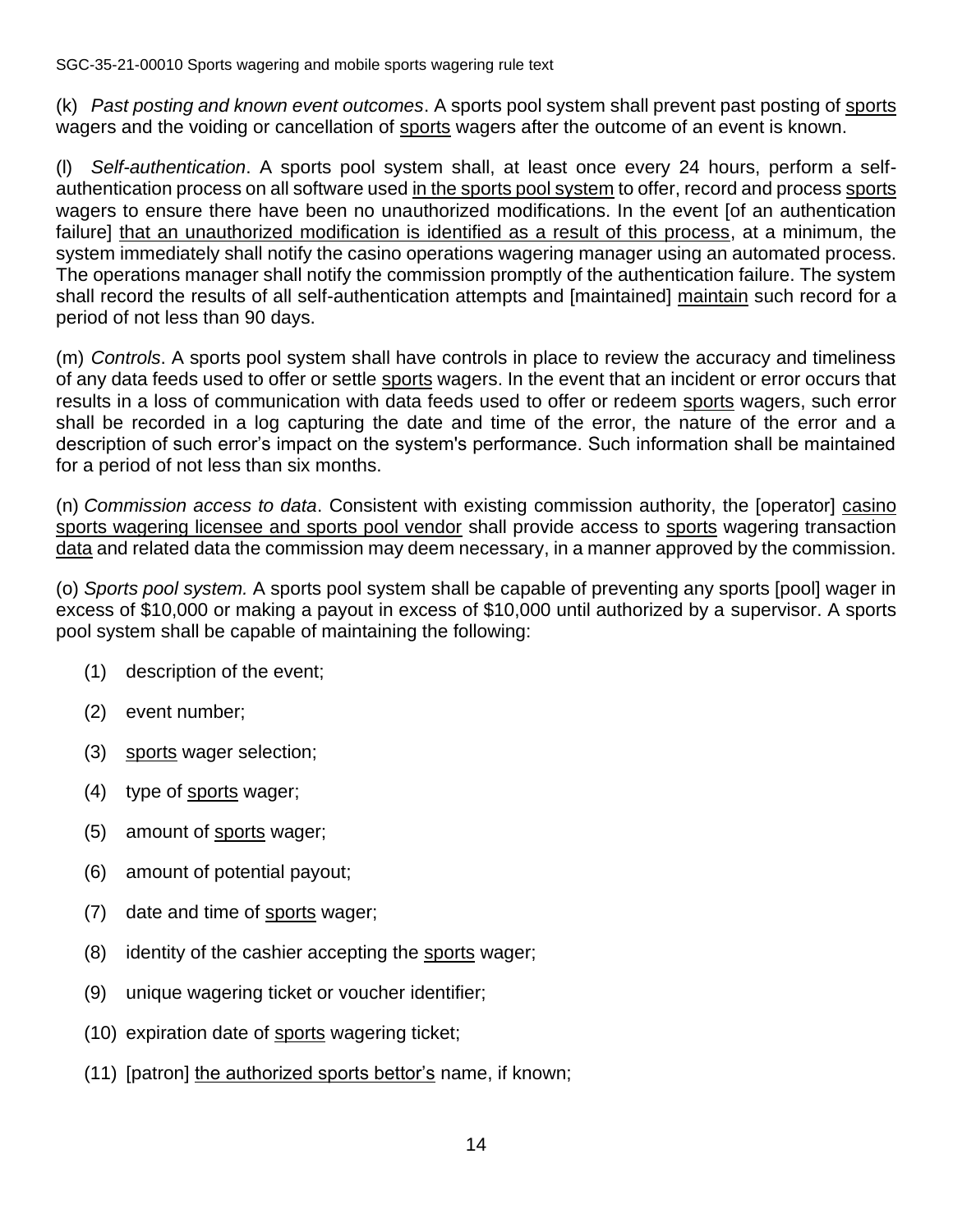- (12) date, time, amount, and description of the settlement;
- (13) location where the sports wager was made;
- (14) location of redemption; and
- (15) identity of cashier settling the sports wager, if applicable.

(p) *Redeemed lost wagering tickets*. For all lost sports wagering tickets that are redeemed, a sports pool system shall record and maintain the following information:

- (1) date and time of redemption;
- (2) employee responsible for redeeming the sports wagering ticket;
- (3) name of [patron] the authorized sports bettor redeeming the sports wagering ticket;
- (4) unique sports wagering ticket identifier; and
- (5) location of the redemption.

# **§ 5329.11 Automated ticket machines.**

(a) *Permitted*. [An operator] A casino sports wagering licensee may use an automated ticket machine or machines for sports wagering transactions in conjunction with an approved sports pool system in a sports wagering lounge or other location within the [gaming facility] casino.

(b) *Restrictions*. An automated ticket machine used in accordance with this section shall not:

- (1) issue or redeem a sports pool wagering ticket or voucher with a value of more than \$3,000;
- (2) issue a sports wagering ticket or voucher with a potential payout of more than \$10,000; and
- (3) redeem a sports wagering ticket or voucher with a value of more than \$3,000.

(c) *Drop*. On a daily basis, [an operator] a casino sports wagering licensee shall remove the bill validator boxes in the automated ticket machines (the *automated ticket machine drop*). Surveillance shall monitor and record the automated ticket machine drop. [An operator] A casino sports wagering licensee shall submit an automated ticket machine drop schedule to the commission, which shall include:

- (1) the time the drop is scheduled to commence; and
- (2) the number and locations of automated ticket machines.

(d) *Keys*. A security department member and a cage department member shall obtain the keys necessary to perform the automated ticket machine drop and/or currency cassette replacement, in accordance with the casino's key sign-out and sign-in procedures.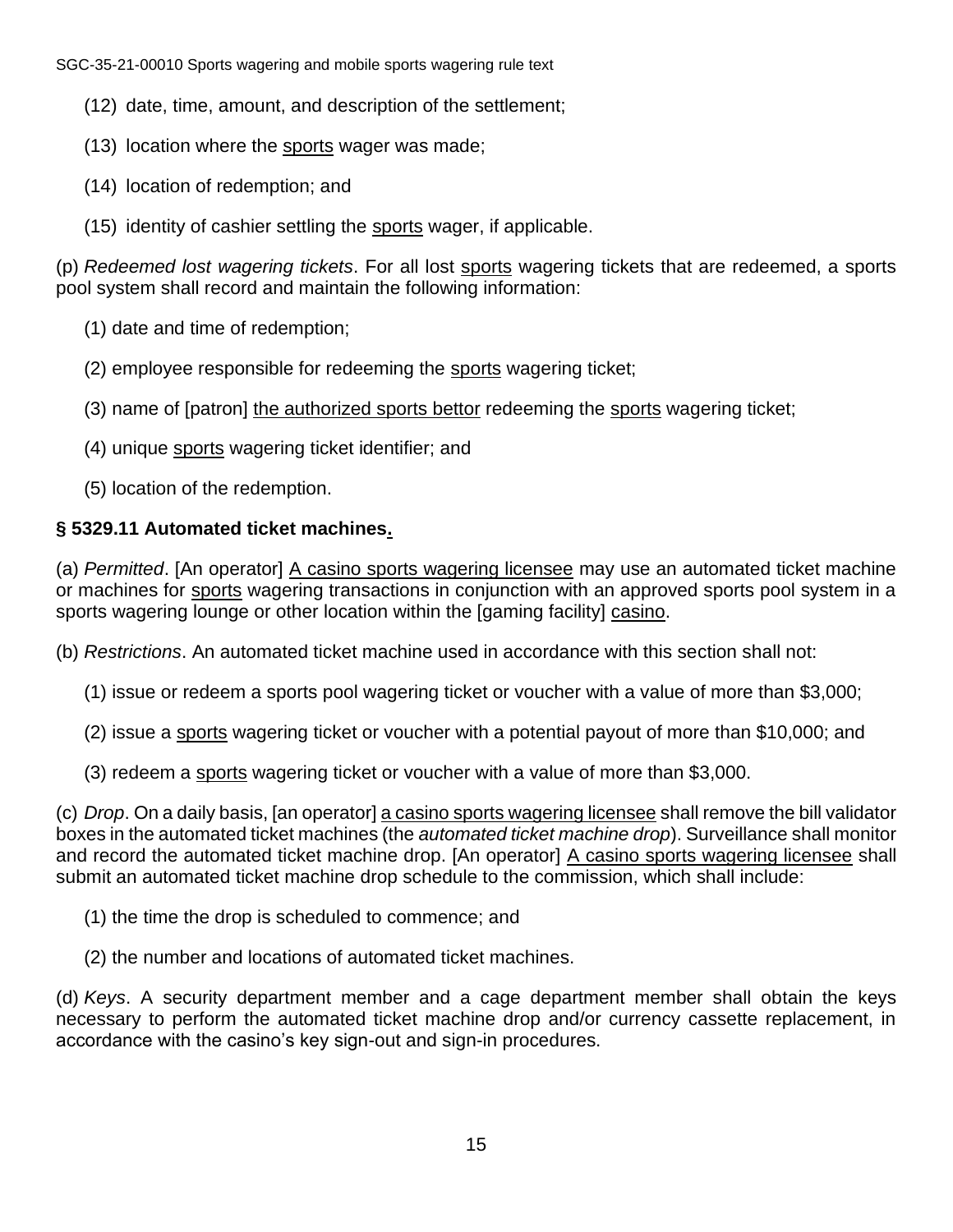(e) *Cage department member*. A cage department member with no incompatible functions shall place empty bill validator boxes needed for the automated ticket machine drop into a secured cart and prepare an automated ticket machines bill validator drop form, which shall include the following:

(1) gaming date;

(2) identification number of the secured cart;

(3) number of empty boxes placed into the secured cart; and

(4) signature of the cage department member documenting that the number of empty boxes equals the number of automated ticket machines in use.

(f) *Completion of drop*. In the presence of a security department member, a cage department member shall complete the automated ticket machines drop at each automated ticket machine by:

(1) unlocking the cabinet housing the bill validator boxes;

(2) removing the bill validator boxes and [place] placing the removed bill validator boxes into a secured cart and [insert] inserting the empty bill validator boxes and reject bins;

(3) locking the cabinets housing the bill validator boxes; and

(4) transporting the secured cart to a count room or other location approved by the commission for the count of the automated ticket machine drop.

(g) *Count*. The contents of the bill validator boxes shall be counted by one or more accounting department employees with no incompatible function, who shall:

(1) document the contents, by item and amount, for each box on a balance receipt;

(2) prepare or generate an automated ticket machine drop totals report that summarizes the total currency, sports wagering tickets[,] and sports pool vouchers counted;

(3) verify that the number of bill validator boxes counted equals the number of empty boxes initially recorded on the automated ticket machine bill validator drop form. Any exceptions encountered during the drop and count process shall be documented on this form;

(4) transfer the currency to a main bank cashier with a copy of the automated ticket machine drop totals report;

(5) transport the sports wagering tickets and vouchers to a secured location approved by the commission for storage until permitted to destroy; and

(6) transport the balance receipts, the automated ticket machine drop totals report and automated ticket machine bill validator drop form to the casino accounting department.

(h) *Replenishment*. On a daily basis or at a greater frequency as needed, [an operator] a casino sports wagering licensee shall replenish the currency cassettes in the automated ticket machines. A cashier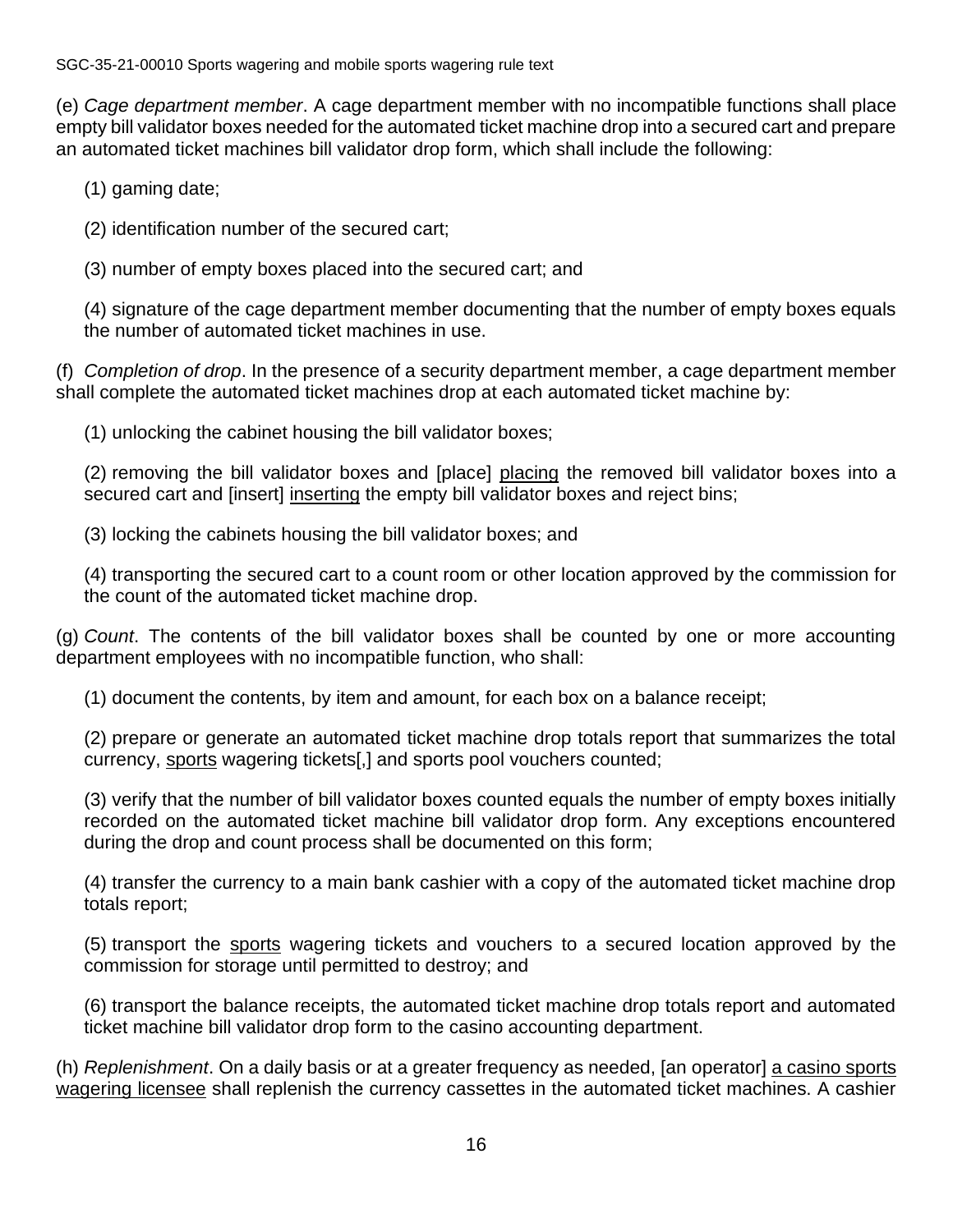with no incompatible functions shall prepare the currency cassettes to replenish the automated ticket machines, which shall be documented on a two-part automated ticket machines cassette fill form. The cashier shall retain one copy of such form and the duplicate shall be used to document the completion of the transaction. The form shall include:

- (1) designation of the automated ticket machine to which the fill is to be performed;
- (2) for each denomination, the number of bills and total value;
- (3) the total value of all currency cassettes;
- (4) date and time prepared; and
- (5) signature of the cashier.

(i) *Completion of replenishment*. A finance department employee shall place the replacement currency cassettes and empty reject bins into a secured cart. In the presence of a security department member, the accounting department employee shall complete the sports pool currency cassette replenishment at each automated ticket machine by:

(1) unlocking the cabinets housing the currency cassettes and reject bins;

(2) removing all currency cassettes and the reject bin, which shall be placed in a secure cart and generate a credit receipt that, at a minimum, includes:

- (i) an identification number of the automated ticket machine;
- (ii) the date and time;
- (iii) the denomination of each currency cassette; and

(iv) the total value of the total number of bills per denomination remaining in each currency cassette being replenished and the reject bin;

(3) inserting the replacement currency cassettes and currency cassette reject bin; and

(4) entering data into the automated ticket machine that describes the fill and generating a fill receipt that, at a minimum, includes:

- (i) an identification number of the automated ticket machine;
- (ii) the date and time the fill was performed;

(iii) the denomination of currency for each currency cassette inserted into the machine; and

(iv) the total value of the total number of bills per denomination, for each currency cassette being inserted into the machine;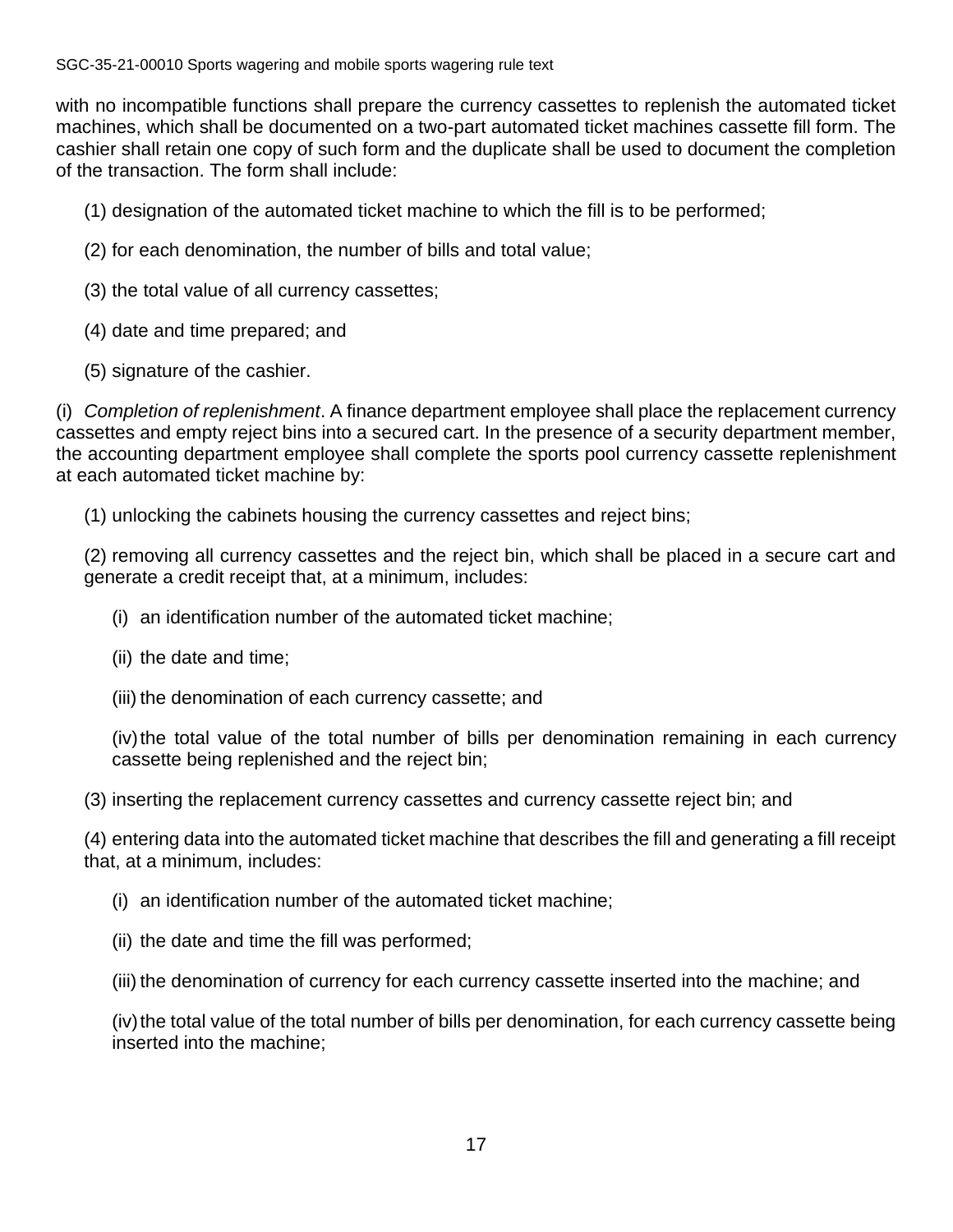(5) locking the cabinet and signing the duplicate copy of the automated ticket machine cassette fill attesting that the fill was completed. The fill receipt and the credit receipt shall be deposited in a locked accounting box; and

(6) returning all removed currency cassettes and reject bins in a secured cart to the count room or other location approved by the commission.

(j) *Count and documentation*. One or more accounting department employees with no incompatible function shall count and document the value of the contents of each removed currency cassette and currency cassette reject bin by:

(1) documenting the count of each currency cassette and reject bin on a balance receipt, by automated ticket machine;

(2) preparing or generating a sports pool currency cassette replenishment totals report that summarizes the total currency counted;

(3) transferring the currency to a main bank cashier with a copy of the currency cassette replenishment totals report; and

(4) transporting the balance receipts and currency cassette replenishment totals report to the casino accounting department.

(k) *Reconciliation*. The casino accounting department shall reconcile the automated ticket machines on a daily basis pursuant to internal controls. Any variance shall be documented by the accounting department and reported in writing to the commission within 72 hours of the end of the gaming day during which the variance was discovered. The report shall indicate the cause of the variance and shall contain any documentation required to support the stated explanation.

# **§ 5329.12. House rules.**

(a) *Content*. Each [operator] casino sports wagering licensee shall adopt comprehensive house rules, which shall be submitted for written approval by the commission. Such house rules shall include the following, at a minimum:

- (1) method for calculation of and [payment of] amounts to be paid on winning sports wagers;
- (2) effect of schedule changes for all markets offered;
- (3) method of notifying [patrons] authorized sports bettors of odds or proposition changes;
- (4) acceptance of sports wagers at other than posted terms;
- (5) expiration of any winning sports wagering ticket one year after the date of the event;

(6) method of contacting the [operator] casino sports wagering licensee for questions and complaints;

(7) [description] acknowledgment of prohibited sports [pool participants] bettors;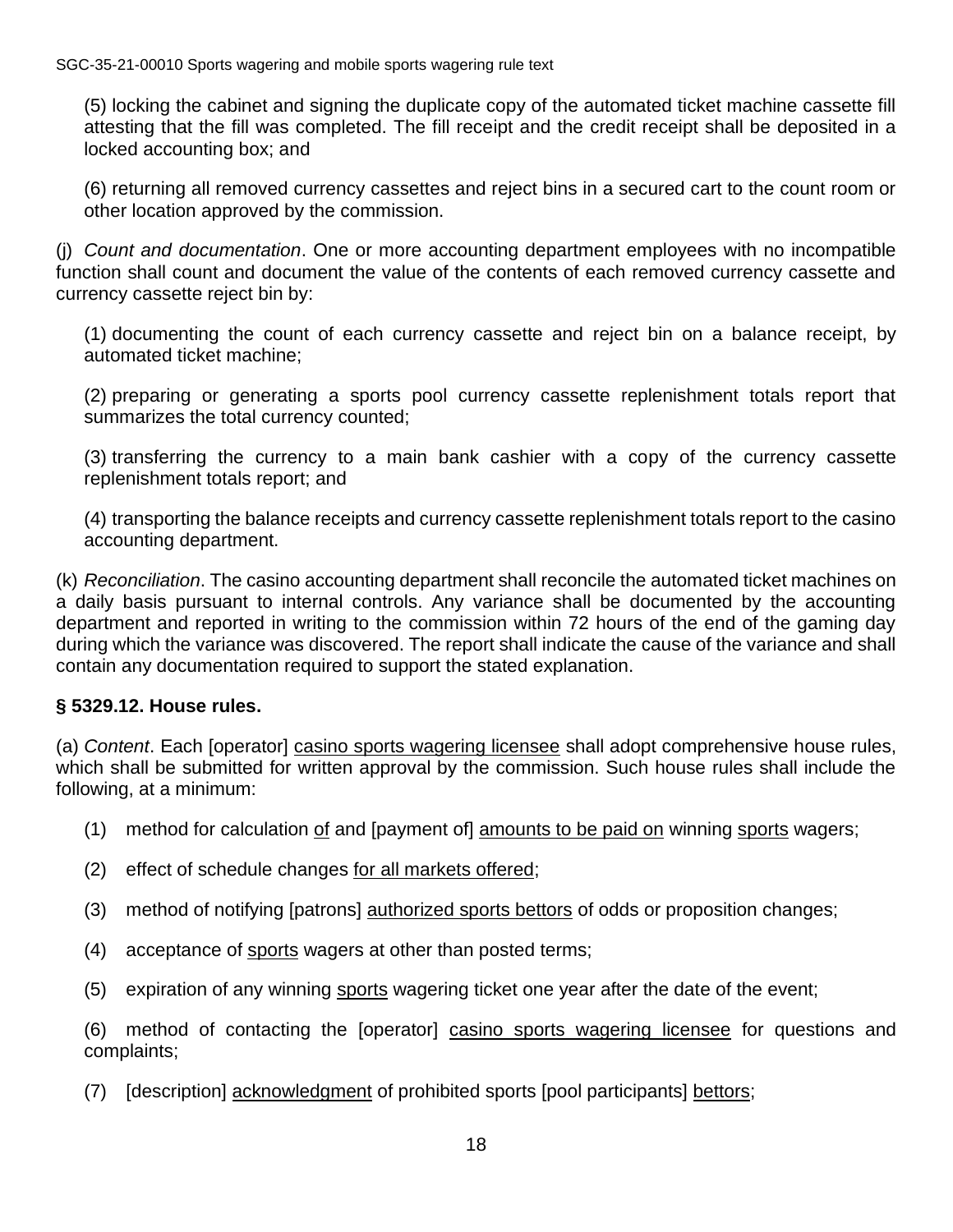(8) method of the process for any employee of a sports governing body or member team who is not prohibited from sports wagering to register with the commission prior to placing a sports wager; [and]

(9) method of funding a sports wager;

#### (10) minimum and maximum sports wagers by sports governing body; and

#### (11) description of sports wagering rules as it relates to in-play wagers.

(b) *Availability*. [An operator's] A casino sports wagering licensee's house rules, together with any other information the commission deems appropriate, shall be displayed conspicuously in the sports wagering lounge, posted on the [operator's] casino sports wagering licensee's website[,] included in the terms and conditions of the sports pool system and made readily available to [patrons] authorized sports bettors in printed form, as required by Racing, Pari-Mutuel Wagering and Breeding Law section 1367(5).

# **§ 5329.13. [Wager] Sports wager types.**

(a) *Approval of sports wagering menu*. [An operator] A casino applying for licensure shall submit to the commission the types of sports wagers such [operator] casino would like to offer and the sports leagues, associations or organizations on whose contests the [operator] casino wishes to offer such sports wagers. Each type of sports wager and each sports league, association or organization on whose contests such [operator] casino wishes to offer sports wagering is subject to commission approval and may be subject to such conditions as the commission may determine. After licensing of [an operator] a casino sports wagering licensee, commission approval is required before such [operator] licensee is permitted to offer any type of sports wager not previously offered by such [operator] licensee, or an existing sports wager type for a sport, league, association or organization on whose contests the commission has not previously authorized wagering. To obtain commission approval, [an operator] a casino sports wagering licensee shall specify the underlying sport and sports league, association or organization upon which the proposed type of sports wager is based, provide rules for the sports wager and demonstrate that the new type of sports wager will comply with Racing, Pari-Mutuel Wagering and Breeding Law section 1367 and this Part. Following review of the proposed sports wager type, the commission shall inform all [operators] casino sports wagering licensees whether the proposed sports wager type is approved or denied or whether additional information from such [operator] licensee is required.

#### (b) *Limitations on sports wager type.*

- (1) No sports wager type shall be approved unless:
	- (i) the event on which the sports wager is based is an event whose outcome can be verified;
	- (ii) the outcome of the sports wager can be generated by a reliable and independent process;
	- (iii) the outcome of the event is not affected by any sports wager placed; and
	- (iv) the event is conducted in conformity with all applicable laws, rules and regulations.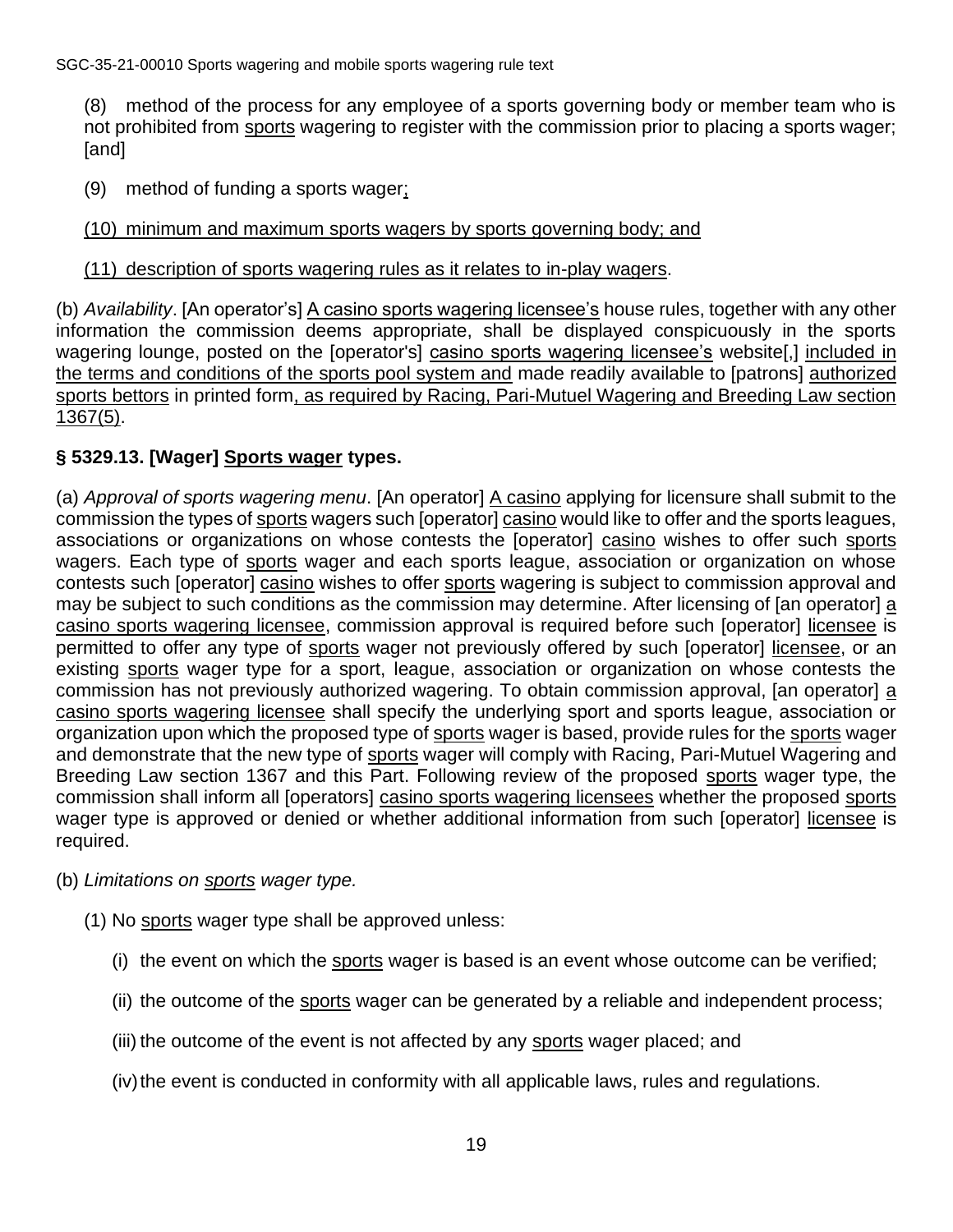(2) [An operator] A casino sports wagering licensee shall not offer sports wagers on:

(i) any prohibited sports event, as defined in Racing, Pari-Mutuel Wagering and Breeding Law section [1367(1)(f)] 1367(1)(s);

(ii) any horse race;

(iii) any amateur or youth sports event, except collegiate sports events approved by the commission;

(iv)any event that is not a sports event; and

(v) any sports event on which the commission deems wagering to be contrary to public policy, either on the commission's own initiative or upon commission affirmation of a request by a league or governing body that governs such sports event, so long as such request has been made in writing to the commission at least 60 days in advance of such sports event with an explanation of why wagering on such event should not be permitted as a matter of public policy. The commission shall make available a list on its website of sports events on which wagers are not permitted to be offered and may determine, if it believes such prohibitions should be permanent, amend this section accordingly to enumerate such prohibited events.

(3) The commission may, in considering whether to approve or condition a sports wager type pursuant to this section, consider the views of a league, association or organization as the commission may deem advisable.

(c) *Variations on sports wager types*. [An operator] A casino sports wagering licensee may introduce variations of permissible types of sports wagers by seeking commission approval. [An operator]  $\underline{A}$ casino sports wagering licensee is not required to amend a previously approved submission to describe a variation if approved by the commission.

(d) *Conditions placed on sports wager type*. The commission may approve conditionally a sports wager type or the use of a sports wager type for a particular sport, league, association or organization as the commission may deem advisable, such as establishing a limited trial period for a type of sports wager or imposing limits on a particular sports wager, to protect the wagering public, the integrity of sports wagers, the integrity of the sports event upon which a sports wager is based, in whole or in part, or for any other reason consistent with the policies underlying article 13 of the Racing, Pari-Mutuel Wagering and Breeding Law or this subchapter.

(e) *Withholding of approval*. The commission may, in the exercise of discretion, withhold approval of any proposed sports wagering type that directly or indirectly violates any requirement for permissible sports wagers or that the commission determines to be contrary to public policy.

(f) *Information to commission*. [An operator] A casino sports wagering licensee shall comply with every commission request for information about any type of sports wager that such [operator] casino sports wagering licensee proposes to offer to the public.

(g) *Wagering tournaments*. No wagering tournament shall be conducted without prior approval of the commission. [An operator] A casino sports wagering licensee shall submit the rules of any proposed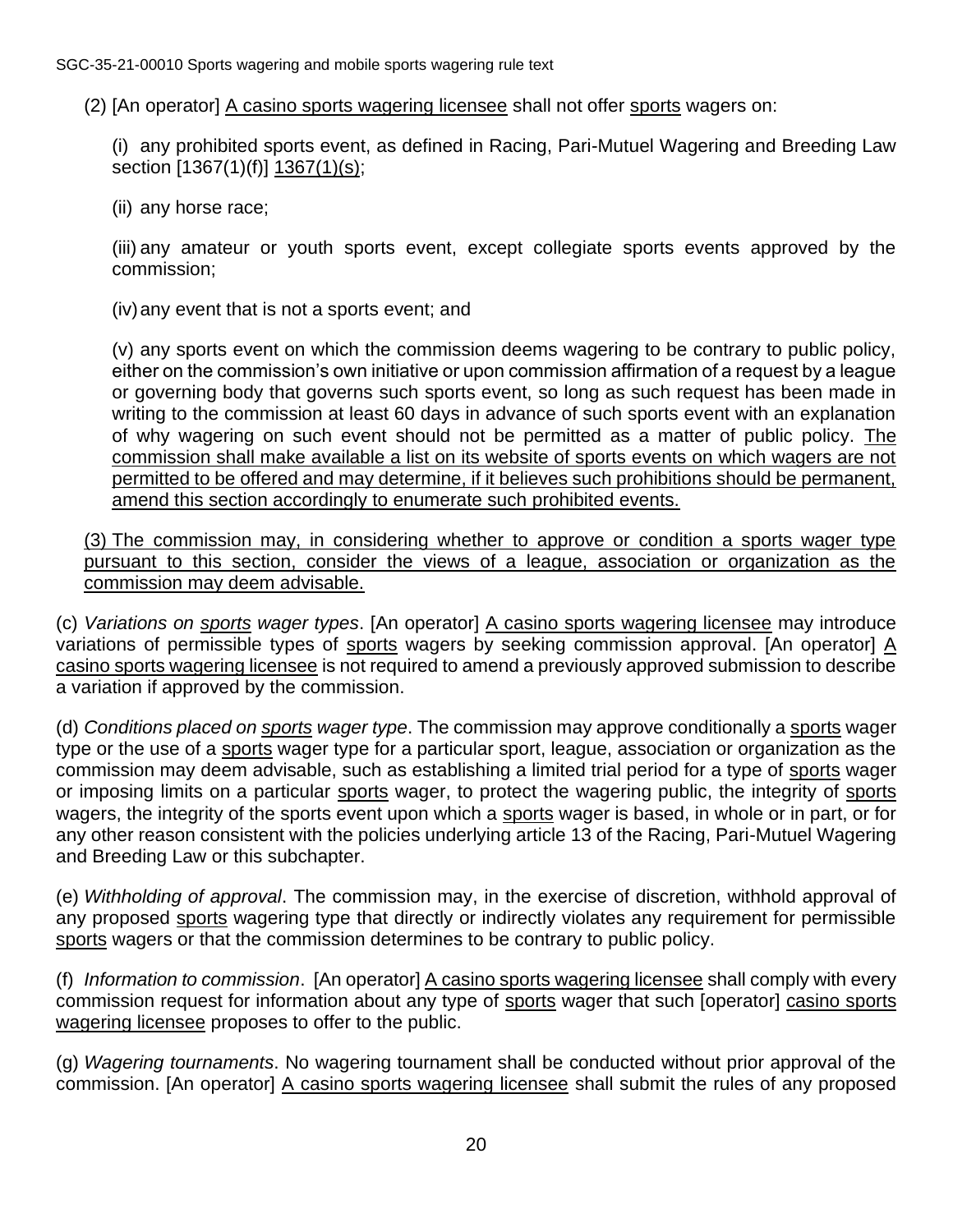wagering tournament for commission approval no later than 30 days prior to the anticipated start date of such wagering tournament.

#### **§ 5329.14. Parlay card wagers.**

This section applies to parlay card wagers and not parlay wagers.

(a) *Requirements for parlay card wagers*. Each [operator] casino sports wagering licensee that offers parlay card wagers shall disclose fully, accurately and unambiguously on all parlay card wagering forms:

(1) the amounts to be paid to winners, the method by which such amounts are to be determined and aggregate payout amount;

(2) the minimum and maximum [betting] wagering limits, if any;

(3) the effect of ties or draws in sports events;

(4) the effect of a sports event not being played on the date specified and of other occurrences that will cause selections to be invalid;

(5) the procedure for claiming winnings, including, without limitation, the documentation [a patron] an authorized sports bettor must present to claim winnings;

(6) the requirement that a parlay card wager must consist of at least three selections that have not become invalid under applicable house rules or the wager will be void and will be refunded;

(7) the rights, if any, reserved by the [operator] casino sports wagering licensee, including, without limitation, the right to eliminate any selection prior to the acceptance of a wager, or to withhold payouts of specified amounts until the outcome of each proposition offered by the parlay card has been determined;

(8) the requirement that the point spreads, if any, printed on the parlay card wagering form when the wager is accepted will be used to determine the outcomes of the wagers; and

(9) that the [operator's] casino sports wagering licensee's house rules apply to parlay cards unless otherwise stated on the parlay card wagering form.

(b) *Payout*.

(1) [An operator] A casino sports wagering licensee may limit, with commission approval, the aggregate amount to be paid to winners on a parlay card. Any such aggregate limit shall not be less than an amount disclosed on the parlay card (the *aggregate limit*).

(2) When [an operator] a casino sports wagering licensee knows or reasonably should know that actual payouts on a parlay card will be limited by an aggregate limit, the [operator] casino sports wagering licensee shall cease accepting wagers on such parlay card and making payouts on such parlay card.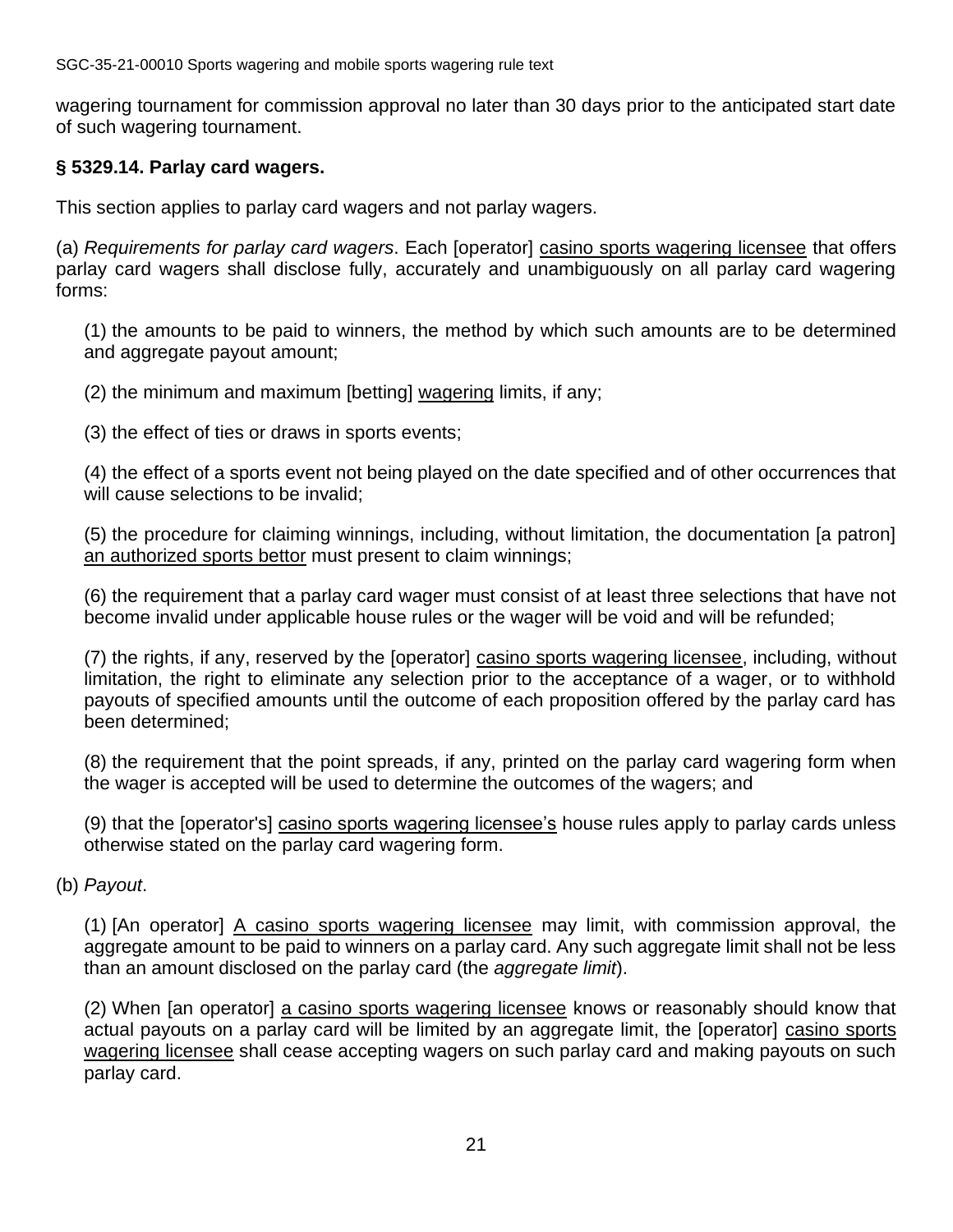(3) When [an operator] a casino sports wagering licensee ceases accepting wagers and making payouts on a parlay card pursuant to paragraph (2) of this subdivision, if the parlay card, [patron] authorized sports bettor receipts and related documentation are distinguishable from the parlay card, receipts and documentation as to which the [operator] casino sports wagering licensee has ceased accepting wagers, then the [operator] casino sports wagering licensee may accept wagers on only those sports events listed on the parlay card whose outcomes have not been determined, in which case such parlay card shall be considered a different parlay card for purposes of this subdivision.

(4) After the outcome of the final sports event offered on a parlay card has been determined, the [operator] casino sports wagering licensee shall determine the total amount of all winning wagers on such parlay card from all [patrons] authorized sports bettors. If such total amount exceeds the aggregate limit, the [operator] casino sports wagering licensee, unless paragraph (5) of this subdivision applies, may pay each winning wager, instead of the amount that would have been due in the absence of such aggregate limit, an amount equal to the amount of such winning wager multiplied by such aggregate limit and divided by the total amount of all winning wagers (including payouts made prior to the suspension of payouts) that would otherwise have been made without regard to such aggregate limit.

(5) Notwithstanding the aggregate limit, if [an operator] a casino sports wagering licensee pays a winner of a parlay card wager more than 10 percent of the aggregate limit before the outcome of every proposition offered by such parlay card has been determined, such [operator] casino sports wagering licensee shall pay every winner of a wager on such parlay card the proper payout amount stated on such parlay card in full and without regard to any aggregate limit.

(6) In specific cases, the commission, only in writing, may waive the requirements of this subdivision or impose requirements more restrictive than the requirements of this subdivision.

# **§ 5329.15. Layoff wagers.**

[An operator] A casino sports wagering licensee may, in its discretion, accept a layoff wager from another New York [State licensed operator] State-licensed casino sports wagering licensee or skin, as skin is defined in section 5330.1 of this subchapter. Any such wager shall be placed in the name of the [operator] casino sports wagering licensee itself or skin itself. A layoff wager and, if applicable, a resultant payout shall not be included in the calculation of sports pool gross gaming revenue. Each layoff wager shall be reported to the commission, [in such manner as the commission may direct] if possible, prior to the placement of such wager. If not possible, a casino sports wagering licensee or skin shall submit the details of the layoff wager to the commission's division of gaming within 24 hours of the placement of such wager. Layoff wagers shall not be executed with operators in other jurisdictions unless all Federal law requirements are met.

# **§ 5329.16. Information posting.**

(a) *Information posting*. [An operator] A casino sports wagering licensee shall make available in written form in conspicuous locations in the sports wagering lounge and on conspicuously accessible electronic screens a general explanation of each type of sports wager offered and the point or money line odds. Any explanation shall not be misleading or unfair to [patrons] authorized sports bettors.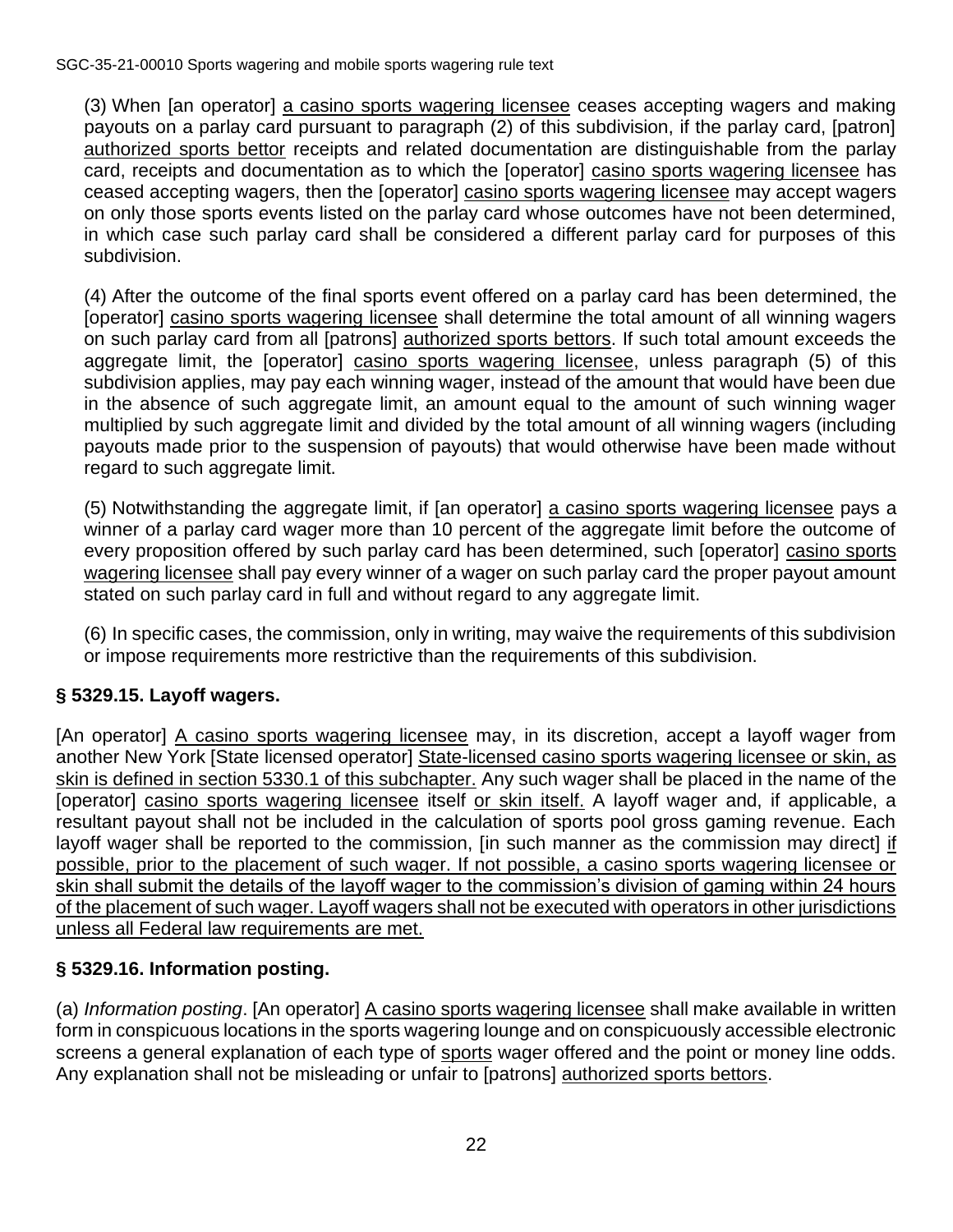(b) *Display of available sports wagering information*. The available sports wagering information for specific sports events shall be displayed in a manner visible to the public. The display shall include the event number, corresponding odds and a brief description of the event. Such information also shall be available on conspicuously accessible electronic screens. Any display shall not be misleading or unfair to [patrons] authorized sports bettors.

[(c)*Lock times*. An operator shall establish a lock time for a wager after which no further wagering shall be accepted, which may correspond to the happening of an event. Such lock time shall be disclosed conspicuously and shall not be changed unless the official start time of an event has changed. No wager shall be accepted after such disclosed lock time.]

# **§ 5329.17. Manner of placing wager.**

(a) *Placement of sports wagers*. All sports wagers accepted by a casino sports wagering licensee pursuant to this Part shall be placed within a sports wagering lounge with a sports wagering cashier at a sports wagering counter or at an automated ticket machine located within a sports wagering lounge or other location within the [gaming facility] casino as approved by the commission.

(b) *Forms of payment*. [Wagers] Sports wagers pursuant to this Part shall be made in cash, vouchers, gaming chips or [validated] wagering tickets of value or any other form of payment approved by the commission.

[(c)*Rescission*. An operator shall not rescind any wager made pursuant to this Part unless extraordinary circumstances exist and the prior written approval of the commission has been obtained.]

# **§ 5329.18. [Wagering] Sports wagering tickets.**

(a) [*Wagering*] *Sports wagering ticket requirements*. Upon accepting a sports wager, a sports wagering cashier shall cause the sports wagering platform to generate a sports wagering ticket. The sports wagering ticket shall include, at a minimum, the following:

- (1) [operator's] casino sports wagering licensee's name;
- (2) event number;
- (3) description of event;
- (4) type of sports wager;
- (5) unique sports wagering ticket identifier;

(6) a barcode or similar symbol or marking, as approved by the commission, corresponding to the unique sports wagering ticket number;

- (7) date and time of issuance;
- (8) cashier identifier or automated ticket machine identifier;
- (9) location of issuance;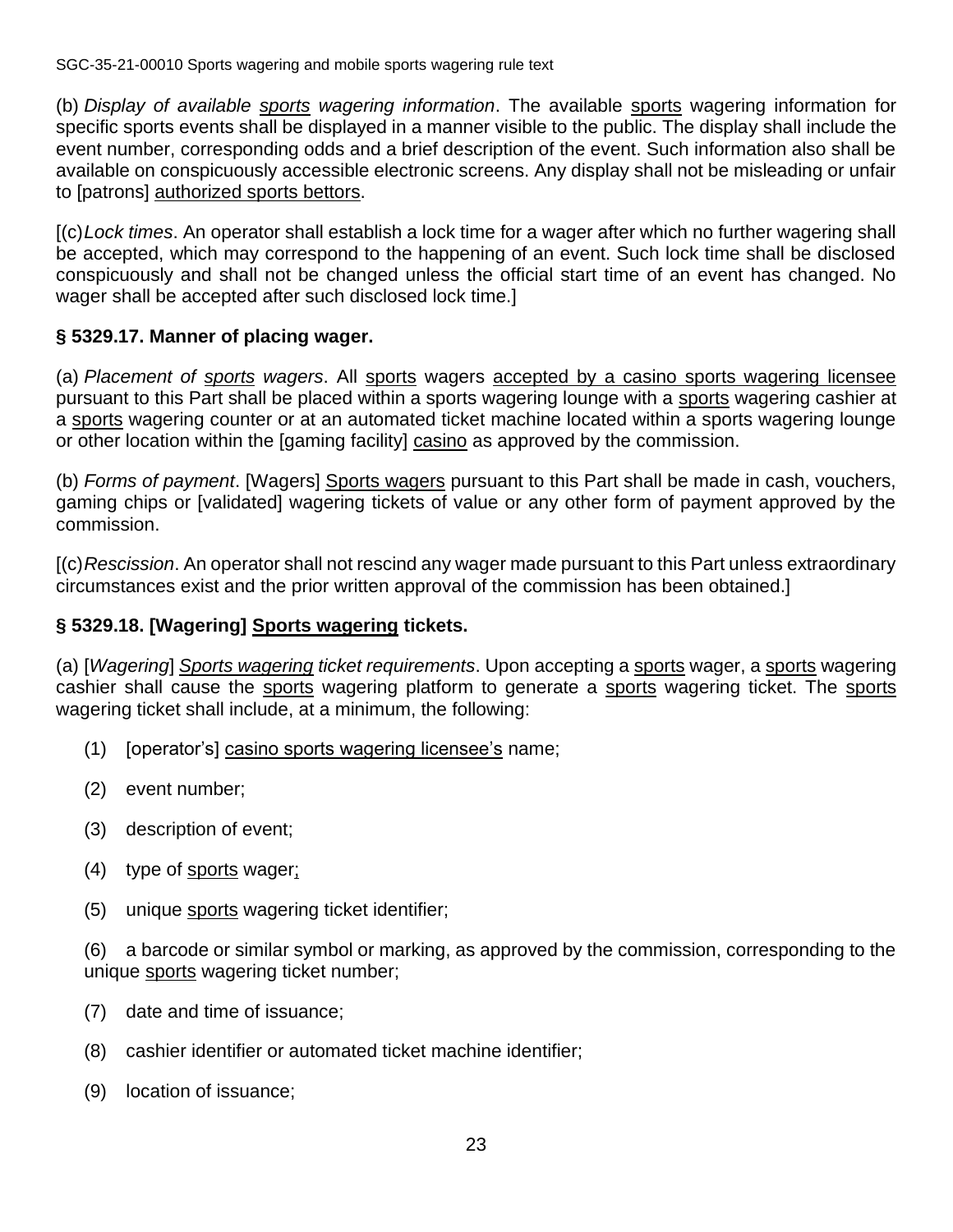- (10) amount of the sports wager;
- (11) date, or dates, of the sports event or events;
- (12) payout odds;
- (13) amount to be paid on a winning sports wager, unless the sports wager is a pari-mutuel wager;
- (14) the [patron's] authorized sports bettor's player card account number, if any; and
- (15) mail-in redemption instructions;
- (16) the sports wagering ticket's expiration date.

(b) *Expiration date of sports wagering ticket*. Any winning sports wagering ticket shall be deemed lapsed and ineligible for payment one year after the date of the last sports event that forms the basis of such sports wager. Any lapsed sports wagering ticket shall be unclaimed funds and shall be deposited by the commission pursuant to the requirements of Racing, Pari-Mutuel Wagering and Breeding Law section 1354 and subdivision (c) of section 5329.29 of this Part. [The wagering ticket shall display clearly on the wagering ticket, such expiration date.]

# **§ 5329.19. [Wagering] Sports wagering restrictions.**

(a) *Age*. No person under 21 years of age may place a sports wager with [an operator] a casino sports wagering licensee, as required by Racing, Pari-Mutuel Wagering and Breeding Law section [1367(3)(d)] 1367(2)(d).

(b) *Prohibited persons*. [An operator] A casino sports wagering licensee shall not knowingly accept any sports wager from any prohibited sports [pool participant] bettor. No prohibited sports [pool participant] bettor is permitted to make such a sports wager [at any operator] with any licensee or collect winnings from any such sports wager, which sports wager shall be deemed void. Any person who is a direct or indirect legal or beneficial owner of 10 percent or greater of a sports governing body or any of such body's member teams shall not place or accept sports wagers on a sports event in which any member team of such sports governing body participates.

(c) *Proxy wagering and collection prohibited*. [An operator] A casino sports wagering licensee shall not make payment on a winning sports wager to a person who the [operator] licensee knows or reasonably should know is collecting the payment on behalf of another for monetary consideration or in violation of local, state or Federal law. [An operator] A casino sports wagering licensee shall not make payment on a winning sports wager to a person who the [operator] licensee knows or reasonably should know is engaging in such activity for profit or as a business enterprise. [An operator] A casino sports wagering licensee may withhold payment of a winning sports wager if a customer refuses to supply identification or any other documentation required by this Part or article 13 of the Racing, Pari-Mutuel Wagering and Breeding Law.

(d) *Minimum and maximum* [*wager*] *sports wagers*. Minimum and maximum amounts of sports wagers shall be as established by [an operator's] a casino sports wagering licensee's house rules approved by the commission. [An operator] A casino sports wagering licensee shall disclose clearly the [maximum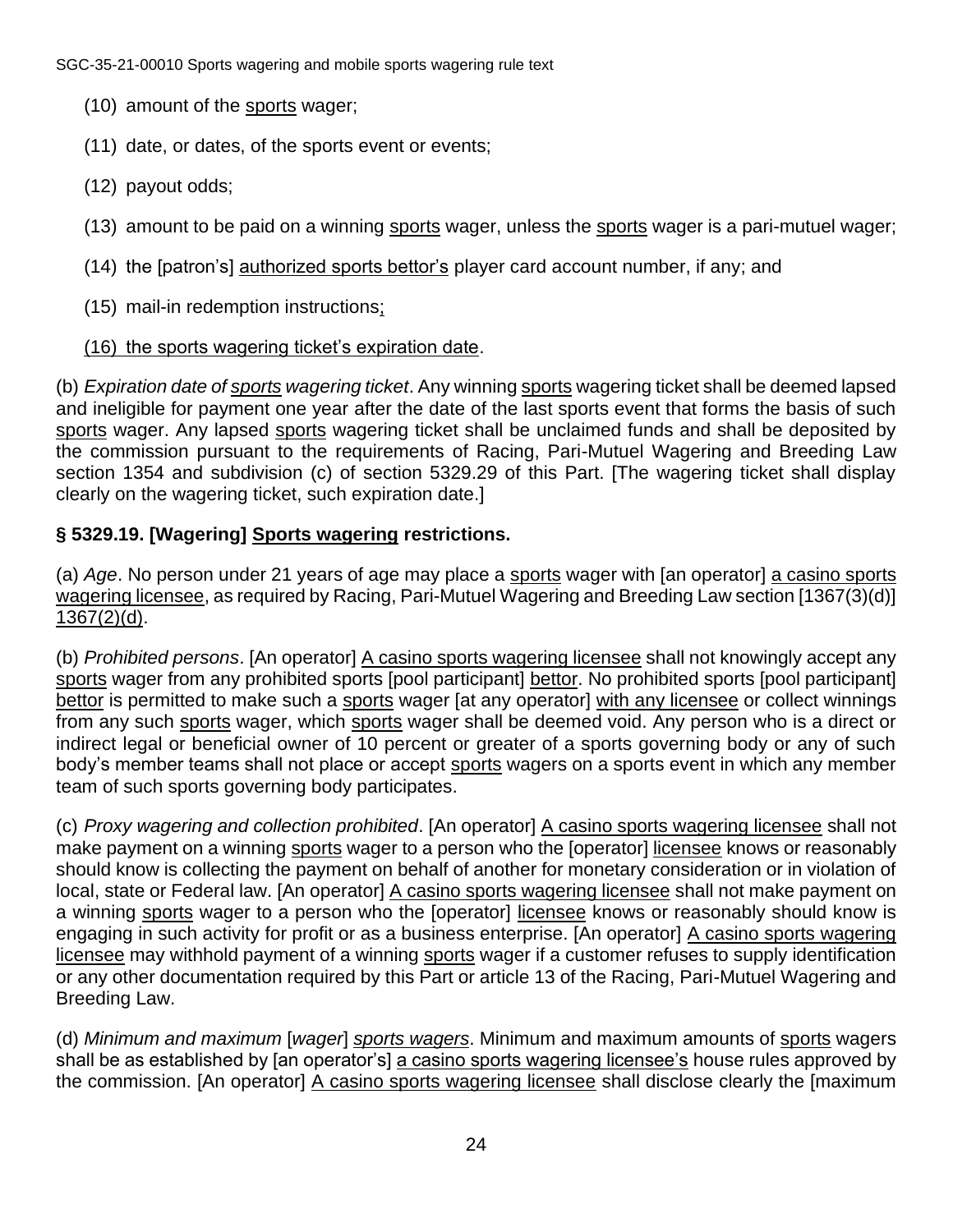and] minimum and maximum sports wagers applicable to the sports wagers such [operator] licensee offers.

#### **§ 5329.20. Certain payouts; wagering ticket control.**

(a) [*Wagers*] *Sports wagers and payouts greater than \$10,000.*

(1) Prior to accepting any sports wager in excess of \$10,000 or making a payout in excess of \$10,000 on a winning sports wagering ticket or voucher, [an operator] casino sports wagering licensee shall:

(i) create [a patron] an authorized sports bettor identification file and identify the [patron] authorized sports bettor;

(ii) obtain and record the [patron's] authorized sports bettor's Social Security number in the patron identification file; and

(iii) record, on a log, the following information, at a minimum:

- (*a*) date of the sports wager or payout;
- (*b*) name of the [patron] authorized sports bettor;

(*c*) name and signature of the employee authorizing the acceptance of the sports wager; and

(*d*) name and signature of the cashier identifying the [patron] authorized sports bettor and generating the sports wagering ticket or making the payout.

(2) For the purposes of this section, signatures may be electronic.

(3) [An operator] A casino sports wagering licensee shall monitor all sports wagering transactions to ensure [patrons] authorized sports bettors are not circumventing the identification requirements of paragraph (1) of this subdivision.

(b) *Redemption*. Winning sports wagering tickets shall be redeemed by a wagering cashier, an automated ticket machine located within a sports wagering lounge or a commission-approved mail-in procedure after verifying the validity of the sports wagering ticket through the sports wagering platform. The sports wagering platform shall redeem electronically and cancel the sports wagering ticket upon redemption. Should [the] a casino's sports wagering lounge be closed, the [casino] casino's cage shall be made available to redeem a winning sports wagering ticket.

(c) *Marking cashed sports wagering tickets*. [An operator] A casino sports wagering licensee shall establish procedures, approved by the commission, ensuring that each cashed or refunded sports wagering ticket shall not have the ability to be cashed or refunded again.

(d) *Storage*. [An operator] A casino sports wagering licensee shall maintain facilities and procedures that ensure the security of cashed sports wagering tickets and the integrity of records of outstanding sports wagering tickets. [An operator] A casino sports wagering licensee shall store, physically or by electronic record, cashed sports wagering tickets for one year and one day following the [sporting]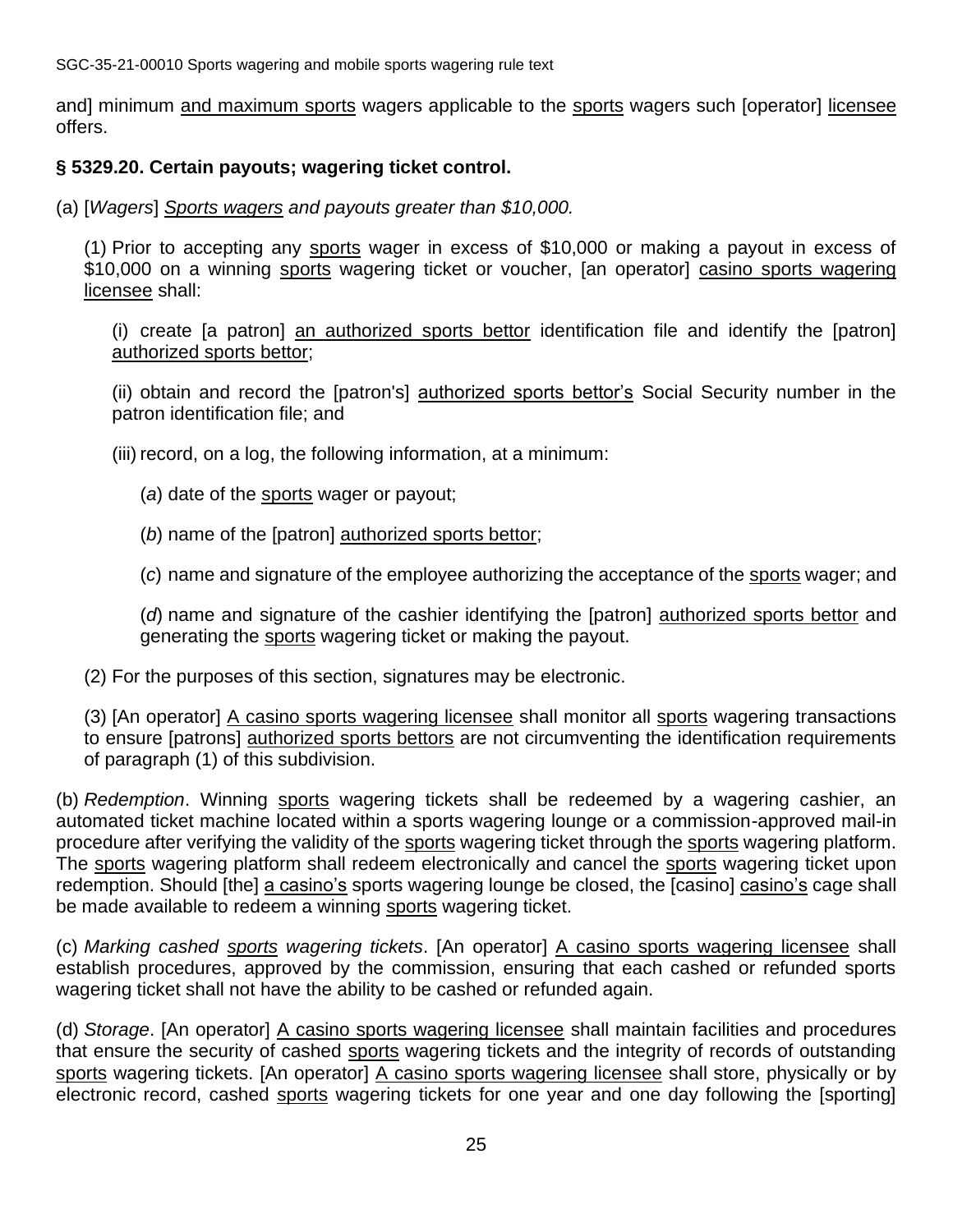sports event in a secure area consistent with such [operator's] casino sports wagering licensee's internal controls as approved by the commission.

(e) *Access*. [An operator] A casino sports wagering licensee shall prohibit unauthorized individuals from having access to the cashed sports wagering tickets and related storage areas. A list of authorized individuals with access to such storage areas shall be filed with the commission. Any storage area shall comply with surveillance requirements set forth in sections 5314.4 and 5314.5 of the Part.

(f) [*Betting*] *Sports wagering data retention*. Each [operator] casino sports wagering licensee shall maintain all [betting] sports wagering data for a sports wager for at least 10 years and shall make any such data available to the commission upon request.

# **§ 5329.21. Cancellation or rescission of sports wagers.**

(a) *Commission void.* The commission may order the voiding of sports wagers, and require refunds, on any event for which wagering, or the continuation of wagering, would be contrary to the public policies of [the state] this State.

(b) [*Patron*] *Authorized sports bettor cancellation.* A sports wagering ticket may be cancelled by [a patron] an authorized sports bettor at the discretion of the [operator] casino sports wagering licensee, so long as no [sporting] sports event upon which the sports wager was made has commenced.

(c) *Rescission*. A casino sports wagering licensee shall not rescind any sports wager made pursuant to this Part unless extraordinary circumstances exist and the prior written approval of the commission has been obtained.

[(c)] (d) *Payout adjustments*. House rules shall state clearly circumstances in which the payouts are to be adjusted, including, without limitation:

- (1) when sports wagers are affected by cancelled events;
- (2) when and for what reason or reasons sports wagers will be cancelled; and
- (3) application of aggregate limits as outlined in subdivision (b) of section 5329.14 of this Part.

# **§ 5329.22. Structuring of multiple sports wagers.**

(a) *Prohibition*. [An operator] A casino sports wagering licensee shall not knowingly allow, and shall take reasonable steps to prevent, the circumvention of reporting requirements through [a patron] an authorized sports bettor making a structured sports wager, including multiple sports wagers or a series of sports wagers that are designed to accomplish indirectly that which could not be accomplished directly. A sports wager or wagers need not exceed the dollar thresholds at any single [operator] casino sports wagering licensee in any single day in order to constitute prohibited structuring. No [operator] casino sports wagering licensee shall encourage or instruct the [patron] authorized sports bettor to structure or attempt to structure sports wagers. This section does not prohibit [an operator] a casino sports wagering licensee from informing [a patron] an authorized sports bettor of the regulatory requirements imposed upon the [operator] casino sports wagering licensee, including the definition of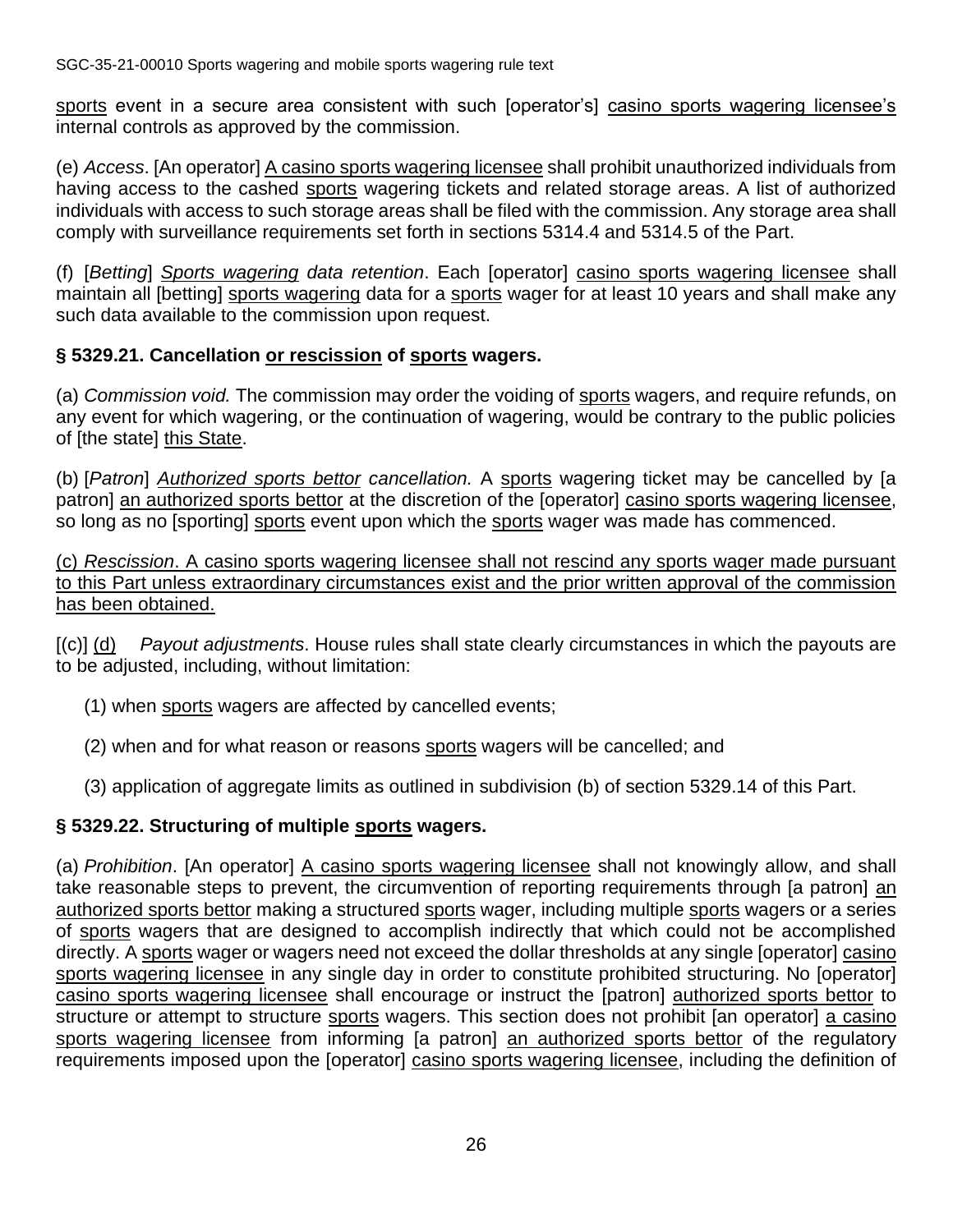structured sports wagers. [An operator] A casino sports wagering licensee shall not knowingly assist [a patron] an authorized sports bettor in structuring or attempting to structure sports wagers.

(b) *Recording requirements*. Each [operator] casino sports wagering licensee shall maintain multiple transaction logs to monitor compliance. Such logs shall record all sports wagers made within any 24 hour period in excess of \$10,000, or in smaller amounts that aggregate in excess of \$10,000, when any single officer, employee or agent of such [operator] licensee has actual knowledge of the sports wagers or would in the ordinary course of business have reason to know of the sports wagers. Each log entry shall be made by the employee accepting or approving the sports wager, immediately after accepting the sports wager, and shall include at a minimum:

- (1) [patron's] authorized sports bettor's name and address;
- (2) window number or other identification of the location where the sports wager occurred;
- (3) time and date of the sports wager;
- (4) dollar amount of the sports wager;
- (5) signature or electronic signature of person accepting or approving the sports wager; and
- (6) [patron's] authorized sports bettor's player card number, if known.

(c) *Aggregating requirement*. Each [operator] casino sports wagering licensee shall aggregate all sports wagers in excess of \$10,000 when any single officer, employee or agent of such [operator] casino sports wagering licensee would in the ordinary course of business have knowledge of the sports wagers.

(d) *Identification requirement*. If [a patron] an authorized sports bettor places a sports wager that is to be aggregated with previous sports wagers for which a record has been completed pursuant to this section, the [operator] casino sports wagering licensee shall complete the identification, recordation and reporting procedures for any additional sports wager regardless of amount occurring during the 24 hour period.

# **§ 5329.23. [Patron] Authorized sports bettor complaints.**

[An operator] A casino sports wagering licensee shall investigate diligently all [patron] authorized sports bettor complaints within five calendar days from receipt. Where a complaint is made to commission staff, consistent with existing commission authority, the commission shall have unfettered access to all information related to [patron] authorized sports bettor wagers and application of this Part or house rules as such information relates to assisting in addressing [patron] authorized sports bettor complaints. Any [patron] authorized sports bettor complaint that results in a dispute in excess of \$5,000 shall be brought immediately to the attention of the commission by the casino sports wagering licensee.

# **§ 5329.24. [Operator reserve] Reserve requirement.**

Each [operator] casino sports wagering licensee must establish a cash reserve in an amount necessary to ensure the ability to cover outstanding sports pool liability, as approved by the commission.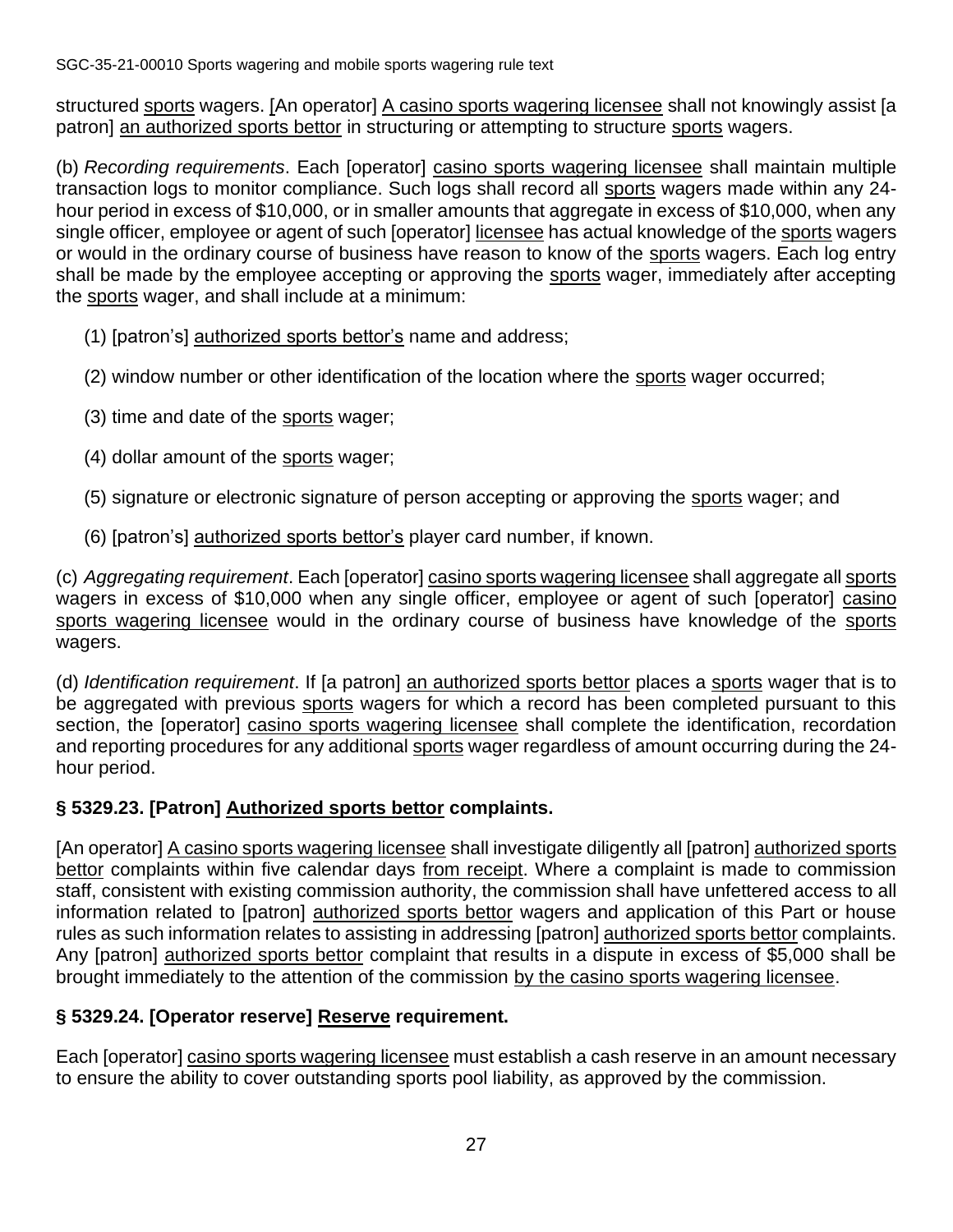# **§ 5329.25. Prohibited actions.**

(a) *Dishonest obtaining of a benefit*. No person shall, in relation to an authorized sports wager, obtain a benefit by any dishonest act, practice or scheme or otherwise dishonestly obtain a benefit through the use of any device or item.

(b) *Altering or falsification of information*. Any person who knowingly alters or falsifies information recorded on any record, document or report required under this Part, for any purpose, including, without limitation, for the purpose of concealment, deception or circumvention of minimum internal control procedures, may be subject to penalties and other actions the commission may take pursuant to law (*e.g.*, a fine, penalty or revocation of a [sports pool] license by the commission).

#### **§ 5329.26. Duties to report.**

(a) *Dishonest or unlawful acts*. In the event that [an operator] a casino sports wagering licensee or its employee, sports pool vendor or employee of a sports pool vendor, becomes aware, or reasonably suspects, a person has obtained a personal benefit or a benefit for another person by a dishonest or unlawful act affecting the conduct of a sports wager or a sports event, the results of which formed the basis, in whole or in part, of a sports wager; and/or there has been an unlawful act that has affected a sports wager or a sports event the results of which formed the basis, in whole or in part, of a sports wager, such [operator] casino sports wagering licensee, [operator's] casino sports wagering licensee's employee, sports pool vendor or sports pool vendor's employee shall give promptly the commission a written notice advising the commission of all material facts known about the matter and any documents or other evidence in the possession or control of such entity or person in connection with the matter.

(b) *Bribes*. If [an operator] a casino sports wagering licensee, [operator's] casino sports wagering licensee's employee, sports pool vendor or sports pool vendor's employee is approached with an offer or promise of a bribe or with a request or a suggestion for a bribe or for any improper, corrupt or fraudulent act or practice in relation to a sports wager or a sports event relating to a sports wager or with a suggestion that any sports wager or sports event relating to a sports wager be conducted otherwise than in accordance with the rules and regulations of the commission, it shall be the duty of such person to report such suggestion, offer, promise or bribe promptly to the commission. Failure to so report shall subject such person or persons and such [operator] casino sports wagering licensee and/or sports pool vendor associated with such person to the penalties and other actions the commission may take.

(c) *Suspicious activity*. [An operator] A casino sports wagering licensee shall report promptly to the commission any other suspicious activity involving such [operator] licensee in the operation of sports pools, whether such acts are committed by such [operator] casino sports wagering licensee, [operator's] casino sports wagering licensee's employee, sports pool vendor or sports pool vendor's employee, or whether such acts are committed against such [operator] casino sports wagering licensee or sports pool vendor, including, without limitation, criminal activity, financial irresponsibility, fraud, misrepresentation, security breaches, breach of confidentiality of [a patron's] an authorized sports bettor's personal information or any violation of article 13 of the Racing, Pari-Mutuel Wagering and Breeding Law or this Part.

(d) *Criminal activity*. Any casino sports wagering licensee and sports pool vendor shall immediately report any suspected criminal activity to the commission.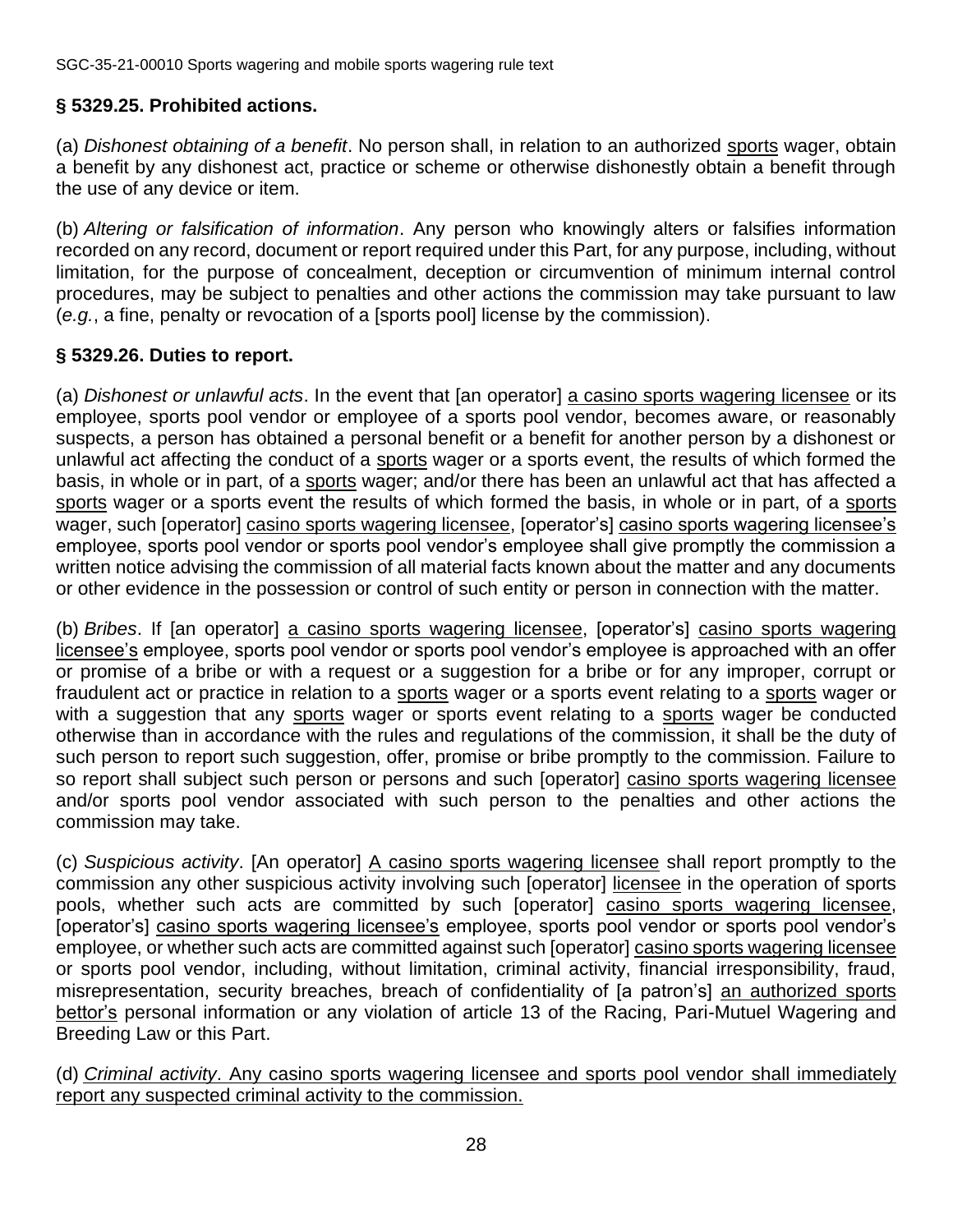(e) *Sports event integrity*. In the event [an operator] a casino sports wagering licensee or sports pool vendor becomes aware of or reasonably suspects that the integrity of a sports event or occurrence within a sports event has been affected or compromised by sports wagering activity, such licensee or vendor shall report to the commission promptly all facts and circumstances relating to such awareness or suspicion.

[(e)] (f) *Money laundering*. In the event [an operator] a casino sports wagering licensee or sports pool vendor becomes aware or reasonably suspects that there is a fraudulent or suspicious transaction in the operation of sports pools that may involve money laundering, or an activity similar to money laundering, as set forth in section 5315.17 of this subchapter, the [operator] casino sports wagering licensee or sports pool vendor shall report promptly in writing the suspicious activity to the commission. Nothing in this section shall relieve [the operator] a licensee from any related reporting requirements under any other local, state or Federal laws. Such [operator] licensee shall make available to the commission any documents or access to computer or other data systems that the commission may request in connection with the matter.

[(f)] (g) *Suspicious [betting] sports wagering activity and suspicious sports wagers.* [An operator] A casino sports wagering licensee:

(1) shall file with the commission a report of any suspicious [betting] wagering activity or suspicious sports wager, if such suspicious [betting] wagering activity or suspicious sports wager involves or aggregates to more than \$10,000 in funds or other assets;

(2) may file a report of any suspicious [betting] wagering activity or suspicious sports wager, without regard to the amount, if the [operator] casino sports wagering licensee believes that such reporting may be relevant to the possible violation of any law or regulation; and

(3) shall file any report pursuant to paragraphs (1) or (2) of this subdivision no later than two calendar days after the initial detection by the [operator] casino sports wagering licensee of facts that may constitute a basis for filing such a report. If no suspect was identified on the date of the detection of the incident requiring the filing, [an operator] a casino sports wagering licensee may delay filing a report for an additional seven calendar days to identify a suspect. In no case shall reporting be delayed more than nine calendar days after the date of initial detection of a reportable transaction. In situations involving violations that require immediate attention, [an operator] a casino sports wagering licensee shall notify commission staff immediately, in addition to timely filing a report.

[(g)] (h) *Retention period*. [An operator] A casino sports wagering licensee shall maintain a copy of any report filed and the original or business record equivalent of any supporting documentation for a period of five years from the date of filing the report.

(i) *Other reporting requirements*. Each casino sports wagering licensee shall report promptly to the commission any of the information and material required by Racing, Pari-Mutuel Wagering and Breeding Law section 1367(12)(e)(i).

(j) *Investigation of reports made to the commission*. The commission shall investigate any report of conduct made pursuant to Racing, Pari-Mutuel Wagering and Breeding Law section 1367(12)(j) or subdivision (d) of this section. If the commission determines that there has been a violation of law, including, without limitation, commission regulations, the commission shall have the discretion to take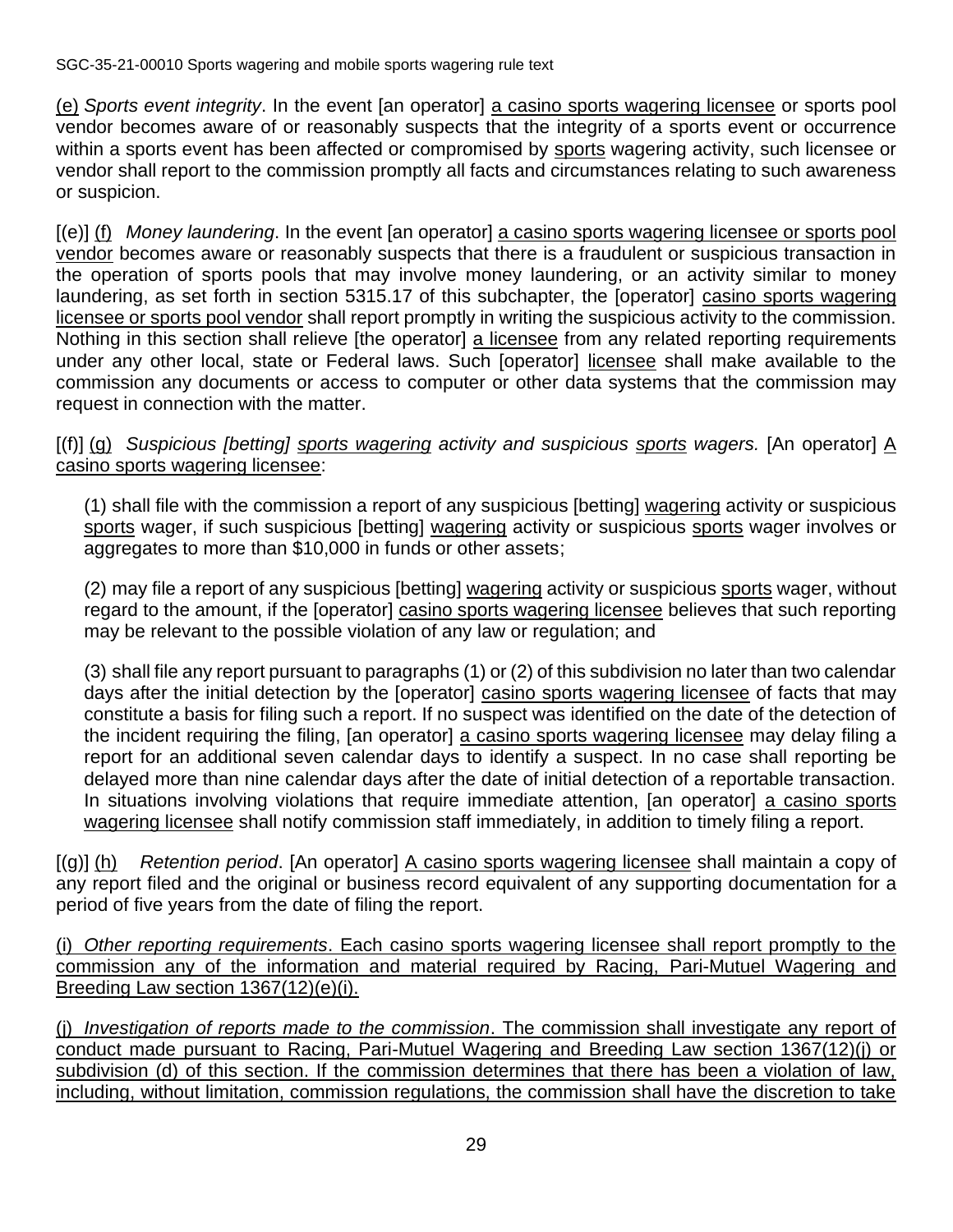appropriate measures, including, without limitation, discipline of licensees and registrants through actions on licenses and registrations and fines. The commission shall make appropriate referrals to other law enforcement agencies when such investigations reveal evidence of a violation of law, as required by Racing, Pari-Mutuel Wagering and Breeding Law section 104(12).

(k) *Interstate integrity monitoring*. The commission may, in the commission's discretion, share information or data in regard to the integrity of sports events with other jurisdictions, or entities or agencies thereof, or with any entity maintaining an interstate database of sports wagering information for the purpose of integrity monitoring, as permitted by Racing, Pari-Mutuel Wagering and Breeding Law section  $1367(12)(g)$  and (h).

#### **§ 5329.27. Sports pool integrity; confidential information.**

(a) *Identification and reporting of unusual [betting] wagering activity*. Each [operator] casino sports wagering licensee shall have controls in place to identify unusual [betting] wagering activity and report such activity to an independent integrity [monitoring provider] monitor, or to the commission if the commission so directs.

(b) *Notification to all [operators] casino sports wagering licensees and reporting of similar activity*. Each independent integrity [monitoring provider] monitor shall share information in regard to any unusual [betting] wagering activity with each other independent integrity [monitoring provider] monitor working with other [operators] casino sports wagering licensees in this State and shall provide a report of such unusual [betting] wagering activity to all participating casino sports [pool operators] wagering licensees. Each casino sports [pool operator] wagering licensee shall review each such report and notify the independent integrity [monitoring provider] monitor of whether or not such [operator] licensee has experienced similar activity.

(c) *Suspicious [betting] wagering activity identification and notification*. If an independent integrity [monitoring provider] monitor finds that previously reported unusual [betting] wagering activity rises to the level of suspicious [betting] wagering activity, such independent integrity [monitoring provider] monitor immediately shall notify all other independent integrity [monitoring providers] monitors, each [sports pool operator] casino sports wagering licensee and sports pool vendor, the commission, the appropriate sports governing authority and, if so directed by the commission, other regulatory agencies.

(d) *Suspension of sports wagering*. A casino sports [pool operator] wagering licensee receiving a report of suspicious [betting] wagering activity shall be permitted to suspend sports wagering on events related to such report, but may cancel related sports wagers only upon commission approval to do so.

(e) *Commission access to monitoring system*. Each independent integrity [monitoring provider] monitor shall provide the commission with remote access to the following information of such provider:

(1) all reports of unusual [betting] wagering activity;

(2) whether the unusual [betting] wagering activity was determined to be suspicious [betting] wagering activity; and

(3) the actions taken by the independent integrity [monitoring provider] monitor.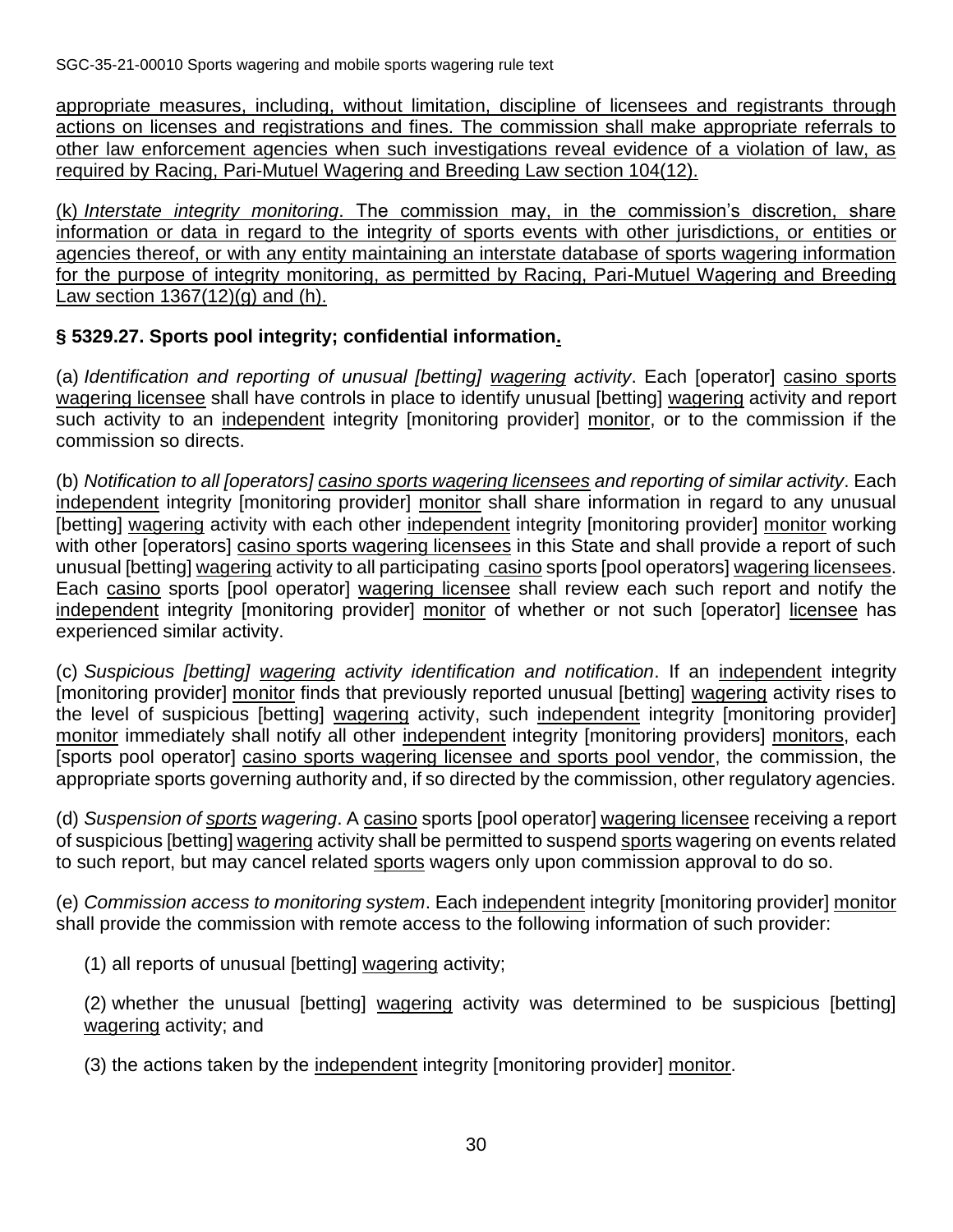(f) *Information sharing*. The commission and sports governing bodies may share information in regard to the integrity of sports events, as set forth in Racing, Pari-Mutuel Wagering and Breeding Law section 1367(12)(e)(ii).

(g) *Hardware access*. The commission may require a casino sports [pool operator] wagering licensee to provide any hardware necessary to the commission for evaluation of a sports [pool] wagering offering or to conduct further monitoring of data provided by the system of such [operator] licensee.

(h) *Confidentiality*. All information and data received pursuant to this Part by the commission related to unusual or suspicious [betting] wagering activity shall be considered confidential and shall not be revealed in whole or in part, except

(1) upon the lawful order of a court of competent jurisdiction; or

(2) with any law enforcement entity, team, college or university, sports governing body or regulatory agency that the commission deems appropriate.

#### **§ 5329.28. Tax.**

(a) *Tax rate*. Gross gaming revenue from sports pool wagering conducted by a casino sports wagering licensee shall be taxed at the rate [applied to gross gaming revenue from all other sources within the meaning of] set forth in Racing, Pari-Mutuel Wagering and Breeding Law section [1351] 1367(7).

(b) *Payment*. Tax attributable to sports pool wagering conducted by each casino sports wagering licensee, including any applicable interest and penalties, shall be transmitted weekly by electronic funds transfer to the commission. All gross gaming taxes relating to sports wagering conducted by a casino sports wagering licensee are the responsibility of, and shall be paid by, [an operator] such casino sports wagering licensee.

(c) *Reports*. All weekly gross gaming revenue tax reports filed with the commission pursuant to this section shall reflect all gross gaming revenue received by the [operator] casino sports wagering licensee for the period of the return.

(d) *Additional tax or refunds*. When the commission finds that [an operator] a casino sports wagering licensee is required to pay additional taxes or finds that [an operator] a casino sports wagering licensee is entitled to a refund of taxes, the commission shall report to such [operator its] licensee the commission's findings, along with the legal basis upon which such findings are made.

# **§ 5329.29. Gross gaming revenue reports and reconciliation.**

(a) *Gross gaming revenue*. Gross gaming revenue generated pursuant to this Part shall equal the total of all sports wagers received less voided sports wagers, [or] cancelled sports wagers and amounts paid out for winning sports wagers. The amounts of sports wagers placed by [an operator] a casino sports wagering licensee and amounts received by [the operator] a casino sports wagering licensee as payments on layoff wagers made pursuant to section 5329.15 of this Part or section 5330.15 of this subchapter shall not affect the computation of the [operator's] casino sports wagering licensee's gross gaming revenue.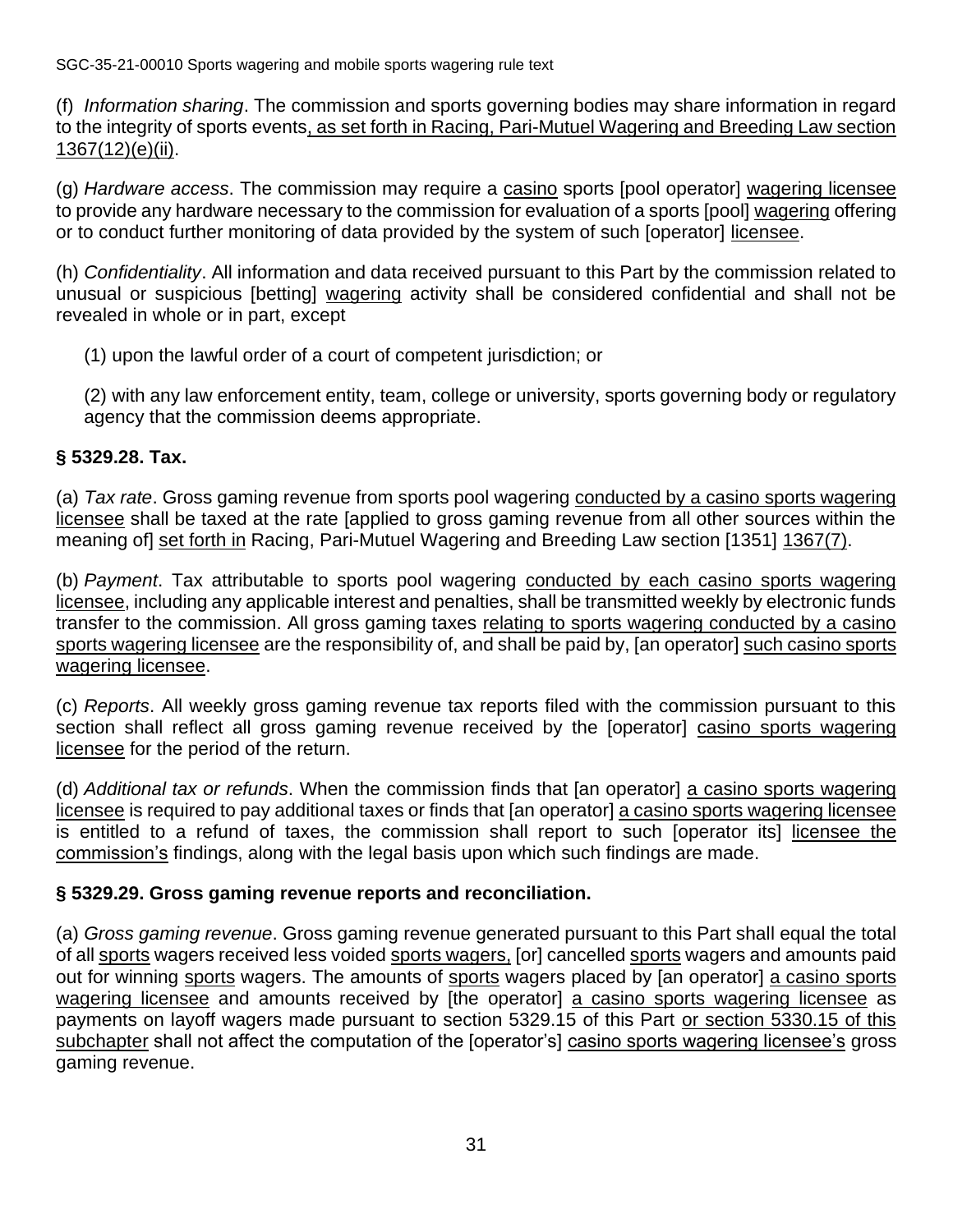(b) *Daily gross gaming revenue*. For sports wagering operations, [an operator's] a casino sports wagering licensee's accounting department member shall determine the daily gross gaming revenue amount as set forth in such [operator's] casino sports wagering licensee's internal controls.

(c) *Unclaimed funds*. Unclaimed funds, cash and prizes shall be reported to the commission on the gross gaming revenue report during the week in which the funds, cash and prizes expire and shall be remitted to the commission with the gross gaming revenue for that week for deposit pursuant to the requirements of Racing, Pari-Mutuel Wagering and Breeding Law section 1354.

(d) *Forfeiture of winnings*. Forfeiture of winnings as set forth in Racing, Pari-Mutuel Wagering and Breeding Law section 1345 and gross gaming tax as prescribed in Racing, Pari-Mutuel Wagering and Breeding Law section [1351] 1367(7), including any applicable interest and penalties, shall be transmitted weekly by electronic funds transfer to the commission. Such transmissions are the responsibility of, and shall be made by, the [operator] casino sports wagering licensee.

(e) *Calendar year recap.* Each casino sports wagering licensee shall submit a report to the commission on or before February twenty-eighth of each year, as required by Racing, Pari-Mutuel Wagering and Breeding Law section 1367(6)(a), detailing for such casino:

(1) the total amount of sports wagers received in currency and number of bets placed;

(2) the total amount of sports wagers won by authorized sports bettors in currency and number of bets;

(3) the total amount of gross gaming revenue received by the casino sports wagering licensee;

(4) the total amount wagered on each sports governing body's events;

(5) the number of accounts, if applicable, held by authorized sports bettors;

(6) average account balance, if applicable;

(7) the total number of new accounts, if applicable, established in the previous year, as well as the total number of accounts permanently closed in the previous year; and

(8) the total number of voluntary self-exclusions in the previous year.

[(e)] (f) *Examination by commission*. [The operator] Each casino sports wagering licensee shall permit duly authorized representatives of the commission to examine [the operator's] such licensee's accounts and records for the purpose of certifying gross revenue.

[(f)] (g) *Promotions*. Promotional [gaming credits] spend shall not be [used in a sports wagering lounge] deducted from revenue or added to loss when calculating gross gaming revenue. No promotion related to sports wagering may be offered without the prior approval of the commission.

# **§ 5329.30. Accounting and financial records.**

(a) *Record of transactions*. [An operator] Each casino sports wagering licensee shall maintain complete, accurate and legible records of all transactions pertaining to such licensee's revenues,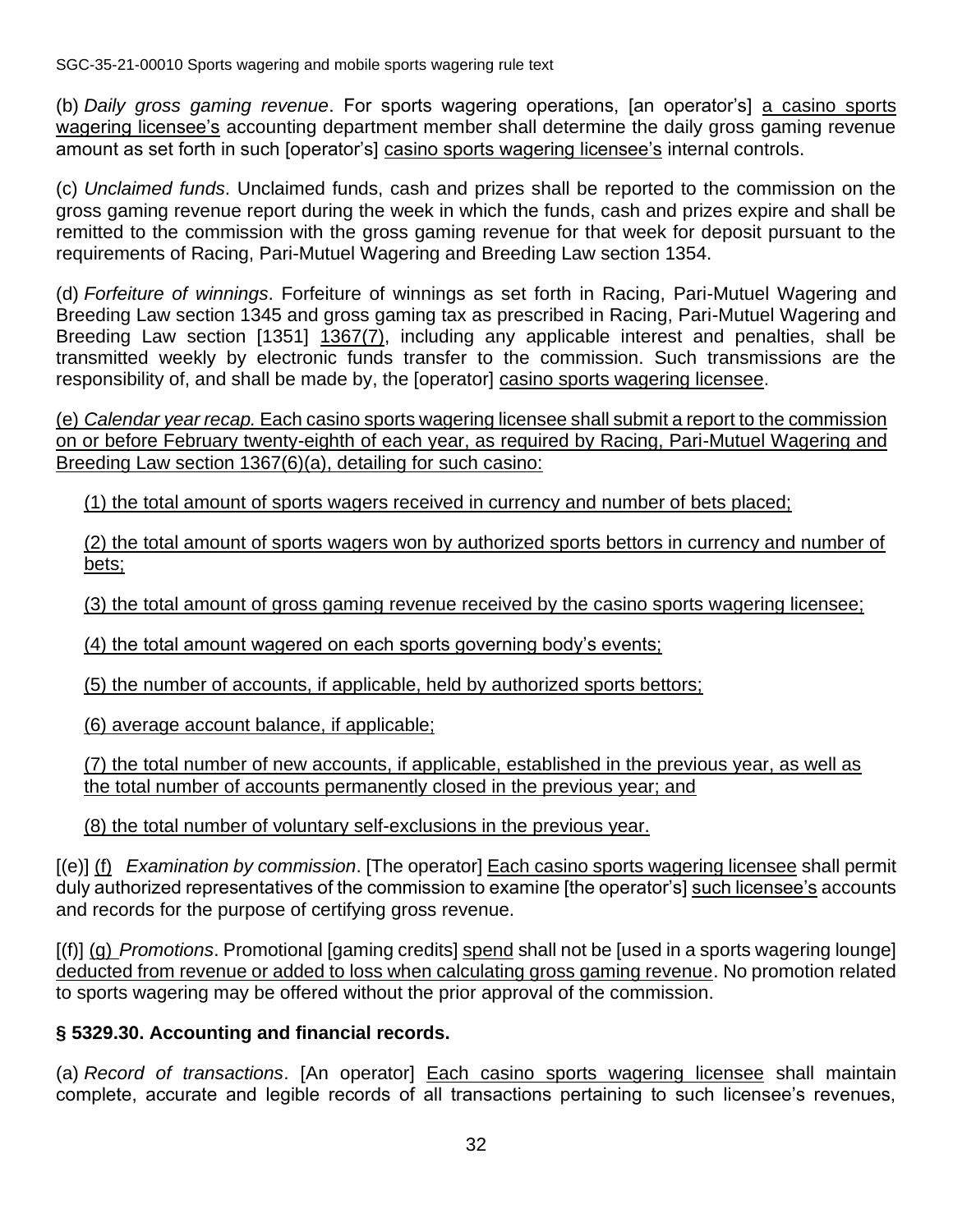expenses, assets, liabilities and equity in conformance with generally accepted accounting principles. The failure of [an operator] a casino sports wagering licensee to maintain such records according to such principles shall be a violation of this section.

(b) *Accounting requirements*. The accounting records maintained by [an operator] a casino sports wagering licensee shall be maintained using a double-entry system of accounting with transactions recorded on the accrual basis and supported by detailed subsidiary records. Such subsidiary records shall include, at a minimum, each of the following:

(1) detailed general ledger accounts identifying all revenue, expenses, assets, liabilities and equity for such [operator] licensee;

(2) a record of all investments, advances, loans and accounts receivable balances due to such [operator] casino sports wagering licensee;

(3) a record of all loans and other accounts payable by such [operator] casino sports wagering licensee;

(4) a record of all accounts receivable written off as uncollectible by such [operator] casino sports wagering licensee;

(5) records that identify total winnings paid out:

- (i) on each sports wager; or
- (ii) by another accounting period pre-approved in writing by the commission;

(6) records required by such [operator's] casino sports wagering licensee's system of internal controls;

(7) work papers supporting the monthly reconciliation of cash accountability; and

(8) other records that the commission may require, in writing, to be maintained.

(c) *Retention period*. Notwithstanding anything in this section to the contrary, each accounting record shall be kept by [an operator] a casino sports wagering licensee for a period of not less than five years from date of creation of such record.

# **§ 5329.31. Duties to give evidence.**

It shall be the duty of each [operator] casino sports wagering licensee and each employee or other person associated with each such licensee to report promptly when requested or ordered to do so by any official of the commission in furtherance of an investigation or hearing pursuant to this subchapter and to testify under oath concerning any facts within such licensee's or such person's knowledge and to produce any books, records, written matter or other evidence within such licensee's or such person's possession or control relevant to such matter.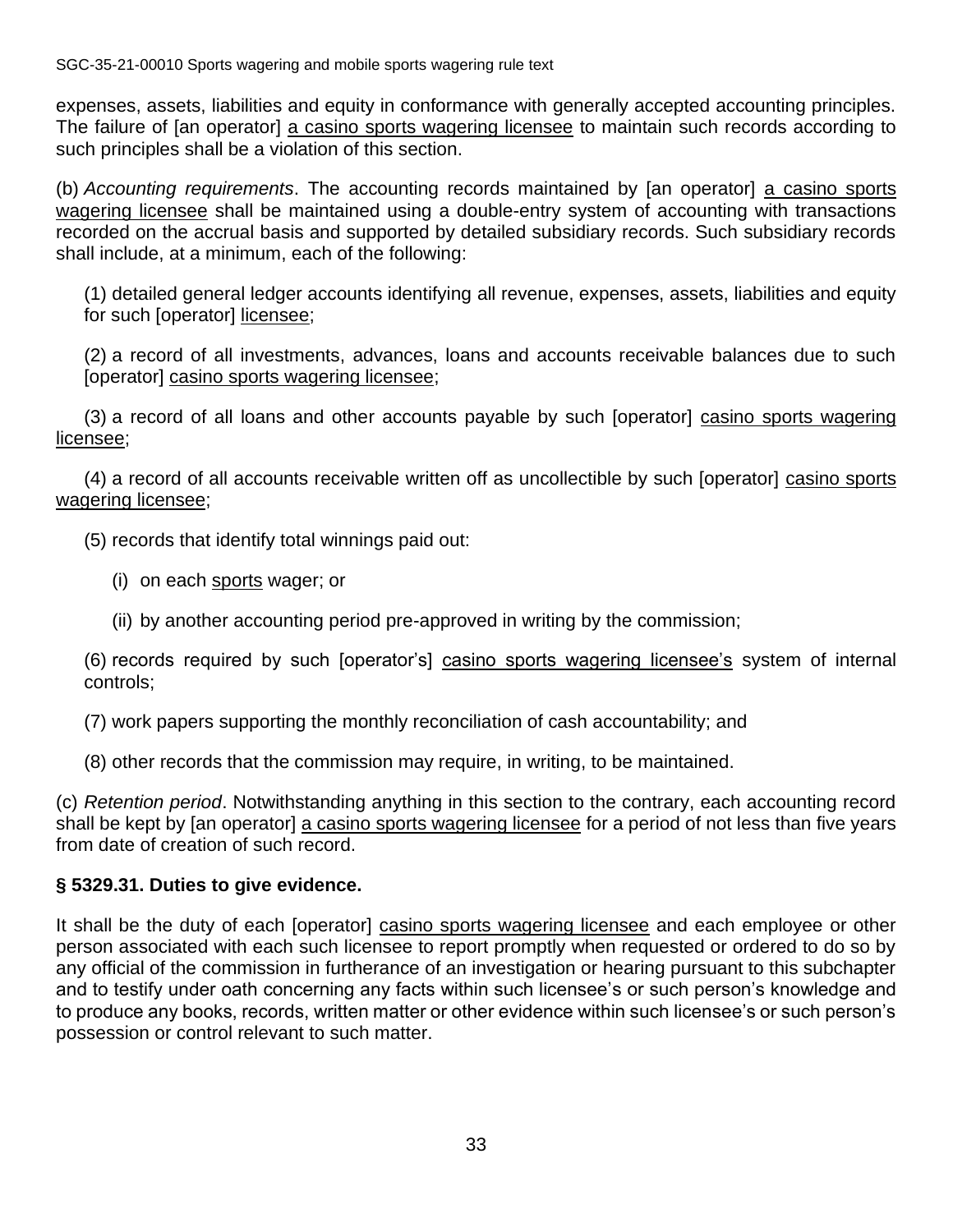# **§ 5329.32. Reporting of compliance.**

Each [operator] casino sports wagering licensee shall, prior to commencing operations, and annually thereafter, perform a system integrity and security assessment conducted by an independent professional selected by [the operator] such licensee, the scope of which assessment shall be subject to the approval of the commission. In addition, the commission, at its discretion, may publish bulletins to specify additional yearly testing requirements. The independent professional's report on the assessment shall be submitted to the commission and shall include:

(a) scope of review;

(b) name and company affiliation of each person who conducted the assessment;

- (c) date of the assessment;
- (d) findings;
- (e) recommended corrective action, if applicable; and

(f) the [operator's] casino sports wagering licensee's response to the findings and recommended corrective action.

#### **§ 5329.33. Review, examination of records.**

The commission or the commission's designee may:

(a) conduct periodic examinations of the accounting and financial records of [operators] casino sports wagering licensees;

(b) review the accounting principles and procedures used by [operators] casino sports wagering licensees;

(c) review and observe methods and procedures used by [operators] casino sports wagering licensees to count and handle sports wagers made with cash, vouchers, gaming chips or wagering tickets of value;

(d) examine accounting and financial records of [an operator] a casino sports wagering licensee or a person controlling, controlled by or under common control with such [operator] casino sports wagering licensee;

(e) obtain copies from the [operator] casino sports wagering licensee of outstanding deposited check instruments, checks returned and held, collection activities taken and settlement of disputed items.

# **§ 5329.34. Responsible gaming.**

Each [operator] casino sports wagering licensee and sports pool vendor [licensee] shall comply with the problem gaming, self-exclusion and excluded person requirements set forth in Parts 5325 and 5327 of this subchapter and Part 5402 of this subtitle.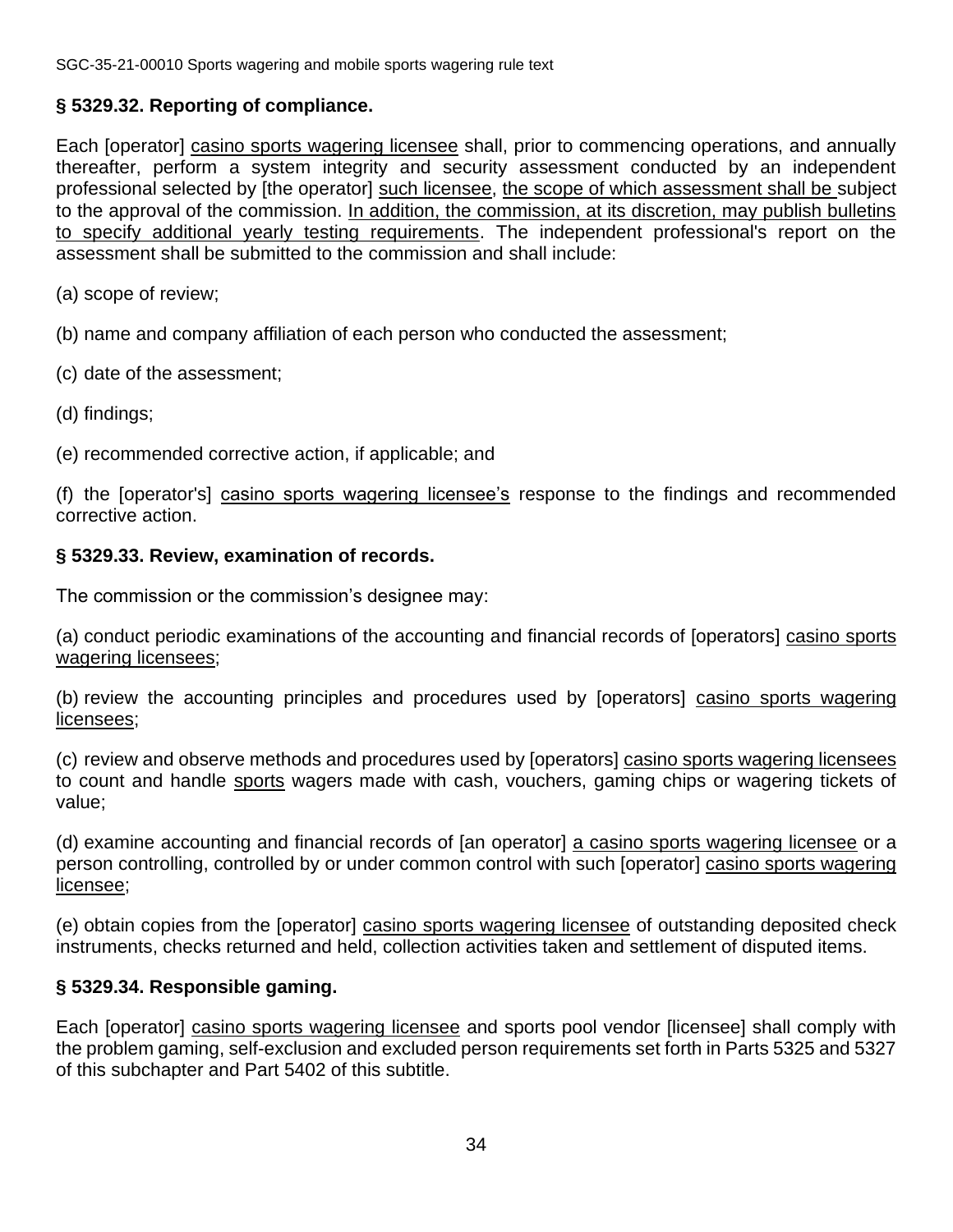#### **§ 5329.35. Other regulations apply.**

Unless the context of this Part indicates otherwise, the regulations set forth elsewhere in this subchapter are applicable to sports wagering.

#### **§ 5329.36. Suspension, fines, revocation and other discipline.**

(a) *Discipline*. Consistent with existing commission authority, and in addition to authority to suspend licenses or registrations of individuals, the commission may suspend or revoke a casino sports [pool] wagering license, sports pool vendor license or a gaming vendor license, or fine or otherwise discipline [an operator or gaming vendor] any such licensee for any reason or combination of reasons set forth in this subdivision:

(1) violations of article 13 of the Racing, Pari-Mutuel Wagering and Breeding Law, this subchapter or any other applicable law [or regulation], including regulation;

(2) failure to comply with instructions of the commission concerning a licensed activity;

(3) conviction of any:

(i) felony offense, as such term as defined in Penal Law section 10.00(5), or an equivalent offense committed in another jurisdiction;

(ii) a misdemeanor related to gambling, gaming, bribery, fraud or any other offense prejudicial to public confidence;

(4) failure to file any returns or reports, keep records or to pay any fee or submit revenue as may be required;

(5) fraud, deceit, misrepresentation or conduct prejudicial to public confidence in gaming;

(6) whenever the commission finds that the [operator's] experience, character[,] and general fitness of a licensee are such that participation in operating a sports pool is inconsistent with the public interest or convenience; or

(7) for any other reason within the discretion of the commission.

(b) *Opportunity to be heard*. The commission shall allow [an operator] a casino sports wagering licensee or sports pool vendor an opportunity to be heard before imposing any discipline pursuant to this section. [An operator or sports pool vendor] A licensee that has been disciplined pursuant to this section may request a de novo hearing before a hearing officer, with the matter to be decided by the commission.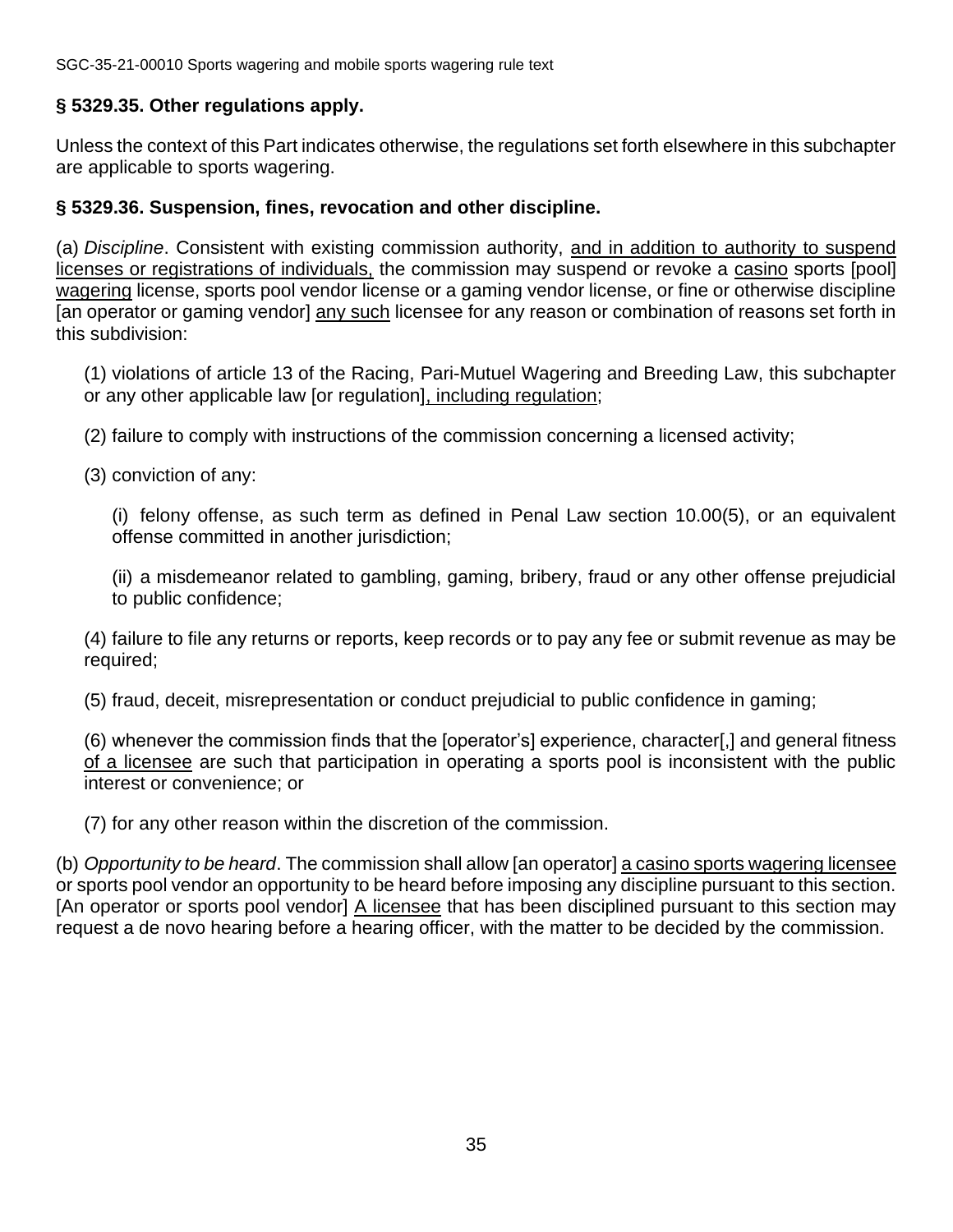#### **A new Part 5330 is be added to 9 NYCRR, to read as follows:**

# **PART 5330**

#### **Mobile Sports Wagering**

#### Section

- 5330.1 Applicability and definitions
- 5330.2 Licensing of platform providers and skins
- 5330.3 Term of mobile sports wagering license and renewal
- 5330.4 Vendor licensing
- 5330.5 Reporting of changes
- 5330.6 Licensing of individuals
- 5330.7 Misconduct and improper associations
- 5330.8 Internal controls for mobile sports wagering
- 5330.9 [Reserved]
- 5330.10 System requirements for mobile sports wagering
- 5330.11 [Reserved]
- 5330.12 House rules
- 5330.13 Sports wager types
- 5330.14 [Reserved]
- 5330.15 Layoff wagers
- 5330.16 [Reserved]
- 5330.17 Acceptance of sports wagers
- 5330.18 [Reserved]
- 5330.19 Sports wagering restrictions
- 5330.20 [Reserved]
- 5330.21 Cancellation or rescission of sports wagers
- 5330.22 [Reserved]
- 5330.23 Authorized sports bettor complaints
- 5330.24 Skin reserve requirements
- 5330.25 Prohibited actions
- 5330.26 Duties to report
- 5330.27 Mobile sports wagering integrity; confidential information
- 5330.28 Tax
- 5330.29 Gross gaming revenue reports and reconciliation
- 5330.30 Accounting and financial records
- 5330.31 Duties to give evidence
- 5330.32 Reporting of compliance
- 5330.33 Review, examination of records
- 5330.34 Responsible gaming
- 5330.35 [Reserved]
- 5330.36 Suspension, fines, revocation and other discipline
- 5330.37 Authorized sports bettor account requirements
- 5330.38 Mobile sports wagering promotions
- 5330.39 License fee
- 5330.40 Server and other equipment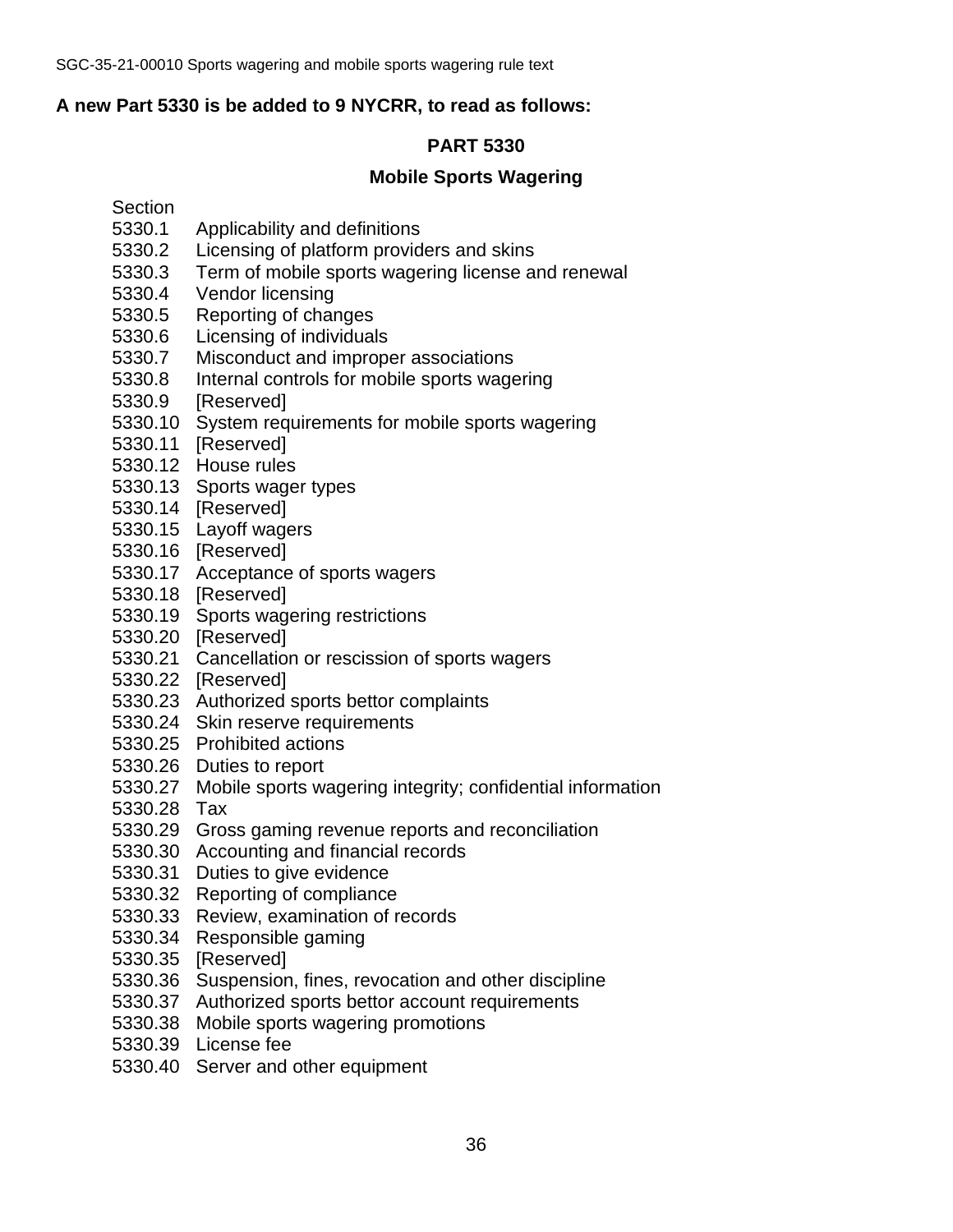- 5330.41 Regulatory costs
- 5330.42 Fee for preparation of statutory report
- 5330.43 Anti-money laundering program
- 5330.44 Geolocation requirements

# **§ 5330.1. Applicability and definitions.**

(a) *Applicability*. This Part applies to mobile sports wagering conducted by a mobile sports wagering licensee pursuant to Racing Pari-Mutuel Wagering and Breeding Law sections 1367 and 1367-a.

(b) *Definitions*. Unless the context indicates otherwise, the following definitions and the definitions set forth in Racing, Pari-Mutuel Wagering and Breeding Law sections 1367 and 1367-a are applicable throughout this Part:

(1) *Authorized sports bettor's account* or *account* means an arrangement between an authorized sports bettor and a skin used to execute a mobile sports wager.

(2) *Automated clearing house* means a network that coordinates electronic payments and automated money transfers.

(3) *Biometric data* means anything that relates to the measurement of a person's physical features and characteristics, including, without limitation, to fingerprint, facial recognition, voice recognition and other methods as approved by the commission.

(4) *Geolocation* means a method used to detect the physical location of an authorized sports bettor attempting to place a mobile sports wager.

(5) *KYC* or *know your customer* means a process of identifying and verifying the identity of a person who is opening an account.

(6) *Mobile sports wagering licensee* has the meaning set forth in Racing, Pari-Mutuel Wagering and Breeding Law section 1367(a) and refers to either a platform provider, a skin or both, as the context requires.

(7) *Mobile sports wagering promotion* means a method by which an authorized sports bettor receives a monetary or odds benefit to be applied to a mobile sports wager or wagers, which may include, without limitation, bonuses, odds boosts, risk-free bets and deposit matches.

(8) *Mobile sports wagering vendor* means a licensed vendor offering goods or services that directly relate to mobile sports wagering activity.

(9) *Multi-factor authentication* means a method approved by the commission that effectively provides greater account security for a user to gain access to a technological resource than a username-and-password combination alone.

(10) *Platform provider*, in addition to the meaning set forth in Racing, Pari-Mutuel Wagering and Breeding Law section 1367(1), means an entity operating a mobile sports wagering platform system that, among other functionality, performs the acceptance and registration of all sports wagers; generates all electronic sports wagering tickets; computes sports wagering in the pool and payoffs;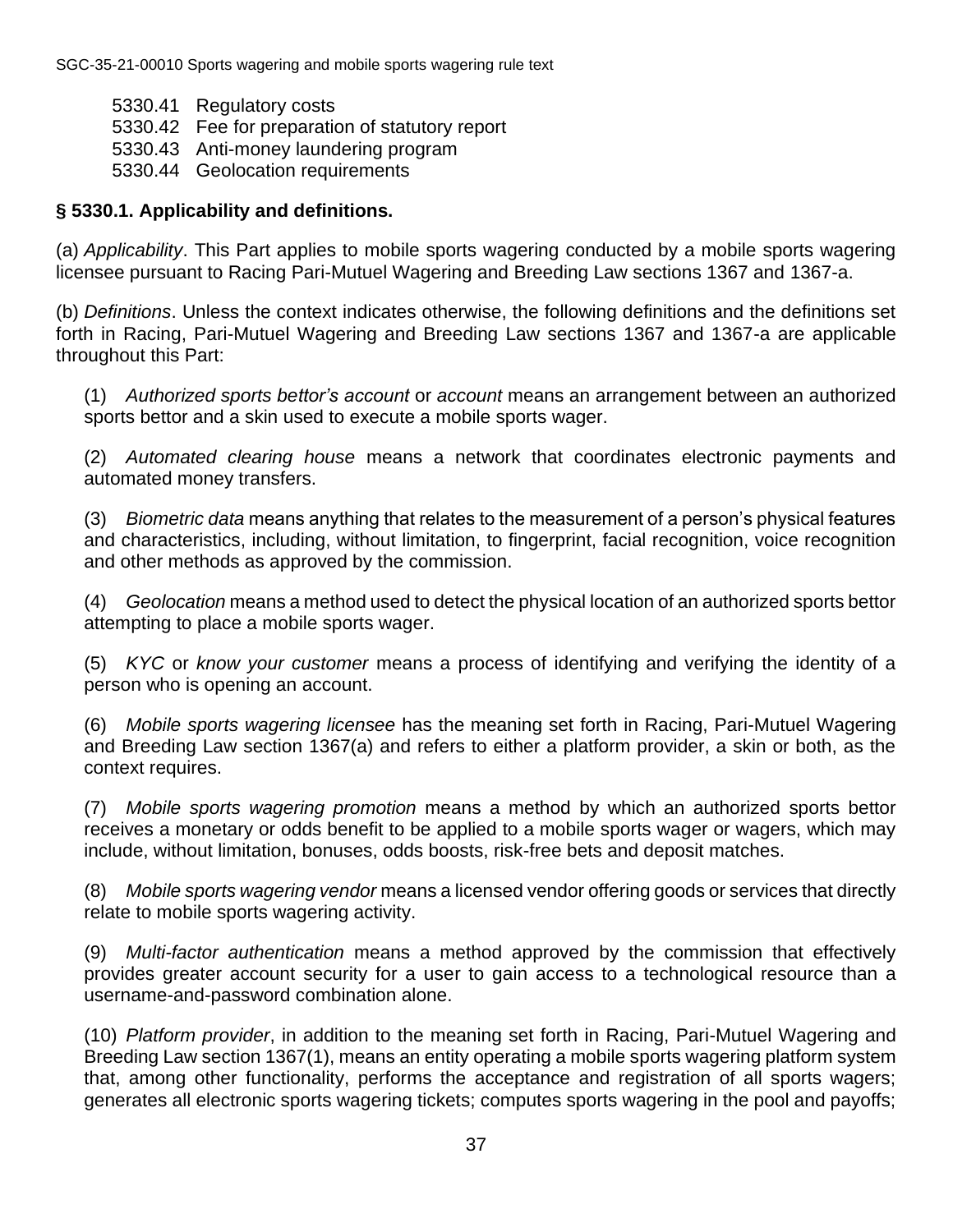maintains records of all sports wagering activities; and generates or submits all reports required by the commission.

(11) *Prohibited sports bettor* means any person or entity whose participation may undermine the integrity of mobile sports wagering on a sports event or the conduct of such sports event itself, or any person who, or entity that, is prohibited for other good cause, including, without limitation, the following, as prescribed by Racing, Pari-Mutuel Wagering and Breeding Law section 1367(1) and this paragraph:

(i) any individual placing a mobile sports wager as an agent or proxy;

(ii) any athlete whose performance may be used to determine, in whole or in part, the outcome of such mobile sports wagering;

(iii) any person who is an athlete, player, coach, referee or other game official, physician, trainer, sports agent, owner or employee or independent contractor of a team, player union and umpire union personnel, and employee, referee, coach or official of a sports governing body, team employee or governing body employee, in any sports event overseen by such person's sports governing body;

(iv) any person with access to material, non-public confidential information about a sports event that is the subject of such wagering;

(v) a person identified to the commission by a sports governing body that the commission agrees is a person who should be a prohibited sports bettor;

(vi) any person who holds a position of authority or influence sufficient to exert influence over the participants in a sports event that is the subject of a mobile sports wager, if such person is not otherwise described by this subdivision;

(vii) any principal, key employee or casino gaming employee of a casino and its affiliates, except as may be permitted by the commission;

(viii) any non-gaming employee at the casino that hosts the server or other equipment of a mobile sports wagering licensee;

(ix) any contractor, subcontractor, or consultant, or officer or employee of a contractor, subcontractor, or consultant, of a casino sports wagering licensee if such person is directly involved in the operation or observation of sports wagering, or the processing of sports wagering claims or payments;

(x) any employee of a mobile sports wagering licensee and its affiliates, except as may be permitted by the commission;

(xi) any contractor, subcontractor, or consultant, or officer or employee of a contractor, subcontractor, or consultant, of a mobile sports wagering licensee if such person is directly involved in the operation or observation of mobile sports wagering, or the processing of mobile sports wagering claims or payments;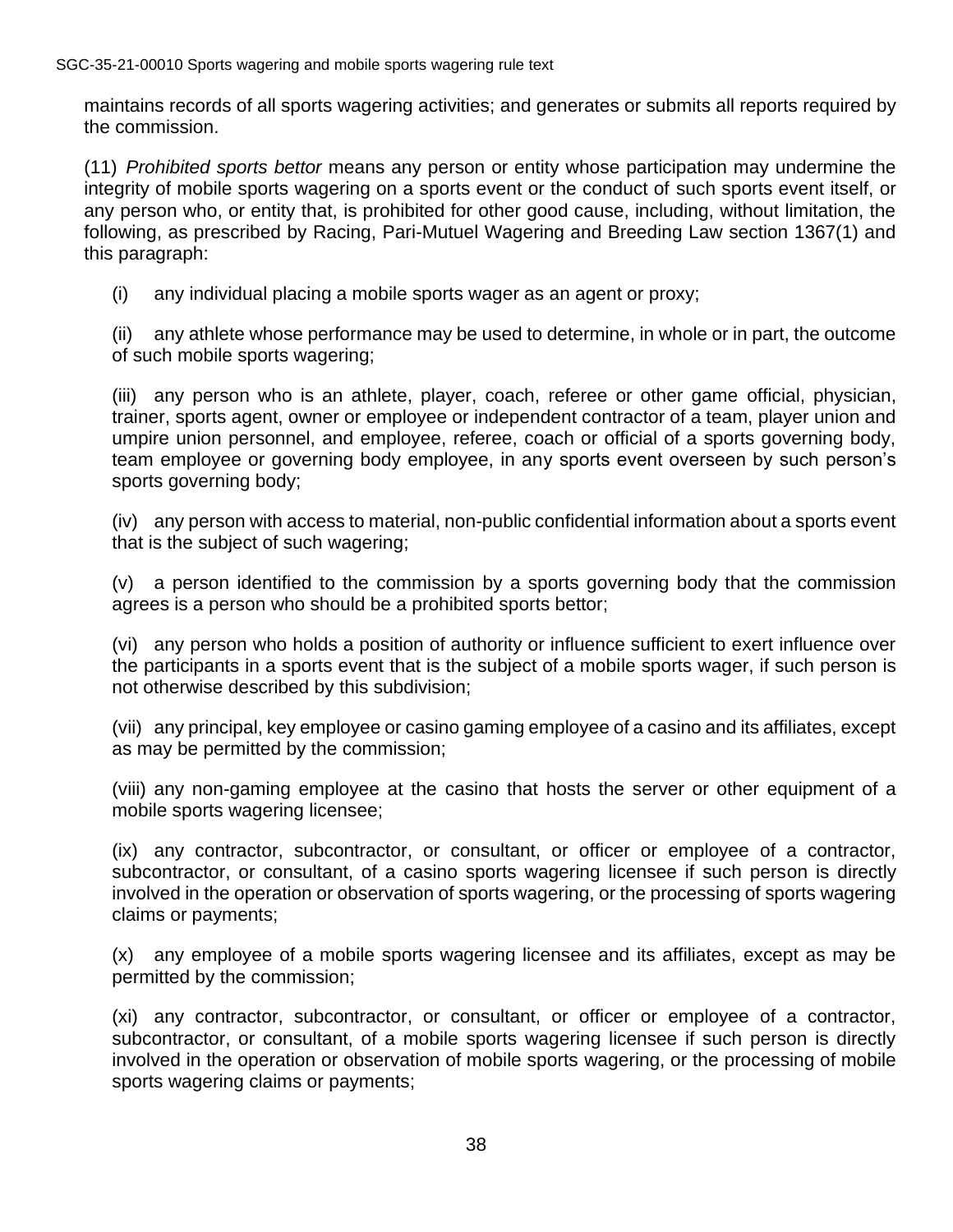(xii) any person subject to a contract with the commission if such contract contains a provision prohibiting such person from participating in sports wagering;

(xiii) any spouse, child, sibling or parent residing in the principal place of abode of any of the foregoing persons where the foregoing person is prohibited from participating in mobile sports wagering;

- (xiv) any officer or employee of the commission; and
- (xv) any minor.

(12) *Skin* means a mobile sports wagering operator, as defined in Racing Pari-Mutuel Wagering and Breeding Law section 1367(1), that is a public-facing operator that accepts sports wagers from authorized sports bettors through a platform provider.

(13) *Wallet* means an instrument maintained by a platform provider or skin that facilitates deposits and withdrawals from an authorized mobile sports wagering bettor and may be used across all skins on a single platform

# **§ 5330.2. Licensing of platform providers and skins.**

(a) *Eligibility.* Only platform providers and associated skins selected by the commission as a result of a competitive request-for-application process conducted by the commission may submit a license application to operate as such.

(b) *Disqualification of applications*. The commission may disqualify any application to become a platform provider and associated skin that:

(1) is not timely;

(2) fails to meet the requirements set forth in the request for applications;

(3) is submitted by an entity that engaged in collusive bidding with another applicant, unless the commission determines that such activity was not made for the purpose of restricting competition or impairing the ability of the commission to make selections that maximize value to the State.

(c) *Selected applicants.* A selected platform provider applicant shall be eligible for licensure by the commission as such. Potential skins associated with selected platform provider applicants shall be eligible for licensure by the commission as skins.

(d) *Commission review of agreements.* Upon execution of an agreement between a skin and its platform provider, the platform provider applicant shall submit such agreement to the commission for review prior to licensure.

(e) *Standards for licensure.* A platform provider, a skin and a mobile sports wagering vendor shall satisfy the standards for licensure equivalent to those set forth for a casino vendor enterprise set forth in Racing, Pari-Mutuel Wagering and Breeding Law section 1326 and Parts 5303 and 5307 of this subchapter.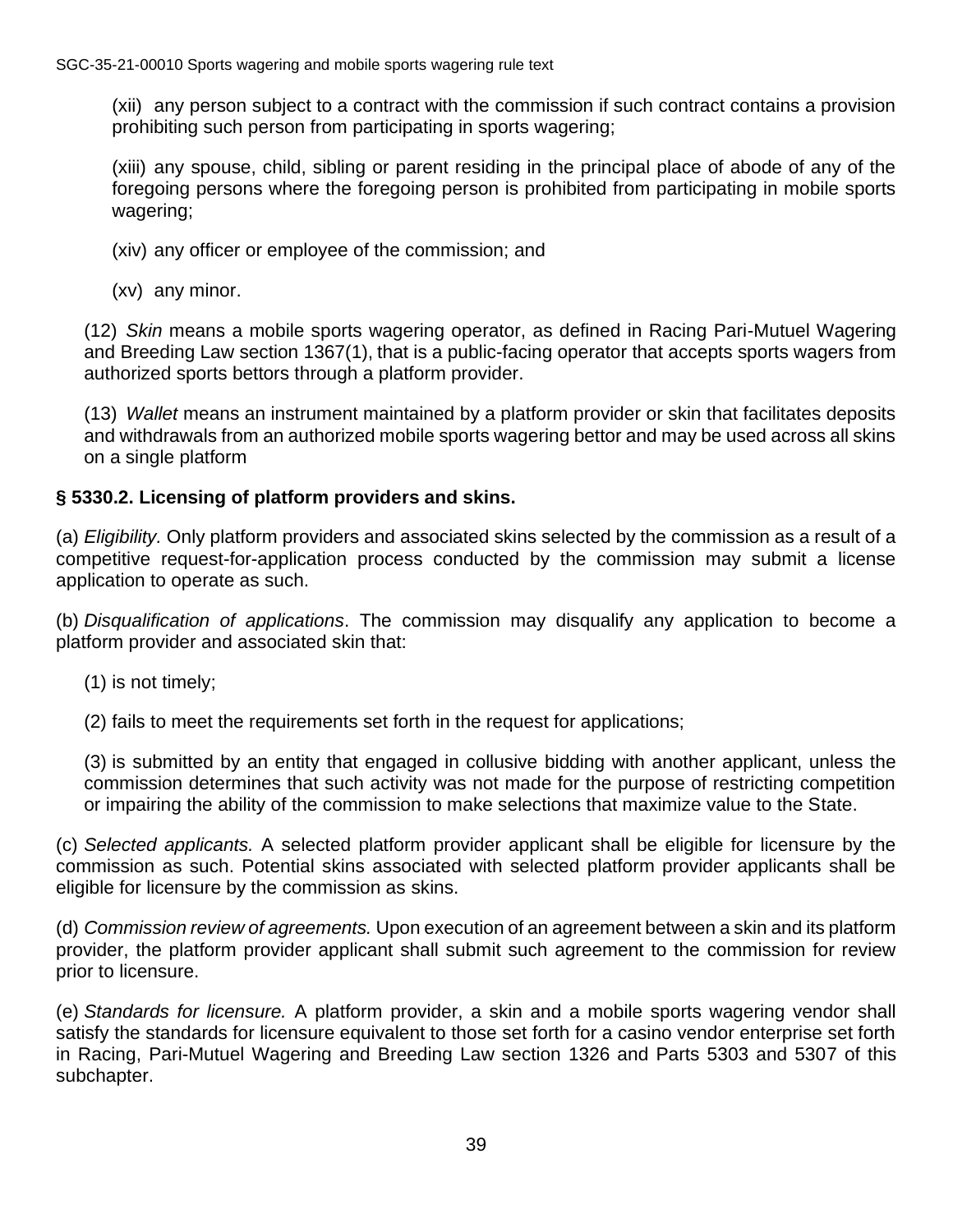#### **§ 5330.3. Term of mobile sports wagering license and renewal.**

(a) *Term.* A license granted to a mobile sports wagering licensee shall remain in effect for up to 10 years. See Racing, Pari-Mutuel Wagering and Breeding Law section 1367-a(2)(b), establishing a maximum license period.

(b) *Renewal.* The commission shall establish the process and requirements for renewal at an appropriate time that coincides with the ending of such term of license established in subdivision (a) of this Part.

(c) *Reporting of changes.* A mobile sports wagering licensee shall report any changes to its application, as set forth in section 5329.5 of this subchapter, which changes are subject to the approval of the commission.

# **§ 5330.4. Vendor licensing.**

Entities offering goods and services that directly relate to gaming activity with a mobile sports wagering licensee, including, without limitation, manufacturers, suppliers, software providers and repair companies, shall submit a mobile sports wagering vendor license application. Each mobile sports wagering vendor shall be licensed as such according to the standards equivalent to those set forth for casino vendor enterprises in Racing Pari-Mutuel Wagering and Breeding Law section 1326 and Parts 5303 and 5307 of this subchapter.

# **§ 5330.5. Reporting of changes.**

Each mobile sports wagering licensee and mobile sports wagering vendor shall have a continuing duty to disclose, as soon as practicable, any material change or changes in such entity's business form or activity; information submitted in support of a review pursuant to section 5330.3 of this Part; information provided to authorized sports bettors; information provided to investors; or information provided in an annual report, or statutory duty to provide information, to the commission.

# **§ 5330.6. Licensing of individuals.**

(a) *Mobile sports wagering key employees*. A person directly involved in the conduct and operation of mobile sports wagering pursuant to this Part who is determined to be a key employee, whether at a mobile sports wagering licensee or mobile sports wagering vendor, shall be licensed by the commission as a mobile sports wagering key employee according to standards equivalent to those of a casino key employee, as determined by the commission, as guided by the standards set forth in title 3 of article 13 of the Racing, Pari-Mutuel Wagering and Breeding Law and Parts 5303 and 5304 of this subchapter.

(b) *Mobile sports wagering employees*. Each mobile sports wagering licensee shall register with the commission employees involved in the operation of mobile sports wagering pursuant to this Part who are not deemed to be a mobile sports wagering key employee pursuant to subdivision (a) of this section. Registration shall consist of the submission to the commission, quarterly, a roster of such employees that shall identify each employee's name, job title, job location and such other identifying information as the commission may require. Any employee information that has changed or been deleted from the previous quarterly report shall be highlighted.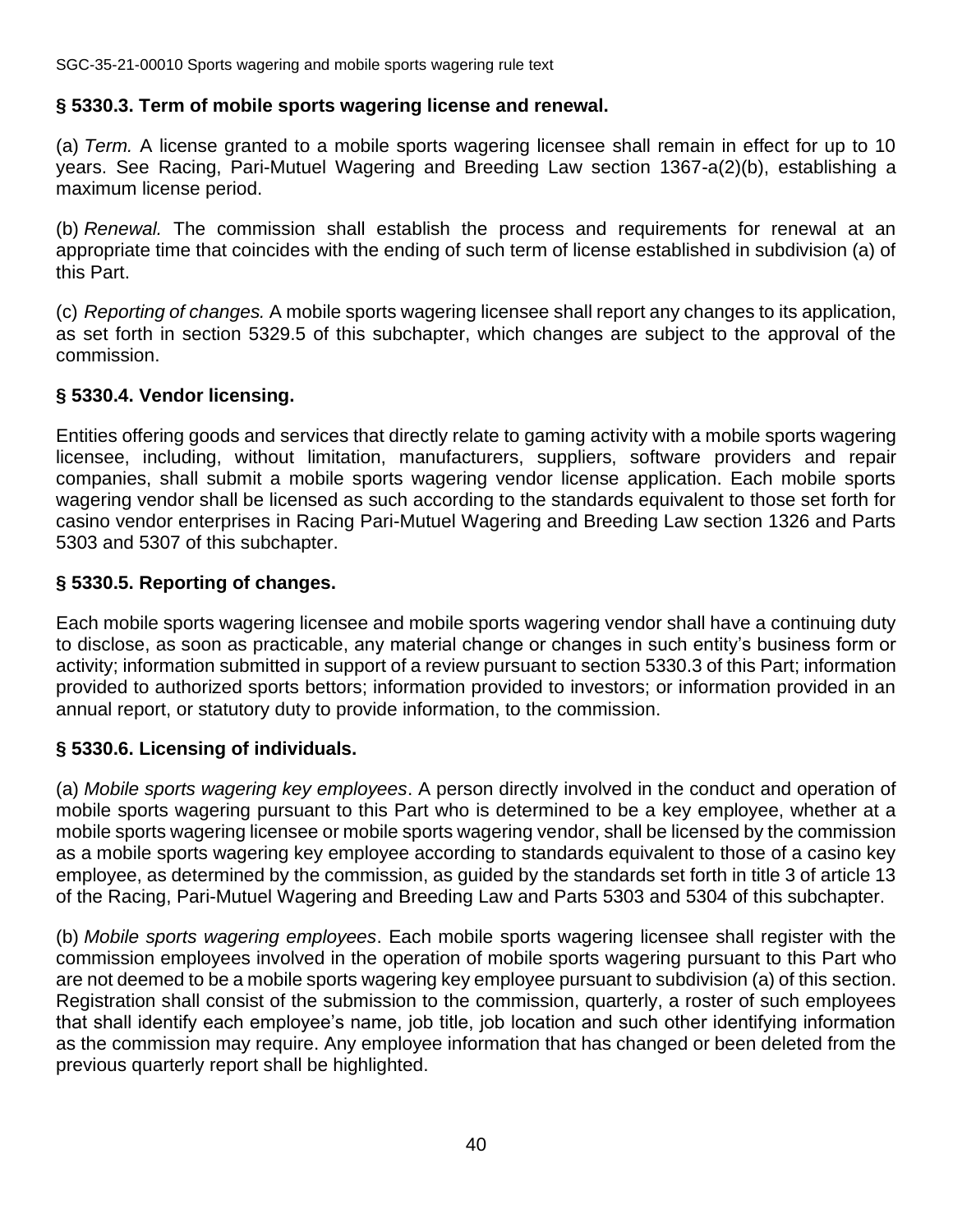(c) *Persons requiring access to mobile sports wagering server and other equipment.* A person employed by a mobile sports wagering licensee who requires access to servers and other equipment located at a casino shall be licensed as a mobile sports wagering employee according to standards equivalent to those set forth in section 5304 of this subchapter. Such employees shall be granted access to the casino only for duties as they relate to mobile sports wagering.

#### **§ 5330.7. Misconduct and improper associations.**

The provisions of section 5329.7 of this subchapter are incorporated herein and shall apply also to each mobile sports wagering licensee and mobile sports wagering vendor licensee.

#### **§ 5330.8. Internal controls for mobile sports wagering.**

(a) *Submission.* Each mobile sports wagering licensee shall submit to the commission, for approval, internal controls for all aspects of mobile sports wagering operations prior to commencing operations. The submission of internal controls shall be organized to correspond to the subdivisions set forth in this section.

(b) *System requirements.* Internal controls for system requirements shall address:

- (1) user access controls;
- (2) a description of segregation of duties;
- (3) procedures for identifying and reporting fraud and suspicious conduct or activity;
- (4) procedures to prevent sports wagering by patrons prohibited from sports wagering;
- (5) a description of all integrated third-party systems;

(6) procedures on how to maintain the integrity of sports wagering platforms, authorized sports bettor's data and sports wagering data storage in the case of a system failure;

(7) description of the secure method to control remote access to the sports wagering platform using firewalls or other protections and maintaining secure logs;

(8) all data sources used in sports wager determination. Official data from a sports governing body shall be used to determine all sports wagers, unless a skin (through its data provider vendor, if applicable) demonstrates to the satisfaction of the commission that sports wagers for such sports wager type may be determined reliably, accurately and timely by an alternative data source. If the commission determines that an alternative data source for a type of wager is acceptable, then each skin shall be permitted to use such alternative data source to settle such wager types. See Racing, Pari-Mutuel Wagering and Breeding Law section 1367(14);

(9) the method in which the mobile sports wagering licensee shall implement the statewide voluntary self-exclusion database and other prohibited sports bettors into its system; and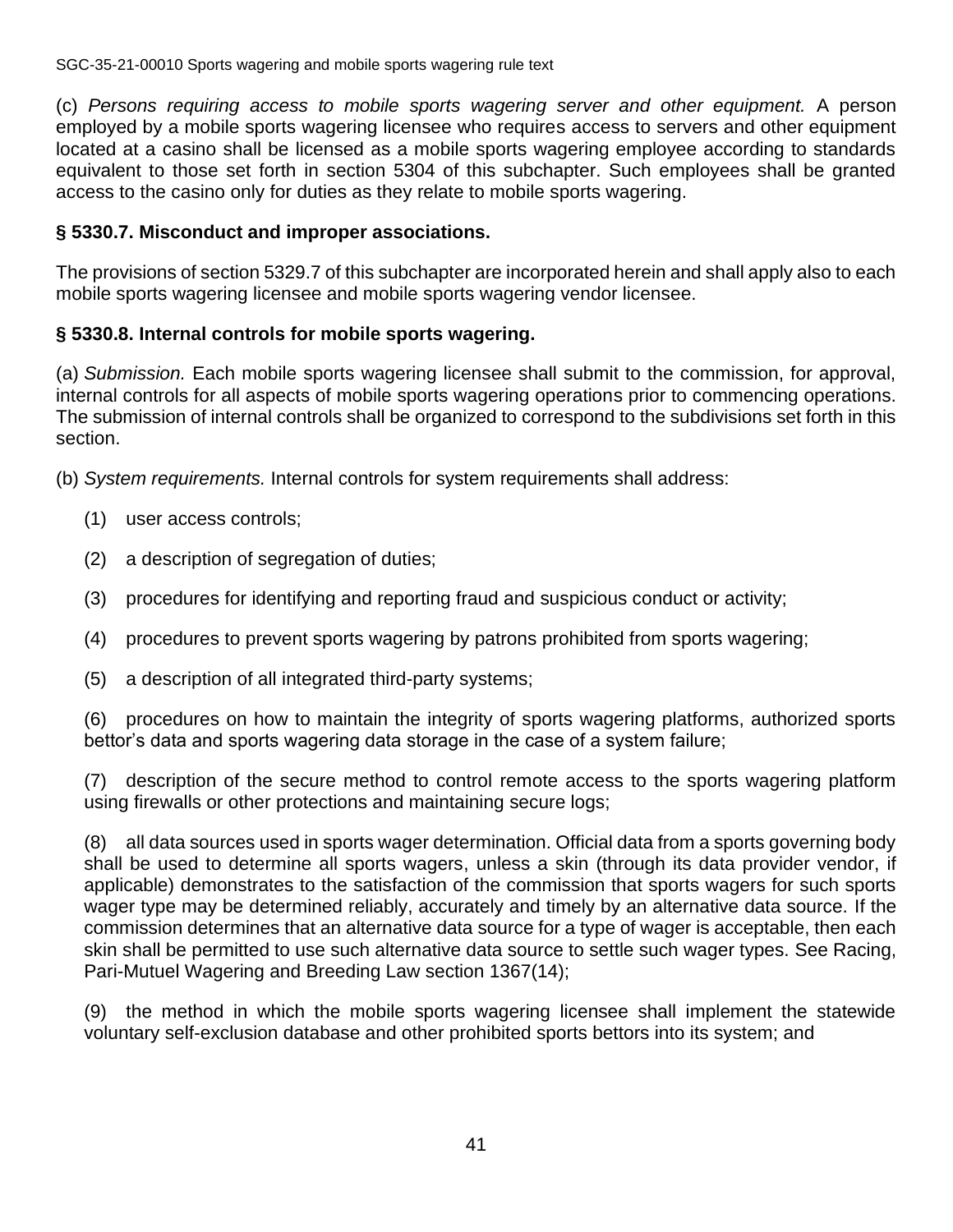(10) where the mobile sports wagering licensee plans to list, on a website or mobile application, information concerning assistance for compulsive play in New York State, including a toll-free number directing callers to reputable resources, free of charge to the caller.

(c) *Authorized sports bettor account requirements*. Internal controls for authorized sports bettor account requirements shall address:

(1) controls in place to limit each authorized sports bettor to one active account per skin, as required by Racing, Pari-Mutuel Wagering and Breeding Law section 1367-a(4)(a)(i);

(2) the multi-factor authentication method to be used;

(3) the mechanism for an authorized sports bettor to establish daily, weekly or monthly deposit limits, as required by Racing, Pari-Mutuel Wagering and Breeding Law section 1367-a(4)(a)(xii);

(4) controls in place to prohibit anyone under the age of 21 from participating in mobile sports wagering;

(5) the mechanism, if any, the platform provider or skin will use to create a wallet to be used by authorized sports bettors across multiple skins associated with such platform provider;

(6) the systems and procedures in place to maintain the security of authorized sports bettors' accounts, including the encryption of personally identifiable information and biometric data, Social Security number, account personal identification number and/or password and methods of account funding;

(7) how the mobile sports wagering licensee intends to meet all requirements set forth in section 5330.4 of this Part;

- (8) procedures for issuing a form W-2G, if such thresholds are met;
- (9) procedures for authorized sports bettors to obtain a year-end win-loss statement;
- (10) the mechanism for allowing an authorized sports bettor to close an account;

(11) a procedure for when an authorized sports bettor's lifetime deposits reach \$2,500, and every year thereafter, for such bettors to acknowledge the bettor has met the deposit threshold and may elect to establish limits or close such account and that the bettor has received disclosures that include problem gaming resources, as required by Racing, Pari-Mutuel Wagering and Breeding Law section 1367-a(4)(a)(xiii); and

(12) how a dormant account is defined and what the process is for reconciliation of such accounts.

(d) *Prevention of circumvention of sports wagering amount acknowledgments*. A skin shall provide the acknowledgment set forth in paragraph (11) of subdivision (c) of this section whenever such skin knows or should know that an authorized sports bettor has taken or is attempting to take action designed to circumvent the monetary threshold set forth in such paragraph.

(e) *Operational requirements.* Internal controls for operational requirements shall address: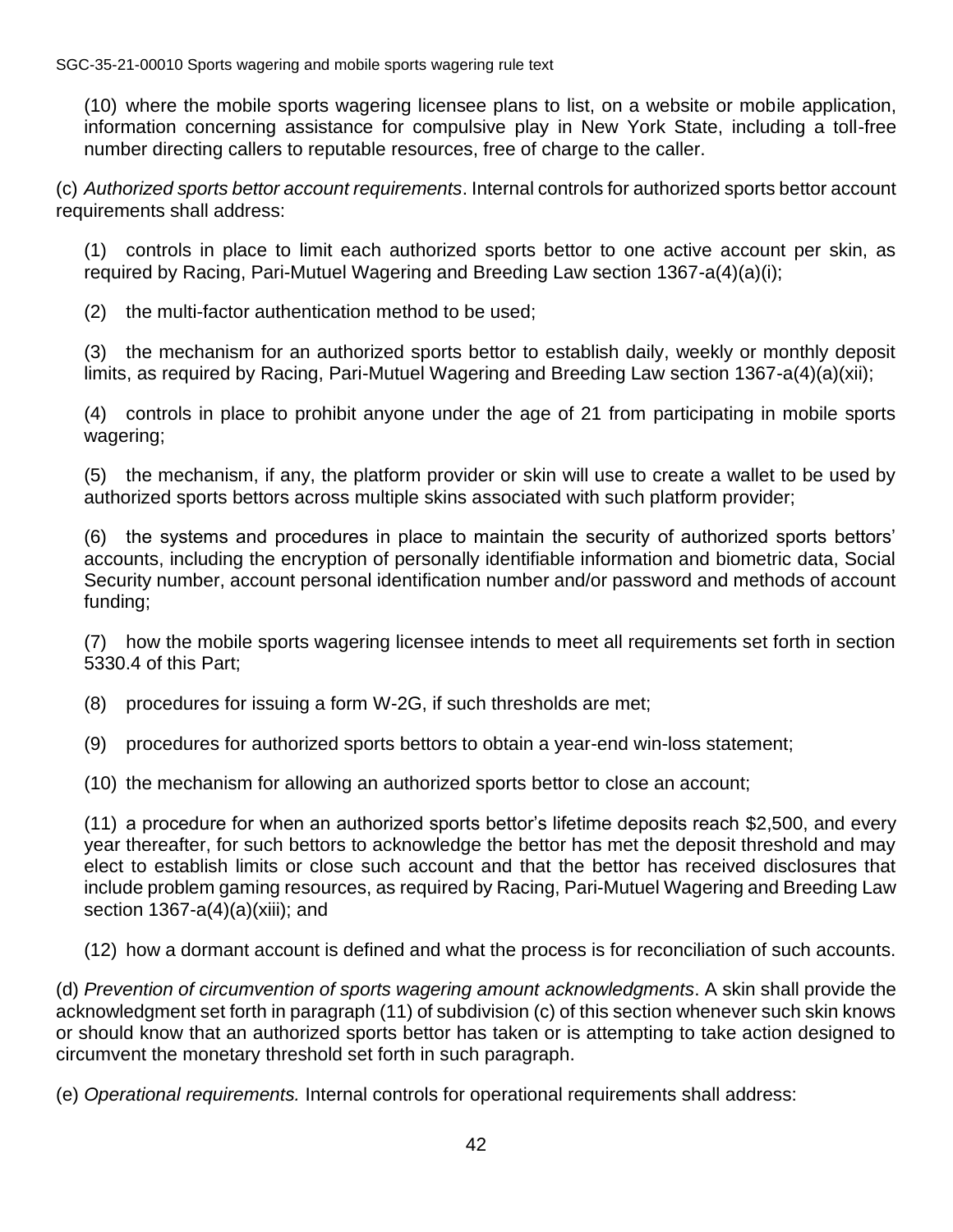(1) a description of how the skin intends to segregate sports bettors' funds from operating funds;

(2) procedures to ensure no sports wagering shall be based on a prohibited sports event;

(3) a description of anti-money laundering compliance standards;

(4) a description of the monitoring system that identifies and reports suspected structured sports wagers and unusual or suspicious wagering activity;

(5) procedures for the skin reconciling gross gaming revenue and remitting such amount to the platform provider for the payment of taxes and fees to the commission; and

(6) in the event of changes and upgrades to the mobile sports wagering server or other hardware and software used to execute mobile sports wagering, procedures the mobile sports wagering licensee intends to follow in order to receive approval from the commission, including recertification of such sports wagering components.

(f) *Amendments to internal controls.* A mobile sports wagering licensee shall submit to the commission any proposed amendment to such licensee's approved internal controls at least 30 days in advance of the date the proposed amendment is intended to take effect. If a proposed amendment is requested to take effect in fewer than 30 days, the mobile wagering licensee shall submit an expedited amendment request to the commission.

# **§ 5330.9. [Reserved]**

# **§ 5330.10. System requirements for mobile sports wagering.**

(a) *Submission to laboratory*. Prior to conducting mobile sports wagering, all equipment and software used in conjunction with its operation shall be submitted to a licensed independent gaming test laboratory for review and certification for compliance with the standards set forth in this Part and any additional technical requirements the commission establishes.

(b) *Server location*. The platform, servers and other equipment to accept sports wagers shall be located within a casino, as the commission shall direct and facilitate. A casino at which such equipment is located shall ensure that access to such equipment is granted to licensed employees of the mobile sports wagering licensee whose equipment is located there.

(c) *Platform provider requirements*. The systems of a platform provider shall be able to provide the following, at a minimum:

- (1) acceptance and registration of all sports wagers;
- (2) generation of all electronic sports wagering tickets;
- (3) computation of sports wagering and payoffs;
- (4) maintenance of records of all sports wagering activities;
- (5) generation of all reports;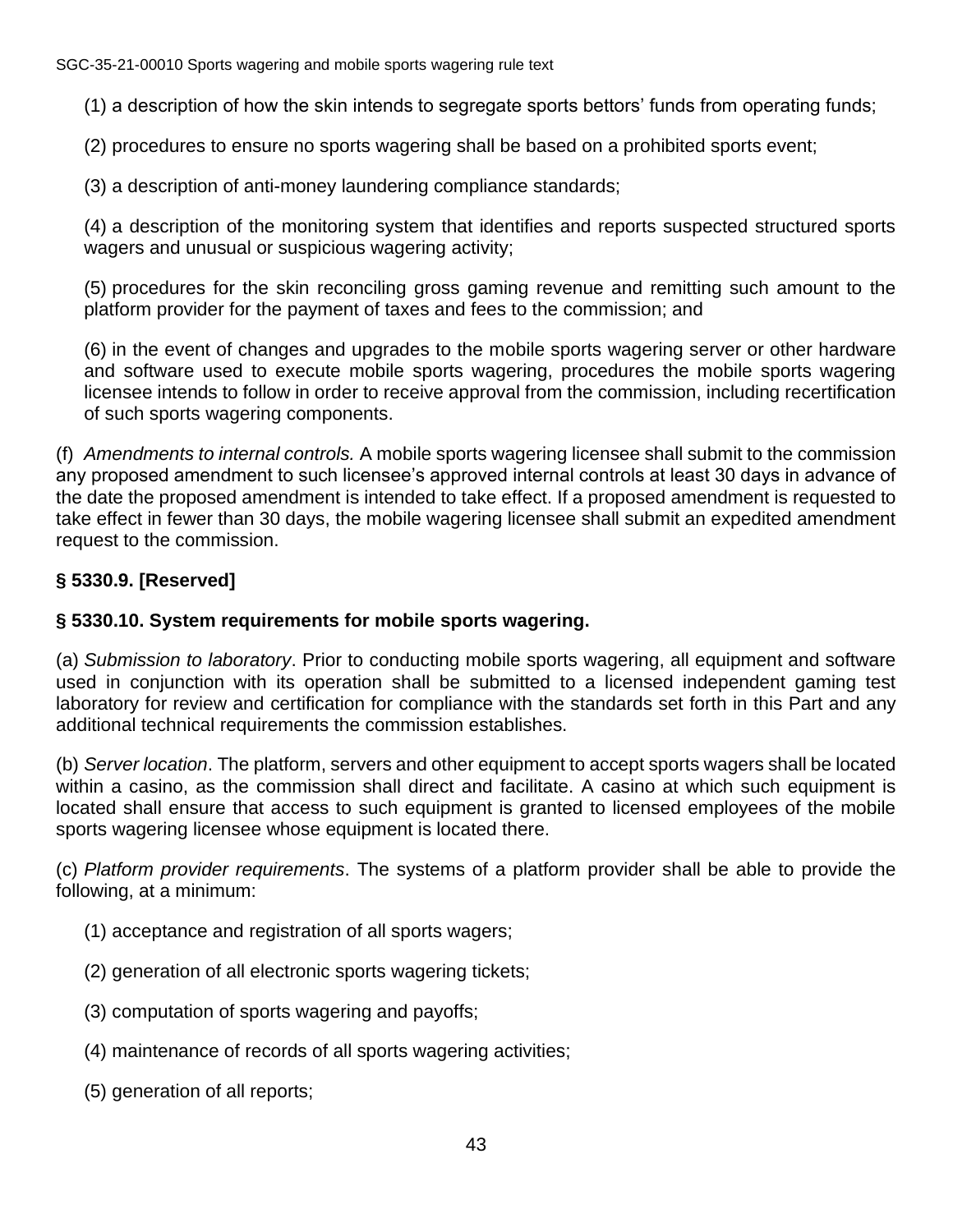(6) maintenance of the integrity of sports wagering platforms, authorized sports bettors' data and sports wagering data storage in the case of a system failure, using methods outlined in the approved internal controls of the platform provider;

(7) creation of a secure method to control remote access to the platform using firewalls or other protections and maintenance of secure logs outlined in the approved internal controls of the platform provider;

(8) maintenance of all transactional sports wagering data for a period of five years, to which each authorized sports bettor shall have ready access with respect to each sports bettor's own data and which shall be capable of being provided to such bettor through a customer service inquiry within 10 days of such request, all at no cost to such bettor; and

(9) establishment of a wallet that authorized sports bettors may use across all skins in New York State associated with such platform provider, so long as the commission has approved such establishment.

(d) *Skin requirements*. The systems of a skin shall be responsible for the following, at a minimum:

(1) establishment of public-facing markets and odds for display to an authorized sports bettor holding an account with such skin;

(2) guarantee of the payment of winning sports wagers;

(3) creation of a mechanism for an authorized sports bettor to establish daily, weekly or monthly deposit limits;

(4) limitation of each authorized sports bettor to one active account per skin;

(5) prohibition of anyone under the age of 21 from participating in mobile sports wagering;

(6) employment of systems and procedures to maintain the security of authorized sports bettors' accounts and information from tampering or unauthorized access, using the minimum standard encryption of AES 256 or other NIST standards. Such information to be secured shall include:

(i) personally identifiable information, including Social Security number;

(ii) biometric data, including account personal identification number and/or password;

(iii) methods of account funding, including credit card numbers, bank account numbers or other personal financial information; and

(iv) sports wagering data, accounts, reports, significant events or other sensitive information obtained through the operation of mobile sports wagering;

(7) creation of logs that can be exported in regard to player activity and sports wagering information, as may be required by the commission;

(8) ensuring that no sports wagering is based on a prohibited sports event;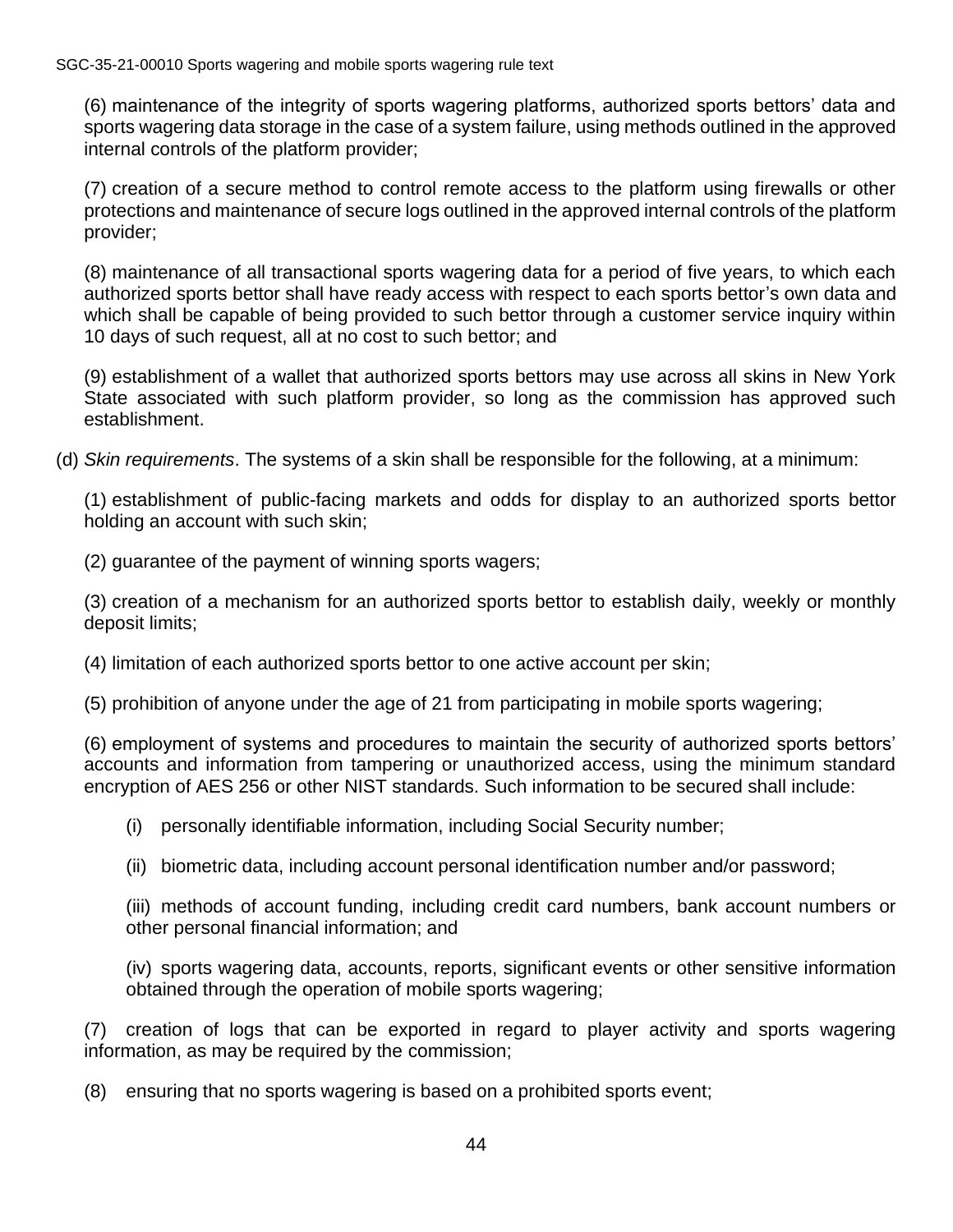(9) implementation of a monitoring system that identifies and reports suspected structured sports wagers and unusual or suspicious wagering activity; and

(10) establishing procedures for the temporary suspension of an account, at the request of an account holder or on the initiative of the skin.

(e) *Third-party communications*. If a mobile sports wagering licensee communicates with a third-party system, such licensee shall ensure the integrity of such communications through encryption or the use of secure communications protocols.

(f) *Information recording*. A mobile sports wagering system provided by a mobile sports wagering licensee shall be capable of recording the following information for each sports wager made in the system:

- (1) description of event;
- (2) sports wager selection;
- (3) type of sports wager;
- (4) amount of sports wager;
- (5) date and time of sports wager; and
- (6) unique sports wager identifier.

(g) *Past posting and known-event outcomes*. A skin shall prevent past posting of sports wagers and the voiding or cancellation of sports wagers after the outcome of an event is known.

(h) *Self-authentication*. A skin shall, at least once every 24 hours, perform a self-authentication process on all software used in the mobile sports wagering system to offer, record and process sports wagers to ensure there have been no unauthorized modifications. In the event that an unauthorized modification is identified as a result of this process, a skin shall notify the commission promptly. The mobile sports wagering system shall record the results of all self-authentication attempts and maintain such record for a period of not less than 90 days.

(i) *Controls*. A skin shall have controls in place to review the accuracy and timeliness of any data feeds used in its mobile sports wagering system to offer or settle sports wagers. In the event that an incident or error occurs that results in a loss of communication with data feeds, such error shall be recorded in a log capturing the date and time of the error and the nature of the error. Errors shall be submitted to the commission within 48 hours of occurrence. Such information shall be maintained by the reporting skin for a period of not less than six months.

(j) *Commission access to systems and data*. Consistent with existing commission authority and in a manner approved by the commission, a skin shall provide the commission with access to servers and other software used in creation of sports wagers, sports wagering transactions and related data the commission may deem necessary.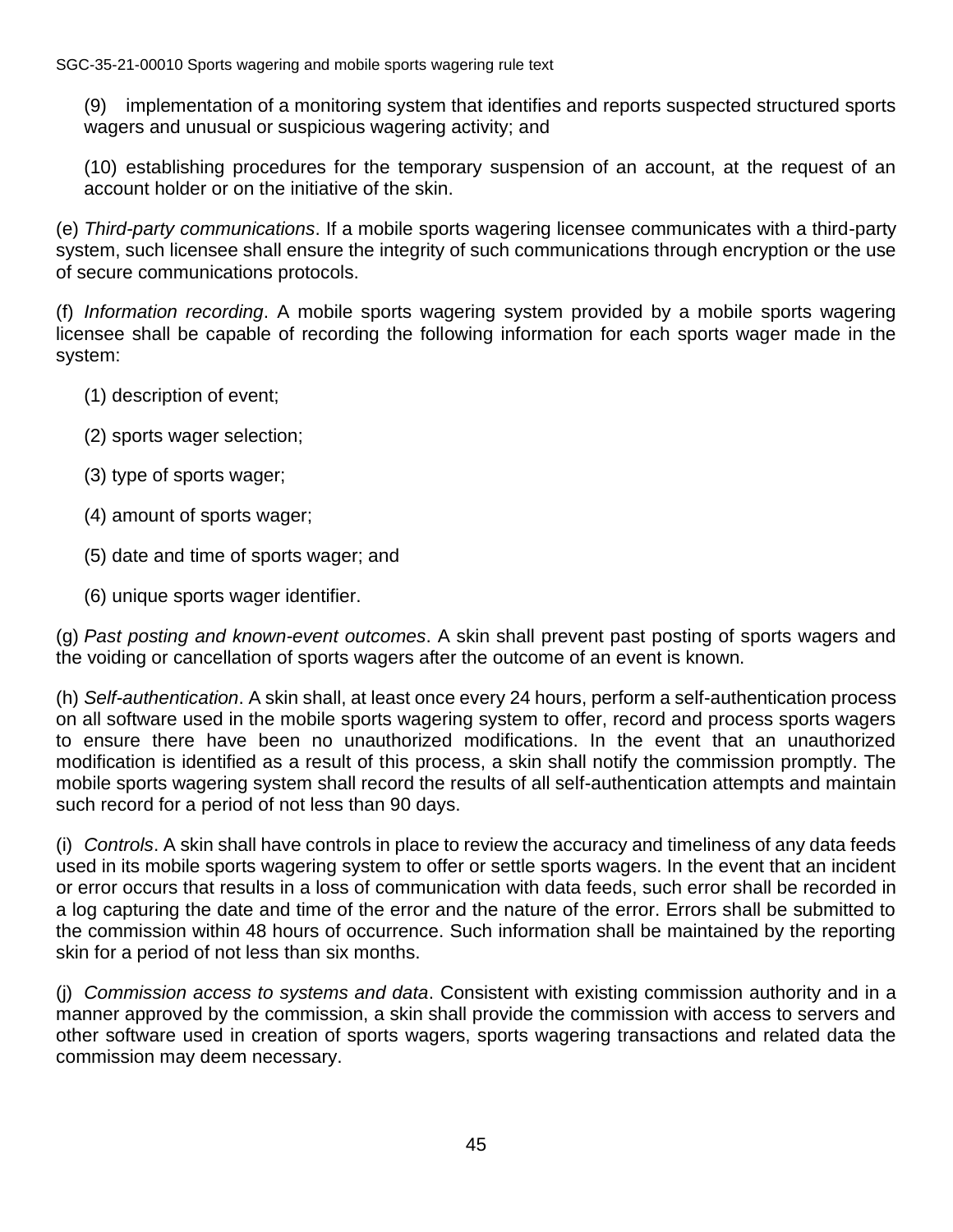# **§ 5330.11. [Reserved]**

#### **§ 5330.12. House rules.**

The provisions of section 5329.12 of this subchapter are incorporated herein and shall apply also to each skin.

#### **§ 5330.13. Sports wager types.**

The provisions of section 5329.13 of this subchapter are incorporated herein and shall apply also to each skin.

# **§ 5330.14. [Reserved]**

# **§ 5330.15. Layoff wagers.**

A skin may, in its discretion, accept a layoff wager from another New York State licensed skin or a casino sports wagering licensee, as casino sports wagering licensee is defined in section 5329.1 of this subchapter. Any such wager shall be placed in the name of the skin or casino sports wagering licensee itself that is placing the layoff wager. A layoff wager and, if applicable, a resultant payout shall not be included in the calculation of mobile sports wagering gross gaming revenue. Each layoff wager shall be reported to the commission, if possible, prior to the placement of such wager. If not possible, a skin or casino sports wagering licensee shall submit the details of the layoff wager to the commission's division of gaming within 24 hours of the placement of such wager. Layoff wagers shall not be executed with operators in other jurisdictions unless all Federal law requirements are met as well.

#### **§ 5330.16. [Reserved]**

#### **§ 5330.17. Acceptance of sports wagers.**

No mobile sports wager shall be valid until such sports wager is accepted at a server or other electronic equipment located at a casino.

#### **§ 5330.18. [Reserved]**

#### **§ 5330.19. Sports wagering restrictions.**

The provisions of section 5329.19 of this subchapter are incorporated herein and shall apply also to each skin.

# **§ 5330.20. [Reserved]**

#### **§ 5330.21. Cancellation or rescission of sports wagers.**

The provisions of section 5329.21 of this subchapter are incorporated herein and shall apply also to each skin.

# **§ 5330.22. [Reserved]**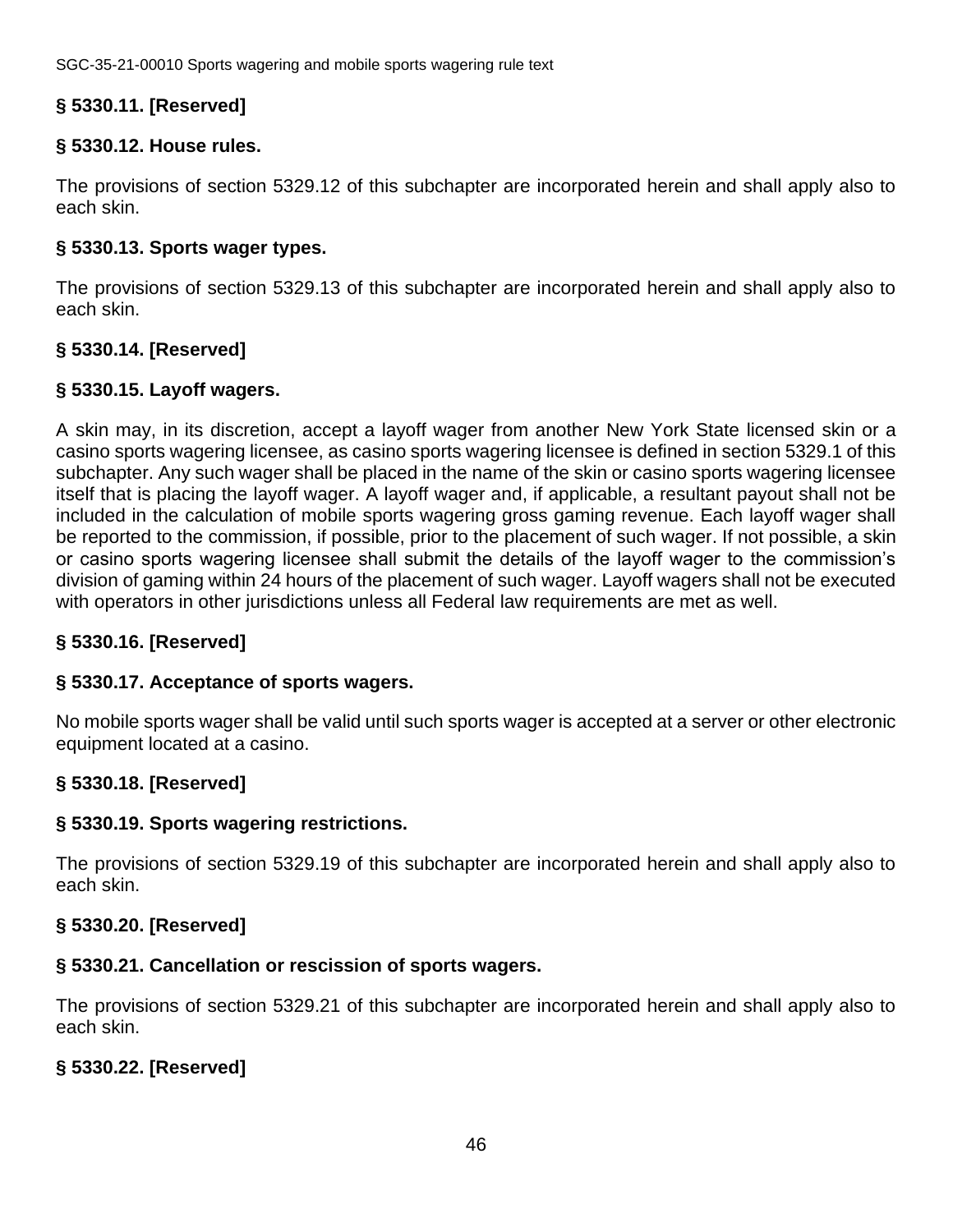#### **§ 5330.23. Authorized sports bettor complaints.**

(a) *Incorporation*. The provisions of section 5329.23 of this subchapter are incorporated herein and shall apply also to each skin.

(b) *Additional requirements*. In addition, as required by Racing, Pari-Mutuel Wagering and Breeding Law section 1367(5):

(1) a skin shall develop procedures, a link to which shall be prominently displayed on the main page of such skin's platform, for the filing of a complaint by an authorized sports bettor against a mobile sports wagering licensee;

(2) a skin shall acknowledge receipt to the complainant within 48 hours of receipt;

(3) a skin shall provide the complainant a complete response within 10 business days; and

(4) a complainant who believes the complaint has not been resolved satisfactorily may file a complaint with the commission, which shall have the discretion to intervene in the resolution of the complaint and to take action against a licensee in the event the commission concludes that such licensee violated a law, including regulation.

#### **§ 5330.24. Skin reserve requirements.**

The provisions of section 5329.24 of this subchapter are incorporated herein and shall apply also to each skin.

#### **§ 5330.25. Prohibited actions.**

The provisions of section 5329.25 of this subchapter are incorporated herein and shall apply also to each mobile sports wagering licensee.

#### **§ 5330.26. Duties to report.**

The provisions of section 5329.26 of this subchapter are incorporated herein and shall apply also to each mobile sports wagering licensee and its employees and each mobile sports wagering vendor licensee and its employees.

#### **§ 5330.27. Mobile sports wagering integrity; confidential information.**

The provisions of section 5329.27 of this subchapter, except subdivision (g) thereof (the substance of which is addressed elsewhere in this Part), are incorporated herein and shall apply also to each skin and, as the context requires, platform provider, and its respective employees and each mobile sports wagering vendor licensee and its employees.

#### **§ 5330.28. Tax.**

(a) *Tax rate*. For the privilege of conducting sports wagering in this State, each platform provider shall be taxed pursuant to the rate established pursuant to the process set forth in Racing, Pari-Mutuel Wagering and Breeding Law section 1367(7).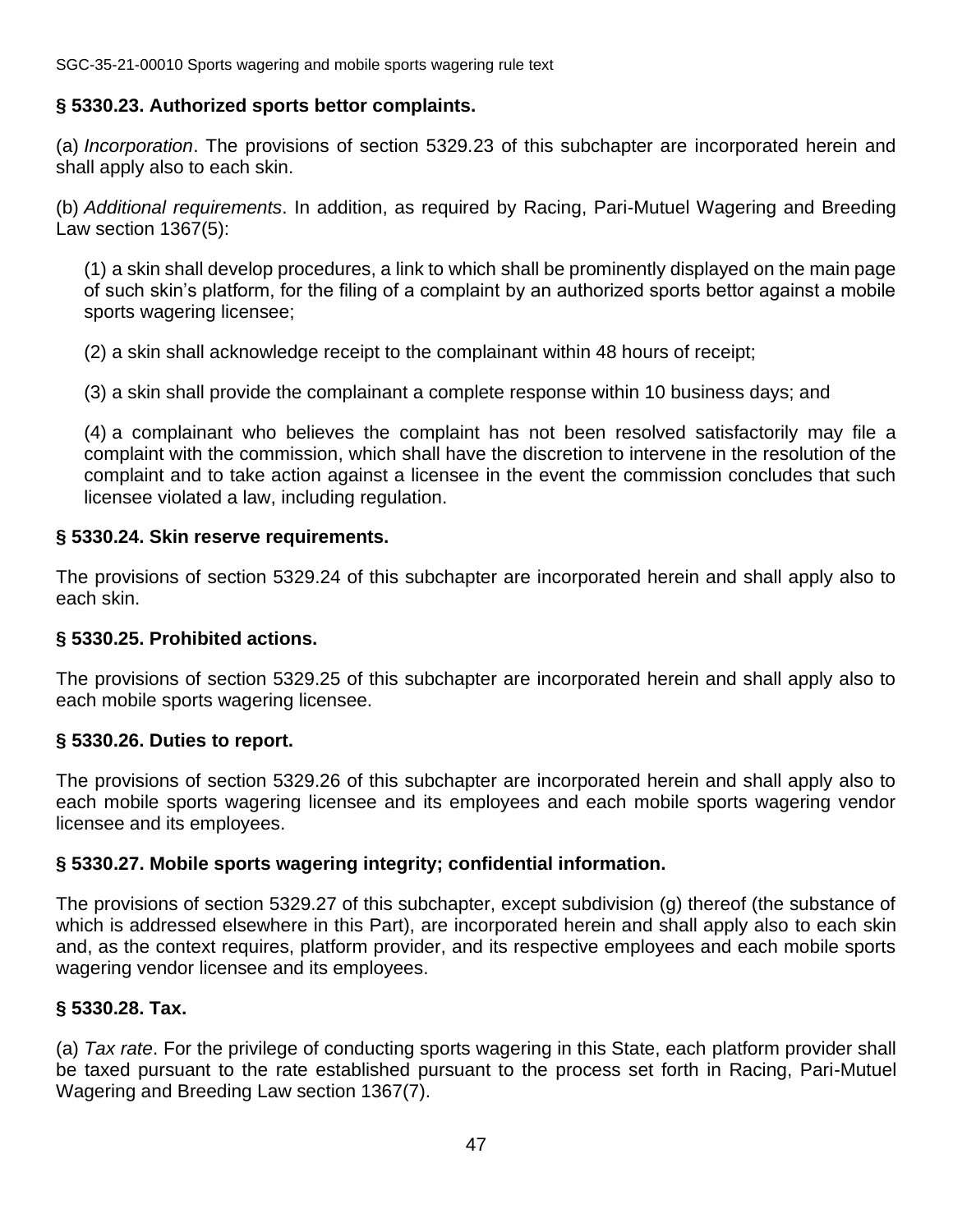(b) *Payment.* Tax attributable to mobile sports wagering, including any applicable interest and penalties, shall be transmitted weekly by electronic funds transfer to the commission at such times and in such manner as the commission may direct. All gross gaming taxes are the responsibility of and shall be submitted by the platform provider.

(c) *Reports.* All weekly mobile sports wagering tax reports filed with the commission pursuant to this section shall reflect mobile sports wagering gross gaming revenue and tax revenue remitted to the State received by the skins associated with a platform provider for the period of the return. Each platform provider shall clearly delineate funds received from each skin.

(d) *Additional tax or refunds.* When the commission finds that a platform provider is required to pay additional taxes or finds that a platform provider is entitled to a refund of taxes, the commission shall report to such platform provider its findings, along with the basis on which such findings are made.

# **§ 5330.29. Gross gaming revenue reports and reconciliation.**

(a) *Gross gaming revenue*. Gross gaming revenue generated pursuant to this Part shall equal the total of all sports wagers received less voided sports wagers, cancelled sports wagers and amounts paid out for winning sports wagers. The amounts of sports wagers placed by a skin and amounts received by a skin as payments on layoff wagers made pursuant to section 5329.15 of this subchapter or section 5330.15 of this Part shall not affect the computation of gross gaming revenue as reported to the platform provider.

(b) *Daily gross gaming revenue*. A platform provider's accounting or finance department member shall determine the daily gross gaming revenue amount as set forth in such platform provider's internal controls. Each skin shall also detail the reporting mechanism to the associated platform provider in such skin's internal controls.

#### (c) [Reserved]

(d) *Forfeiture of winnings*. Forfeiture of winnings as set forth in Racing, Pari-Mutuel Wagering and Breeding Law section 1345 and gross gaming tax as prescribed in Racing, Pari-Mutuel Wagering and Breeding Law section 1367(7), including any applicable interest and penalties, shall be transmitted weekly by electronic funds transfer to the commission. Such transmissions are the responsibility of, and shall be made by, the platform provider.

(e) *Calendar year recap.* Each platform provider shall submit a report to the commission on or before February 28<sup>th</sup> of each year, as required by Racing, Pari-Mutuel Wagering and Breeding Law section 1367(6)(a), detailing for its platform:

(1) the total amount of sports wagers received in currency and number of bets placed;

(2) the total amount of sports wagers won by authorized sports bettors in currency and number of bets;

(3) the total amount of gross gaming revenue won by skins associated with such platform provider;

(4) the total amount wagered on each sports governing body's events;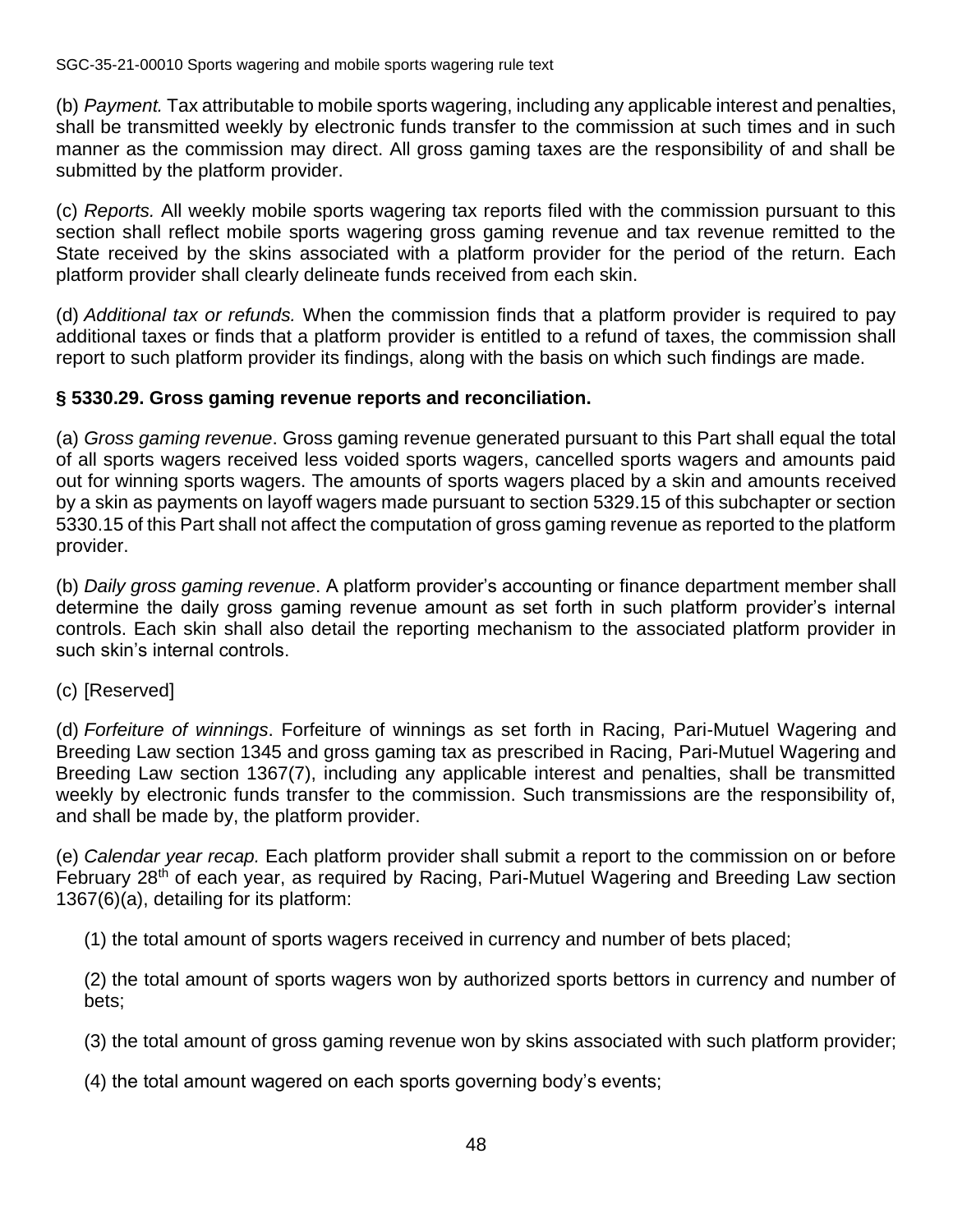(5) the number of accounts held by authorized sports bettors;

(6) average account balance;

(7) the total number of new accounts established in the previous year, as well as the total number of accounts permanently closed in the previous year; and

(8) the total number of voluntary self-exclusions in the previous year.

(f) *Examination by commission*. Each platform provider shall permit duly authorized representatives of the commission to examine such licensee's accounts and records for the purpose of certifying gross revenue.

(g) *Promotions*. Promotional spend shall not be deducted from revenue or added to loss when calculating gross gaming revenue.

# **§ 5330.30. Accounting and financial records.**

The provisions of section 5329.30 of this subchapter are incorporated herein and shall apply also to each mobile sports wagering licensee.

# **§ 5330.31. Duties to give evidence.**

The provisions of section 5329.31 of this subchapter are incorporated herein and shall apply also to each mobile sports wagering licensee.

# **§ 5330.32. Reporting of compliance.**

The provisions of section 5329.32 of this subchapter are incorporated herein and shall apply also to each mobile sports wagering licensee.

# **§ 5330.33. Review, examination of records**

The provisions of section 5329.33 of this subchapter are incorporated herein and shall apply also to each mobile sports wagering licensee.

# **§ 5330.34. Responsible gaming.**

(a) *Publicly accessible internet page.* A skin shall maintain a publicly accessible internet page dedicated to responsible play, a link to which must appear on the skin's website and in any mobile application or electronic platform on which an authorized sports bettor may place sports wagers through such skin, as required by Racing, Pari-Mutuel Wagering and Breeding Law section 1367-a(4)(a)(xiv). The responsible play page shall include:

(1) a statement of the skin's policy and commitment to responsible gaming;

(2) information in regard to, or links to information in regard to, the risks associated with gambling and the potential signs of problem gaming;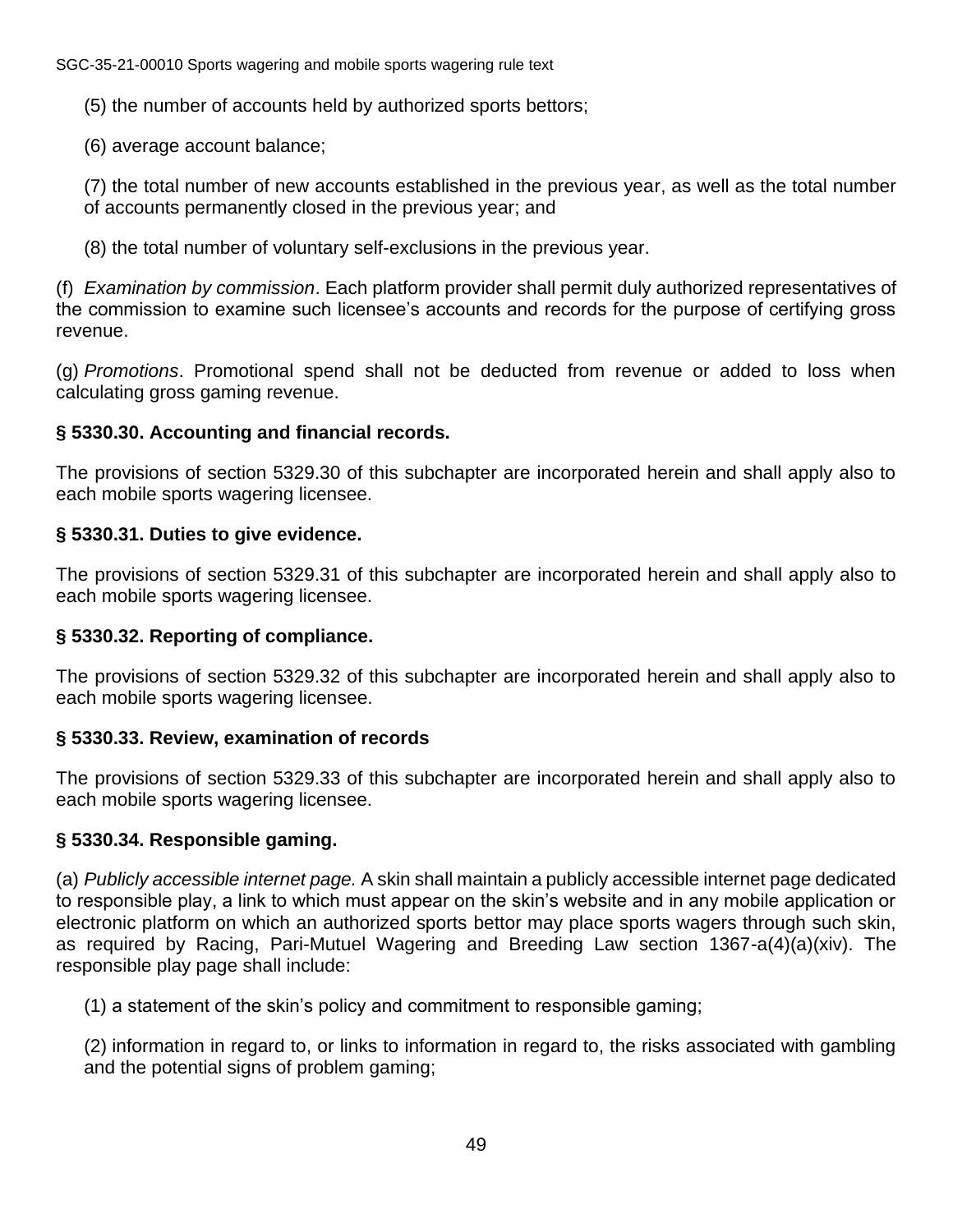(3) the availability of self-imposed responsible gaming limits within each skin's website or mobile application;

(4) a link to an appropriate problem-gaming webpage maintained by the office of addiction services and supports; and

(5) such other information as the commission may direct.

(b) *Problem-gaming plan.* A skin shall submit annually on or before September 1st to the commission for approval, as required by Racing, Pari-Mutuel Wagering and Breeding Law section 1367-a(4)(a)(xv), a problem-gaming plan that includes, at a minimum:

(1) the objectives of and timetables for implementing the plan;

(2) identification of the persons responsible for implementing and maintaining the plan;

(3) procedures for identifying users with suspected or known problem-gaming behavior;

(4) procedures for providing information to users concerning problem-gaming identification and resources;

(5) procedures to prevent gaming by minors and self-excluded persons; and

(6) such other information as the commission may direct.

(c) *Other regulatory requirements*. Each skin shall comply with the problem gaming, self-exclusion and excluded person requirements, including trainings, set forth in Parts 5325 and 5327 of this subchapter as if such licensee were a gaming facility licensee and with Part 5402 of this subtitle.

# **§ 5330.35. [Reserved]**

# **§ 5330.36. Suspension, fines, revocation and other discipline.**

The provisions of section 5329.36 of this subchapter are incorporated herein and shall apply also to each mobile sports wagering licensee, mobile sports wagering key employee, mobile sports wagering employee and person having access to a mobile sports wagering server.

#### **§ 5330.37. Authorized sports bettor account requirements.**

(a) *Opening an account*. Prior to an authorized sports bettor placing a sports wager, the following information, at a minimum, shall be provided by a potential authorized sports bettor and verified through the mobile sports wagering KYC identity-verification software or other remote multi-factor authentication, before status as an authorized sports bettor may be confirmed:

- (1) full name;
- (2) physical residential address;
- (3) date of birth;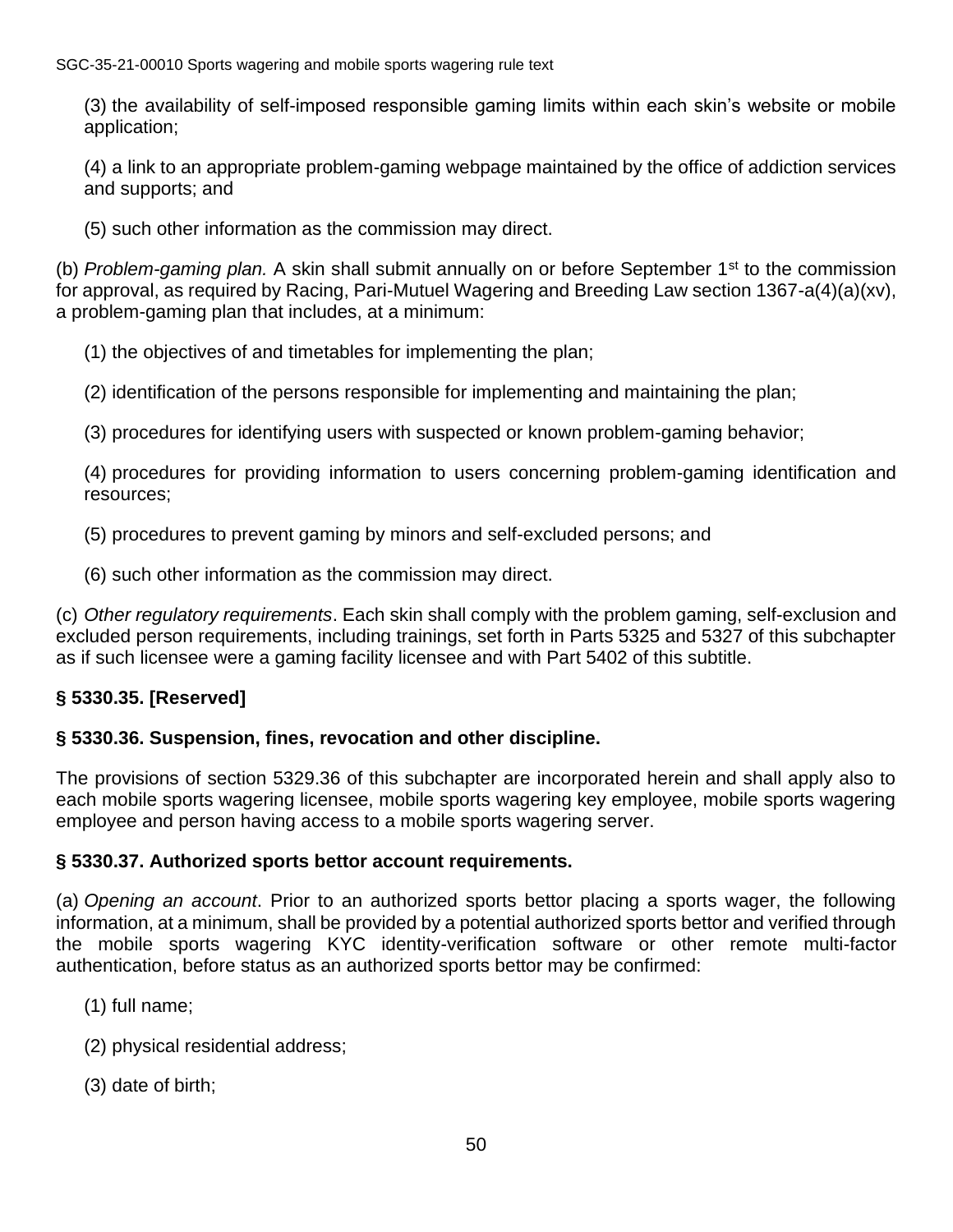(4) last four digits of Social Security number, unless such authorized sports bettor willingly provides all nine digits, the potential authorized sports bettor's driver license, or an equivalent identification number for a person who has no Social Security number, such as a passport or taxpayer identification number; and

(5) email address and telephone number.

(b) *Confirmation required.* Upon verification of an individual's identity, the authorized sports bettor shall confirm, at a minimum, the following:

(1) the authorized sports bettor is at least 21 years of age;

(2) the account holder is not a prohibited sports bettor;

(3) the information provided upon registering for an account is accurate and that only the account holder shall have access to such account;

(4) the account is the only mobile sports wagering account the authorized sports bettor owns with the particular skin and that the account is not transferable;

(5) all mobile sports wagers made on the account shall not be made by computerized software or other automated mechanism; and

(6) the authorized sports bettor accepts the terms and conditions of opening an account.

(c) *Multi-Factor authentication.* Each authorized sports bettor shall be required to use a username and one or more of the following methods of authentication to verify such person's identity:

- (1) password or other commonly used mobile phone login mechanism;
- (2) answer previously provided security questions;
- (3) biometric data, including fingerprint, facial or voice recognition;

(4) an authorization code sent by phone call, text message or email to the appropriate contact information provided at the opening of the account; or

(5) any other authorization types as approved by the commission.

(d) *Funding.* An authorized sports bettor shall have the ability to deposit funds, which shall not be transferable between platforms, into such bettor's account with a skin using the following mechanisms, as permitted and restricted in Racing, Pari-Mutuel Wagering and Breeding Law section 1367-a(5)(b):

- (1) debit card;
- (2) credit card, up to \$2,500 per year in any single account;
- (3) pre-paid card;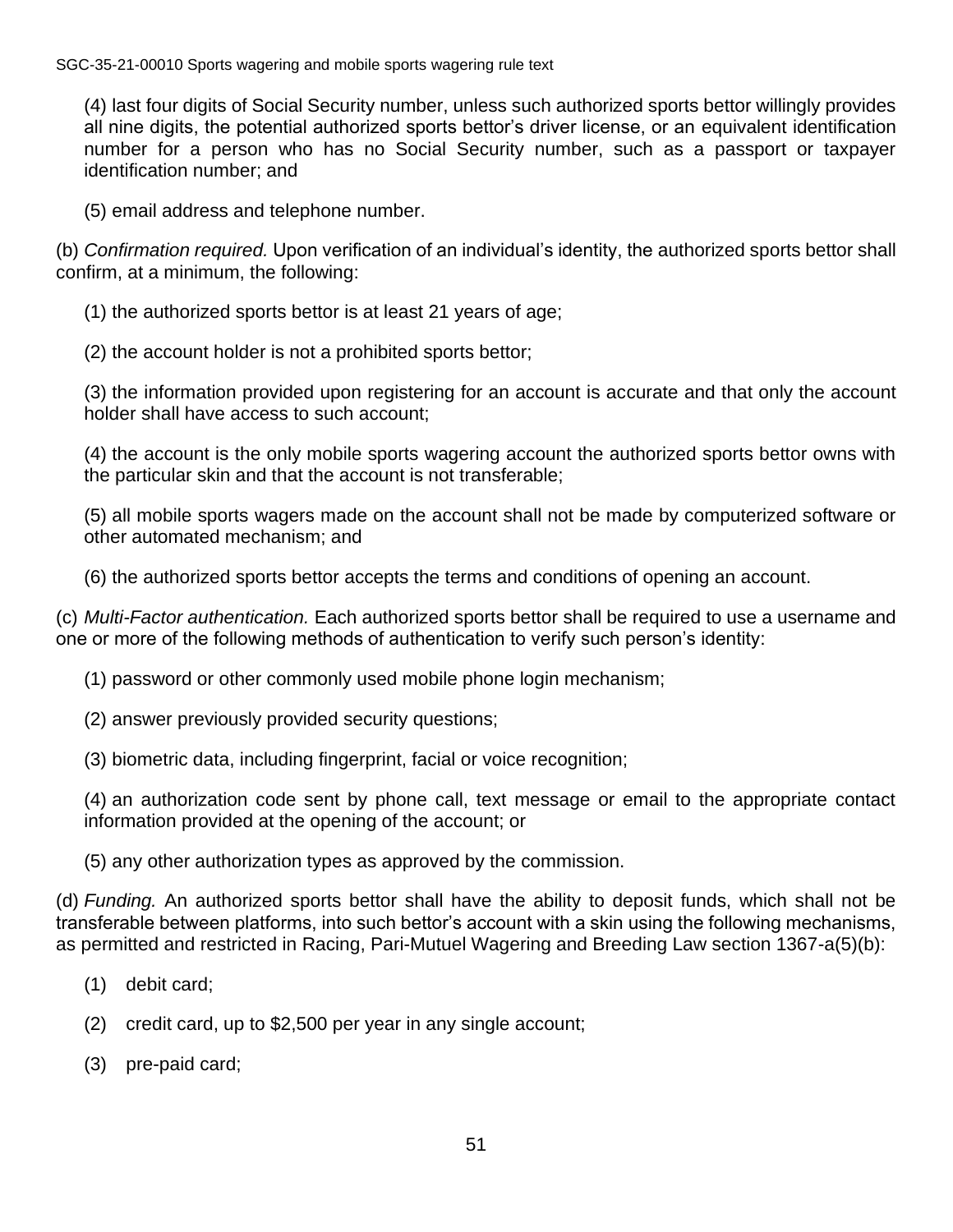(4) automated clearing house or electronic funds transfer from such authorized sports bettor's personal bank account;

(5) wire transfer from such authorized sports bettor's personal bank account;

- (6) free bet, promotional credit, bonus credit or complimentary issued by the skin;
- (7) personal check delivered to the skin;

(8) in-person cash deposit at a casino or other locations, if the skin, with the approval of the commission, chooses to provide such functionality;

(9) transfer from an account with another skin that uses the same platform provider;

- (10) gift cards;
- (11) e-wallets; and
- (12) other forms of funding, as may be approved by the commission.

#### (e) *Withdrawals.*

(1) Unless paragraph (2) of this subdivision applies, an authorized sports bettor requesting a withdrawal shall receive the requested funds within seven days of such request by one of the following mechanisms, as permitted Racing, Pari-Mutuel Wagering and Breeding Law section 1367  $a(5)(b)$ :

(i) crediting the authorized sports bettor's debit card;

(ii) crediting a pre-paid card, after the skin verifies that such card belongs to the authorized sports bettor;

(iii) an automated clearing house or electronic funds transfer to the authorized sports bettor's personal bank account;

(iv) a wire transfer to the authorized sports bettor's personal bank account;

(v) a check made payable to the authorized sports bettor;

(vi) in cash at a casino or other locations, if the skin, with the approval of the commission, chooses to provide such functionality; or

(vii) other forms of withdrawals as may be approved by the commission.

(2) An authorized sports bettor's request for withdrawal of funds may be delayed if any of the following factors occur:

(i) if a skin believes an authorized sports bettor has engaged in unusual or suspicious wagering activity, or if a skin has informed the authorized sports bettor that an investigation has begun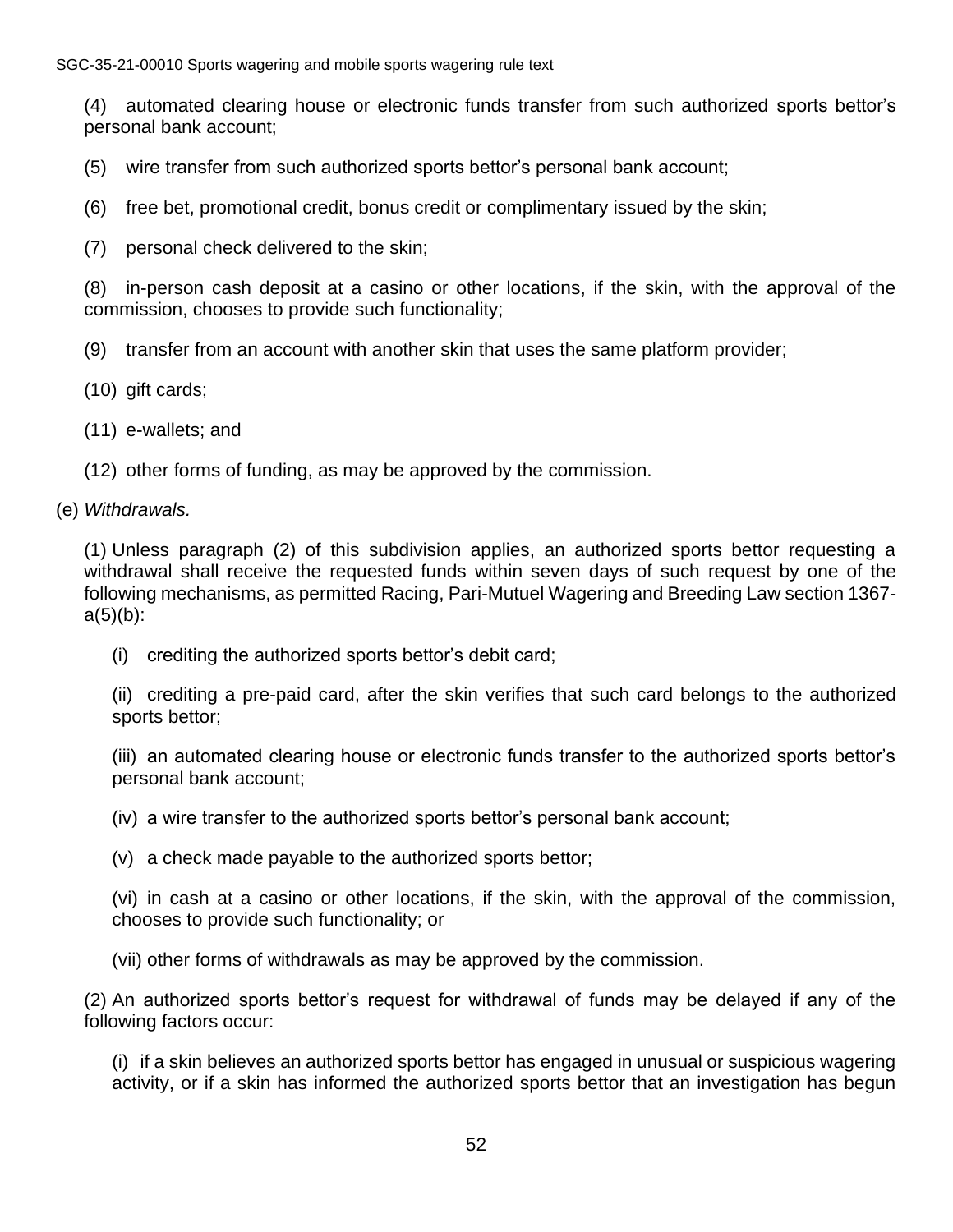into the unusual or suspicious wagering activity, in which case there may be a delay of up to 14 days, which period may be extended if the skin requests in writing and is granted by the commission additional delay;

(ii) an ongoing dispute between the authorized sports bettor and the skin, in which case, the skin shall notify the commission;

(iii) funds are requested to be withdrawn before the chargeback period of the transaction ends; or

(iv) the authorized sports bettor requests a check by mail.

(f) *Account closure.* A skin shall place the method for an authorized sports bettor to close an account prominently on a webpage or mobile application page labelled "player's account," or a similar label. If funds exist in the account upon account closure, the authorized sports bettor shall be prompted to provide the bettor's preference for how the funds shall be withdrawn.

#### **§ 5330.38. Mobile sports wagering promotions.**

(a) *Requirements for promotions*. A skin shall submit to the commission all mobile sports wagering promotions for approval a minimum of 15 days prior to the intended commencement of such promotion. Any such proposed promotion shall:

(1) detail the type of promotion, dates the promotion will occur, minimum and maximum awards, the anticipated liability and any other information pertinent to the promotion;

(2) include terms and conditions that are full, accurate, clear, concise and do not contain misleading information;

(3) disclose applicable terms if the authorized sports bettor must risk or lose the bettor's own funds as part of the promotion, or if such promotion has conditions that a bettor's own funds must be used to qualify for such promotion;

(4) not be described as risk-free if the authorized sports bettor needs to incur any loss or risk the bettor's own money to use or withdraw winnings from the risk-free bet;

(5) not restrict the authorized sports bettor from withdrawing the bettor's own funds or withdraw winnings from bets placed using the bettor's own funds; and

(6) ensure advertisements of such promotions shall conform to the rules set forth in 5325.6 of this subchapter, as if a skin were a gaming facility licensee.

(b) *Relationship of promotions to gross gaming revenue*. See subdivision (g) of section 5330.29 of this Part.

#### **§ 5330.39. License fee.**

As a condition of licensure, a platform provider shall pay to the commission the one-time fee set forth in Racing, Pari-Mutuel Wagering and Breeding Law 1367-a(3). Such fee shall be paid no later than 30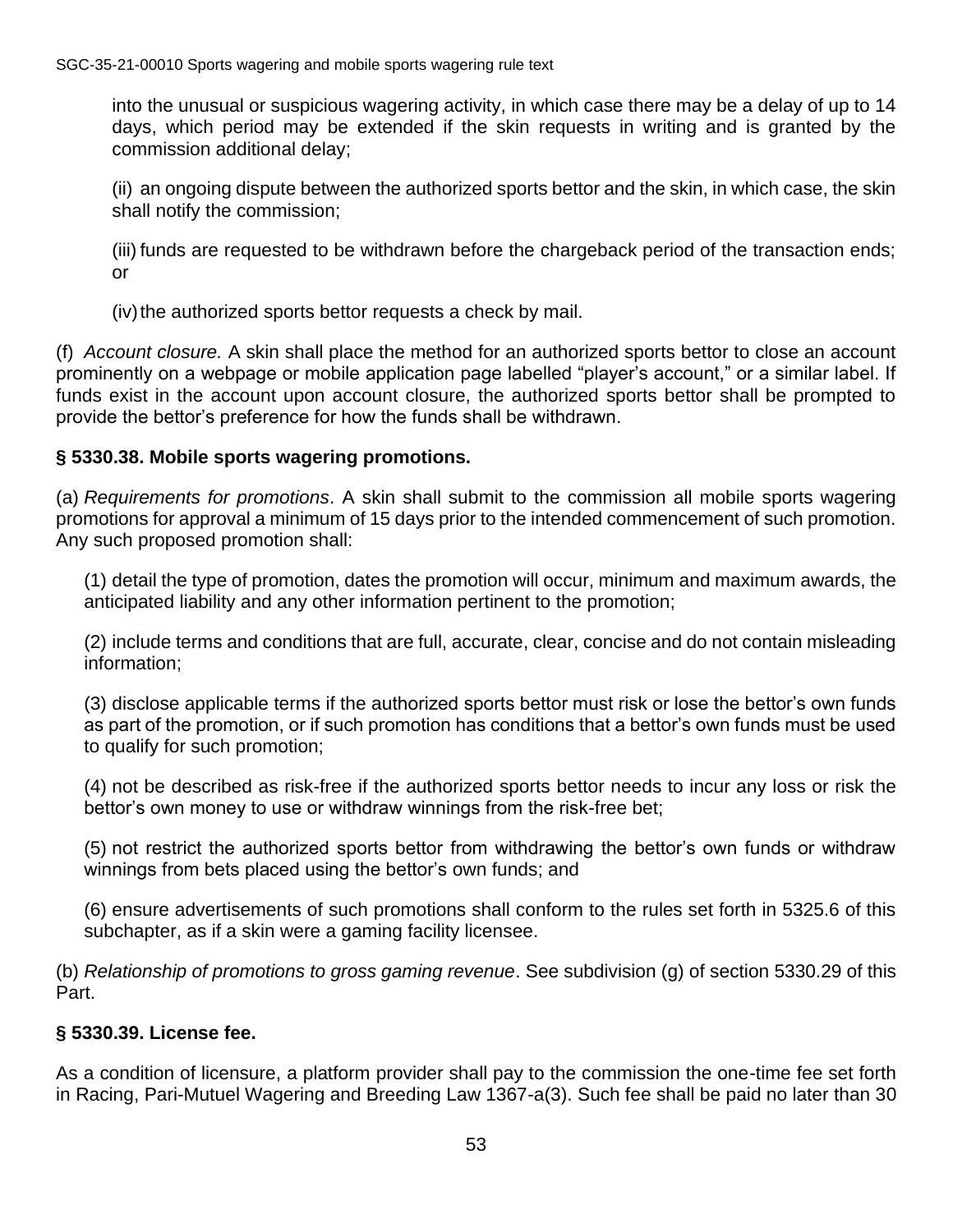days after the commission selects such platform provider for potential licensure, as set forth in Racing, Pari-Mutuel Wagering and Breeding Law 1367-a(3).

#### **§ 5330.40. Server and other equipment.**

(a) *Installation of server.* The commission shall determine where, including at which casino, a mobile sports wagering licensee's servers and other equipment used in accepting a mobile sports wager shall be located. Such servers and equipment shall be:

(1) in an area limited to sports-wagering-related activities with appropriate access and security measures, as approved by the commission. Access to such area shall be logged electronically and kept for a period of not less than five years; and

(2) accessible to licensed mobile sports wagering licensee employees authorized to access such servers and equipment, the mechanism of such access to be agreed upon by the casino and the mobile sports wagering licensee and set forth in the casino's standard operating procedures, as approved by the commission. Access to servers and equipment shall be limited to specific licensed casino employees authorized by the commission.

#### (b) *Payment for housing of server and other equipment.*

(1) Each casino shall receive an annual hosting fee in the amount set forth in Racing, Pari-Mutuel Wagering and Breeding Law section 1311(3). The aggregate annual hosting fees shall be divided equally among the platform providers, each of which shall then pay its share either to the commission or to casinos, at such times and in such amounts as the commission may direct. If the commission directs that such fees from platform providers are first payable to the commission, the commission shall then distribute to each casino the annual hosting fee to which such casino is entitled by statute.

(2) A casino shall bill, each calendar quarter, the platform provider for the reasonable and actual costs for the prior calendar quarter of housing and securing the server and other equipment as set forth in subdivision (b) of this section, including, without limitation:

(i) modifications, upgrades or improvements to the casino required to physically locate and secure the platform provider's servers and other equipment;

(ii) any ongoing utility and infrastructure costs incurred by the casino that are reasonably attributable to the operations of the platform provider and associated skins at such casino; and

(iii) regulatory costs the casino was assessed pursuant to section 5330.41 of this Part.

(3) The commission shall have the ability to consider whether the costs of housing and securing the server and other equipment are commercially reasonable.

(c) *Exclusive use for mobile sports wagering*. A server or other equipment that a platform provider locates at a casino shall be used exclusively in support of mobile sports wagering.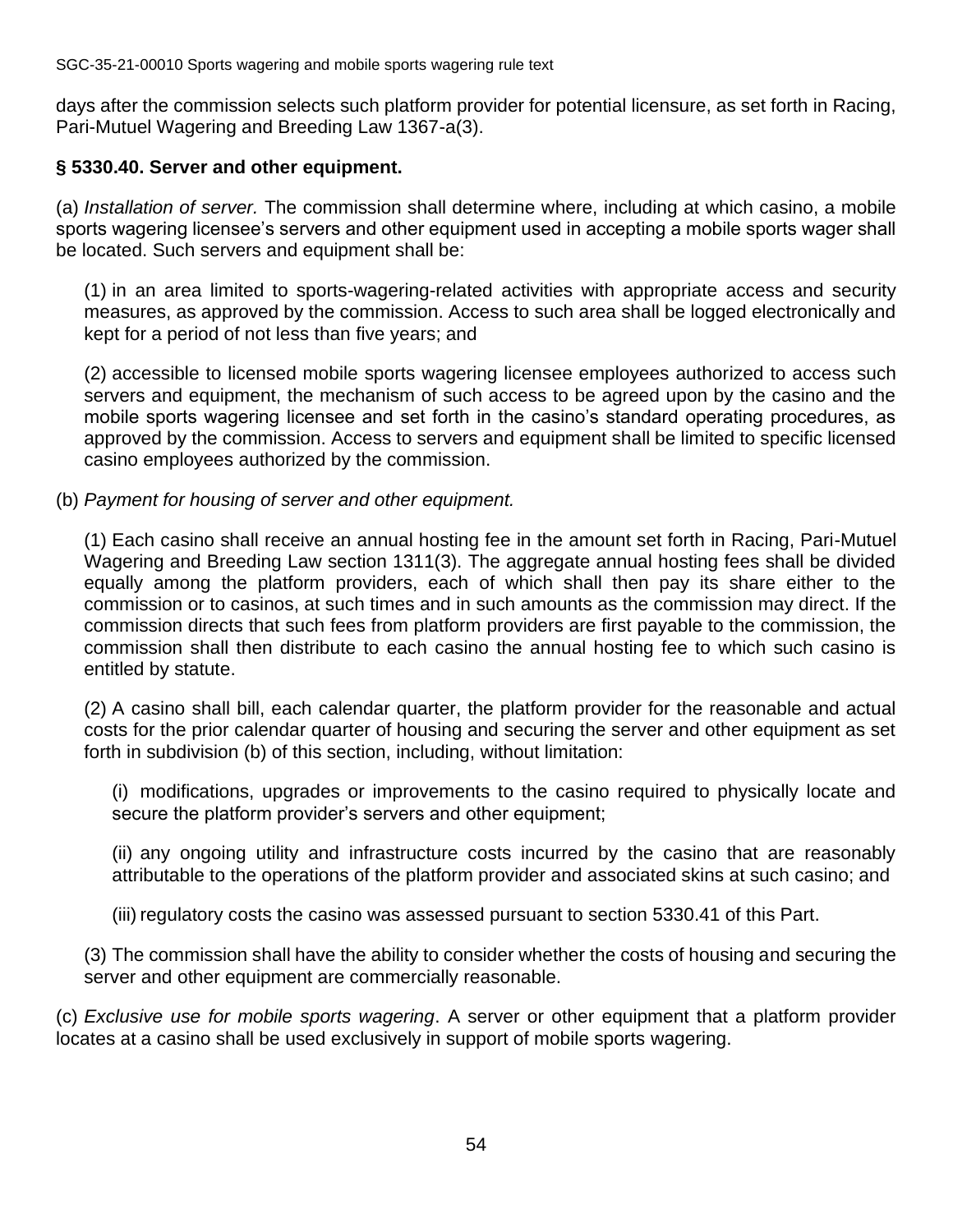# **§ 5330.41. Regulatory costs.**

Any costs of the commission necessary to maintain regulatory control over mobile sports wagering shall be assessed annually on each casino in proportion to the aggregate mobile sports wagering gross revenue in this State of the skins associated with the platform provider whose server is located at such casino compared to the aggregate mobile sports wagering gross revenue in this State for the period billed. Each casino shall pay the amount assessed against it within 30 days after the date of the notice of assessment from the commission. Nothing in this section shall prevent a casino from recouping the cost of such assessments pursuant to paragraph (2) of subdivision (b) of section 5330.40 of this Part.

# **§ 5330.42. Fee for preparation of statutory report.**

The commission, on or before September 1<sup>st</sup> of each year, shall assess platform providers aggregate fees in the amount of the commission's costs to produce the annual report required by Racing, Pari-Mutuel Wagering and Breeding Law 1367-a(6). The fee assessed against each platform provider shall be the commission's cost multiplied by the aggregate gross gaming revenue of such platform provider's associated skins for the period and divided by the aggregate gross gaming revenue of all skins in this State for the same period.

# **§ 5330.43. Anti-money laundering program.**

A skin shall comply with the anti-money laundering requirements set forth in section 5315.17 of this subchapter as if such skin were a gaming facility licensee.

# **§ 5330.44. Geolocation requirements.**

(a) *Independent testing laboratory and requirements*. Geolocation software used by mobile sports wagering licensees shall be approved by a licensed independent testing laboratory, including applicable field testing, before the software is deployed in this State. Geolocation requirements include:

(1) ensuring that authorized sports bettors shall be physically located within the State of New York when engaging in mobile sports wagering;

(2) the systems used to reasonably detect the physical location of an authorized sports bettor attempting to place a sports wager with the skin and block unauthorized attempts to access the licensee's platform throughout the duration of the wagering session;

(3) detection of any mechanisms a bettor may use to circumvent the requirement that the bettor be physically located within the State of New York;

(4) ensuring the integrity of the bettor's account and the bettor's device by blocking sports wagers from devices that indicate tampering;

(5) discovery and updating of the internet protocol address of the bettor if such changes during a session and how physical location would then be detected;

(6) blocking any attempt to make a sports wager the geolocation software determines is being attempted from a physical location outside of the State of New York, logging any identifying